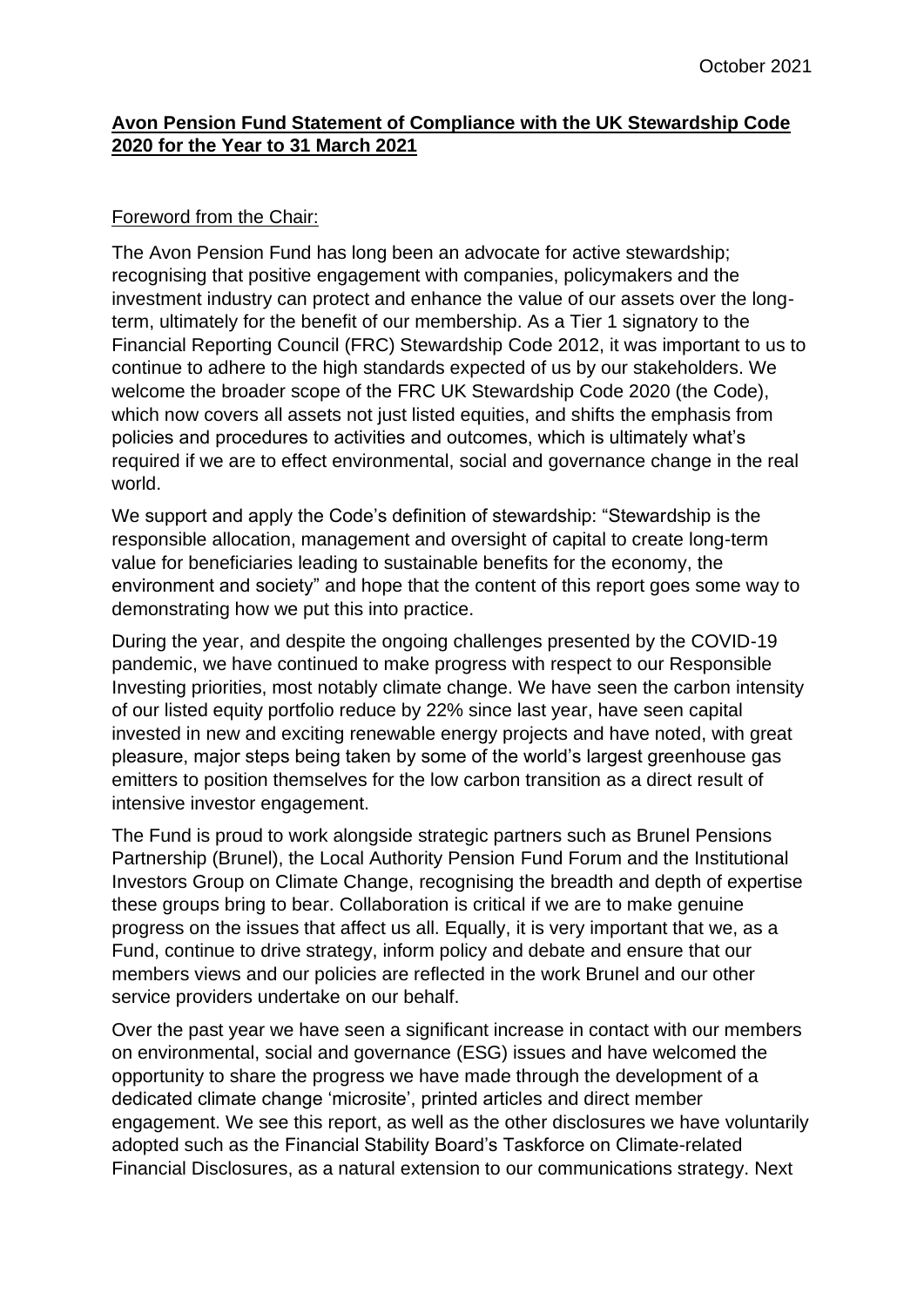year will see the Fund undertake its first dedicated ESG member survey and a social media launch, which shows a clear demonstration that we take our member's priorities seriously and are acting accordingly to meet them.

With the progress the Fund has made so far it is essential that we maintain momentum, continue to demonstrate leadership, and use our collective voice as investors to advance policy across all ESG issues at this critical time. Protecting our assets for the benefit of our members, as well as managing the risks and opportunities that come with investing in a sustainable and inclusive way, is an extremely complex task but with a progressive investment strategy and a robust governance framework surrounding it, I am confident that we are taking the steps necessary to deliver on our financial and ESG obligations.

and (router

Councillor Paul Crossley, Chair of Pension Committee, Avon Pension Fund

## **Purpose and Governance (Principles 1-5)**

- **1. Principle 1 – Signatories' purpose, investment beliefs, strategy, and culture enable stewardship that creates long-term value for clients and beneficiaries leading to sustainable benefits for the economy, environment and society.**
- **1.1.**The overall objective of Bath & North East Somerset Council (the Council), as the administering authority of The Avon Pension Fund (the Fund) is to achieve a return on its assets, consistent with an acceptable level of risk, that will enable the Fund to meet its pension liabilities over time, that is, to achieve 100% funding on an ongoing basis in line with the [funding strategy.](https://www.avonpensionfund.org.uk/sites/default/files/FSS-20210416.pdf)
- **1.2.**The [investment strategy](https://www.avonpensionfund.org.uk/sites/default/files/ISS-20200925.pdf) aims to generate returns that will help stabilise and minimise employer contribution rates in the long-term, as well as reflect the balance between generating a return consistent with an appropriate level of risk, protecting asset values from market falls and matching liabilities.
- **1.3.**Avon Pension Fund is administered by Bath & North East Somerset Council who are legally responsible for the Fund. The council delegates its responsibility for administering the Fund to the Avon Pension Fund Committee (the Committee), which is its formal decision-making body.
- **1.4.**The Fund has the following investment beliefs which underpin the investment strategy and guide decision making around investment and stewardship of the Fund's assets: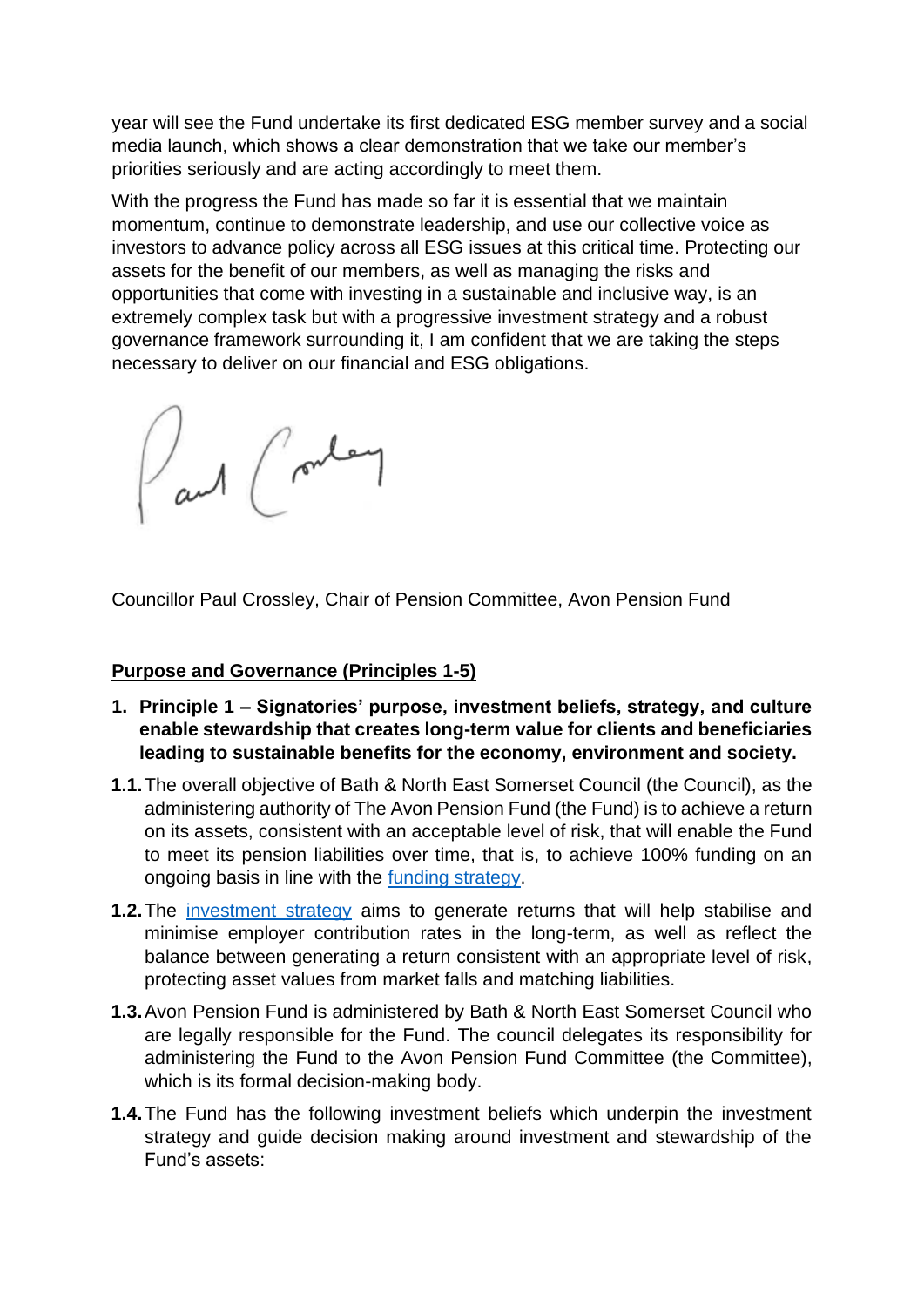| <b>Belief</b>                           | Rationale                                                                       |
|-----------------------------------------|---------------------------------------------------------------------------------|
| The Funding Strategy and the            | A material change to one cannot be                                              |
| Investment Strategy, and thus the       | effected without due regard for the                                             |
| employer contribution rates, are        | others.                                                                         |
| inherently linked                       |                                                                                 |
| <b>Strategic Asset Allocation (SAA)</b> | SAA is they key factor in determining                                           |
|                                         | the risk and return profile of the Fund's                                       |
|                                         | investments.                                                                    |
| Investment governance is key to         | Fund<br>The<br>has<br>governance<br>a                                           |
| effective decision making               | that<br>framework in place<br>ensures                                           |
|                                         | effective decision making regarding<br>the investment of its assets.            |
| Long-term approach to investing         | The strength of the funding strategy,                                           |
|                                         | which allows for any deficit to be                                              |
|                                         | recovered over time, enables the Fund                                           |
|                                         | to take a long-term view of investment                                          |
|                                         | strategy.                                                                       |
| Environmental, Social and               | ESG factors are important drivers of                                            |
| Governance (ESG) factors                | the sustainability of investment returns                                        |
|                                         | over the long-term and they can have                                            |
|                                         | material financial impact if not<br>a                                           |
|                                         | managed appropriately.                                                          |
| <b>Climate Change</b>                   | The Fund believes climate change                                                |
|                                         | creates both risks and opportunities to                                         |
|                                         | the Fund's investments and has used                                             |
|                                         | evidence-based<br>approach<br>to<br>an                                          |
|                                         | develop a set of objectives with the aim                                        |
|                                         | of delivering a portfolio aligned with the<br>goals of the Paris Agreement, Key |
|                                         | milestones that review the progress                                             |
|                                         | made over time ensure the Fund                                                  |
|                                         | continues to work towards its medium-                                           |
|                                         | term and long-term objectives.                                                  |
| Diversification of assets is an         | By holding a range of assets that are                                           |
| important element of the risk           | not overly concentrated in any one                                              |
| management framework                    | area, the Fund expects to reduce the                                            |
|                                         | level of risk it is exposed to whilst                                           |
|                                         | increasing the potential to generate                                            |
|                                         | attractive risk-adjusted returns.                                               |
| Active management can add value         | While active management can create                                              |
|                                         | higher short-term volatility, it can offer                                      |
|                                         | superior risk-adjusted returns and                                              |
|                                         | opportunities to be active stewards of                                          |
| Value for money from investments        | our assets.<br>Asset pooling is expected to help                                |
|                                         | reduce costs over the long-term, whilst                                         |
|                                         | providing more choice of investments,                                           |
|                                         | greater collaboration and therefore the                                         |
|                                         | potential to enhance returns.                                                   |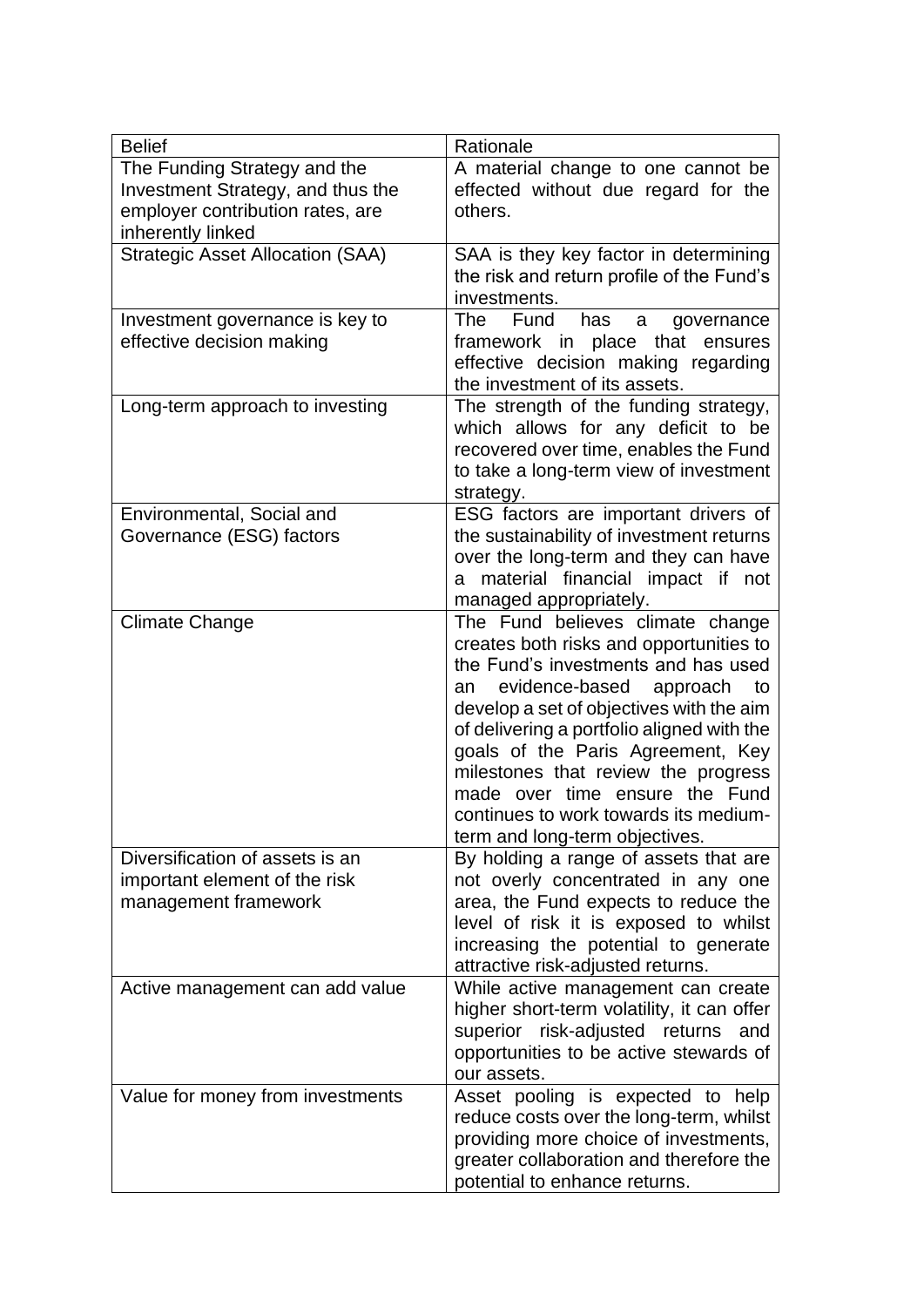- **1.5.**The foundations of the Fund's approach to Responsible Investing (RI) are its RI principles, which are set out in the [RI Policy.](https://www.avonpensionfund.org.uk/sites/default/files/RIP2016.pdf) Delivering long-term sustainable returns for the benefit of our members requires an approach that integrates ESG factors at all stages of the investment decision-making process, from setting investment strategy to monitoring the Fund's service providers. To that end, the Fund seeks to identify innovative and sustainable investment opportunities, in line with its investment objectives. Recognising the value of the 'first mover advantage', the Fund began investing in sustainable equity strategies over two decades ago and has sought to maintain its position by more recently making dedicated investments in areas such as renewable infrastructure, affordable housing and low carbon strategies, as it seeks to deliver on one of its main priorities; to make its entire investment portfolio consistent with the goals of the Paris Agreement, by achieving net zero emissions by 2050, or earlier.
- **1.6.**The Fund applies evidence-based decision-making in the implementation of its approach to RI and believes it has a duty to exercise its stewardship and active ownership responsibilities effectively by using its influence as a long-term investor to encourage responsible investment behaviour. Equally, we accept that we are a relatively small investor in global terms and that anything we do in isolation is likely to have little impact on the real economy. Our guiding principles recognise the importance of working collectively with industry groups and initiatives to maximise the impact we can have. Having a joined-up approach is essential to ensuring that the right policy frameworks are in place to unlock future investment opportunities and we recognise that our membership to groups such as the Local Authority Pension Fund Forum (LAPFF), the Institutional Investors Group on Climate Change (IICGG) and ClimateAction100+ (CA100+) provide invaluable insight and support in helping us to achieve our aims.
- **1.7.**As an advocate for increased transparency in ESG disclosures, particularly where climate is concerned, the Fund has sought to keep all of its stakeholders informed through a combination of statutory reporting and enhanced disclosures such as our [Annual Responsible Investment Report.](https://www.avonpensionfund.org.uk/sites/default/files/Responsible-Investing-Annual-Report-201920.pdf) Recently, the Fund has committed to issuing further disclosures in line with the Financial Stability Board's Task Force on Climate Related Financial Disclosures (TCFD).

## **2. Principle 2 – Signatories' governance, resources and incentives support stewardship.**

- **2.1.**The Committee is the primary decision-making body for the Fund. The Committee membership reflects the broad range of the Fund's stakeholders with elected councillors, employer and member representatives as well as independent members. Since 2019 when the governance structure was last reviewed the Committee has included:
	- An additional independent representative to strengthen its position and support retention of the Fund's professional investor status as well as making the Committee less exposed to the electoral cycle.
	- An Academy representative to better represent Academies and Multi Academy Trust employers.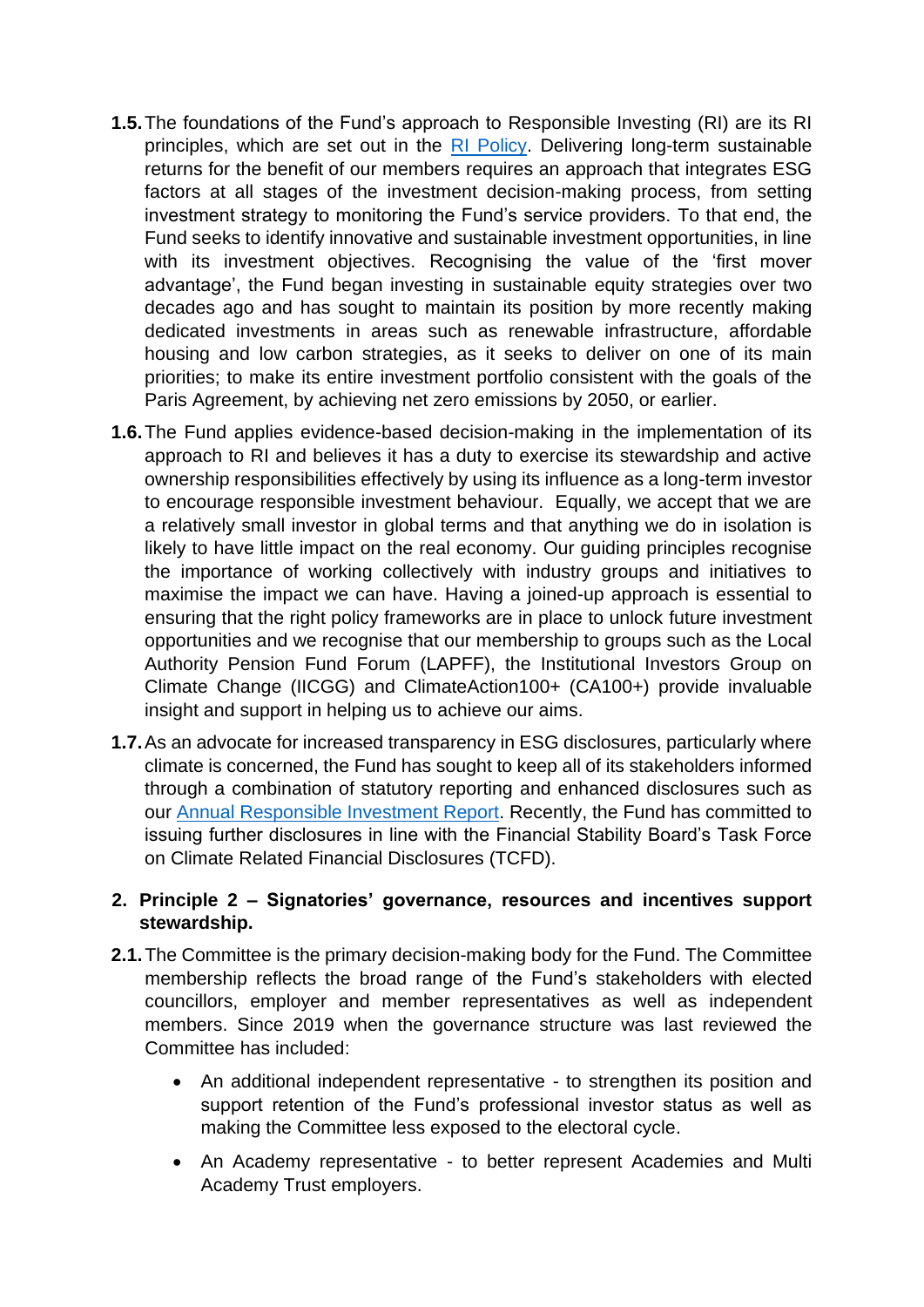- **2.2.**In addition, a Local Pension Board was established in 2015 and serves to assist the Fund in meeting compliance with the Local Government Pension Scheme (LGPS) regulations and requirements of the Pensions Regulator (TPR) and ensure efficient and effective governance and administration of the Fund. The Pension Board reviews the Fund's [ISS](https://www.avonpensionfund.org.uk/sites/default/files/ISS-20200925.pdf) for compliance with the regulations.
- **2.3.**The Committee's role is strategic in nature, setting policy framework and monitoring implementation and compliance within that framework. For instance, the Committee is responsible for agreeing the Fund's [ISS](https://www.avonpensionfund.org.uk/sites/default/files/ISS-20200925.pdf) which sets out the Fund's RI principles (including its approach to climate change), its policy on the exercise of voting rights and its position on social investments. The [ISS](https://www.avonpensionfund.org.uk/sites/default/files/ISS-20200925.pdf) is kept under review and revised every three years and from time to time, particularly when there is a material change in strategy. Prior to publication, the [ISS](https://www.avonpensionfund.org.uk/sites/default/files/ISS-20200925.pdf) is subject to consultation with scheme employers and Trade Unions as well as being published on the Fund's website for wider comment.
- **2.4.**Due to the wide scope of the Committee's remit it is supported by the Investment Panel (the Panel) which considers the investment strategy, investment performance and stewardship activity in greater depth. The Committee has delegated authority to the Panel for specific investment decisions. The Panel consists of up to six voting members of the Committee.
- **2.5.** The Committee and Panel meet formally each quarter and receive a standing performance report which summarises key RI workstreams and initiatives as well as voting and engagement data including how the Fund directed its votes over the reporting period, how many companies were engaged with and how those engagements related back to the Fund's RI priorities.
- **2.6.**Both the Committee and the Pensions Board have member, including union, representation and other representatives who actively engage with stakeholders to ensure the Fund is aware and can respond effectively to stakeholder concerns. This allows member voices to be heard directly and for their views to be embedded in the decision-making process.
- **2.7.**All Committee and Panel meetings are public. During the year the Committee received statements from members and campaigners requesting that the Fund divests from fossil fuel companies. The Committee welcomed the informed questions it received on its climate strategy and responded in kind; providing details of the Fund's carbon exposure, how it monitors engagement activity and how it is adapting its portfolio to ensure it is aligned with the goals of the Paris Agreement. As a result, the West of England Unison branches commended the Fund on their level of ambition and the actions taken so far to tackle climate change within the pensions and finance sector.
- **2.8.**The Fund pools its assets with nine other administering authorities though the Brunel Pension Partnership (Brunel), which is authorised by the Financial Conduct Authority and has been established specifically to manage the assets of the pool. As a client of Brunel, the Fund has the right to expect certain standards and quality of service. The Service Agreement between Brunel and its clients sets out in detail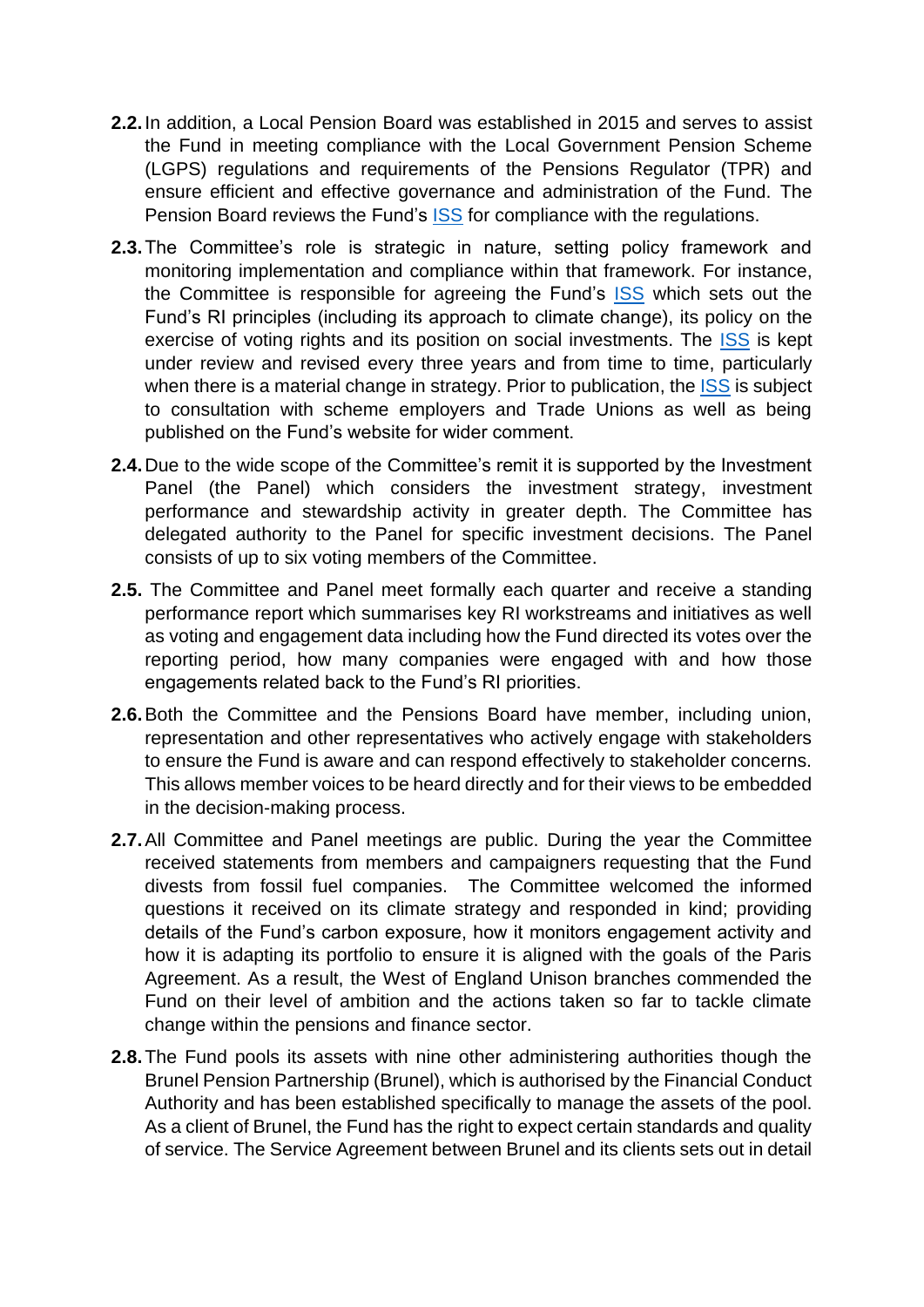the duties and responsibilities of Brunel and the rights of the Fund as a client. It includes a duty of care of Brunel to act in its clients' interests.

- **2.9.**The Fund's governance in respect of the dual accountability of Brunel to (i) the Council as Shareholder and (ii) the Fund as client has been strengthened with a sub-group of the Committee overseeing this important relationship.
- **2.10.** The Committee is supported by a number of external advisors; Mercer Limited advise on all actuarial and investment aspects of the Fund (under separate contracts), including but not limited to; supporting investment performance monitoring and advising on RI. This year Mercer's investment advisory work has centred on a review of the Fund's equity portfolio along with an in-depth analysis of the Fund's carbon exposure using established metrics such as absolute emissions and weighted average carbon intensity (WACI) as well as new metrics such as implied temperature rise. This modelling helped inform and evolve the Fund's climate change strategy including the setting of two new interim climate change targets which are discussed under Principle 7 of this statement.
- **2.11.** Osborne Clarke provide legal advice on investment and pension issues. The Committee, Fund Officers, external advisors, fund managers and administrators all operate in accordance with the relevant regulations namely the Local Government Pension Scheme Regulations 2013, the Local Government Pension Scheme (Management and Investment of Funds) Regulations 2016, CIPFA Codes and the Pensions Regulator Codes of Practice.
- **2.12.** The Fund's day-to-day duties are undertaken by a team of Officers led by the Group Manager for Funding, Investment and Risk. The team is made up of individuals with a range of specialisms and expertise. Qualifications held across the team include the Chartered Alternative Investment Analyst designation, the CFA Investment Management Certificate and Certificate in ESG investing. Team members are encouraged to pursue professional qualifications to strengthen their knowledge base and build relationships with industry peers. Recognising the need for dedicated resource to manage ESG and stewardship matters, the Fund appointed a Senior Officer at the beginning of the year whose key performance objectives are set partially in reference to the delivery of the Fund's wider RI policy.
- **2.13.** The Fund recognises the importance of training for Committee and Pension Board members and officers responsible for financial management and decision making within the Fund. Training is provided to ensure Committee and Pension Board members and staff possess an appropriate level of knowledge, skill and understanding to carry out their duties.
- **2.14.** The Fund has in place a formal training framework which is based on CIPFA's (Chartered Institute of Public Finance and Accounting) Knowledge and Skills Framework for LGPS funds. This framework is used to assess the training needs and draw up the annual training plan. The Head of Business Finance & Pensions is responsible for ensuring that training is implemented.
- **2.15.** Committee training is delivered in a variety of formats, reflecting the strategic importance of the subject matter to the Committee's agenda and the differing level of knowledge and understanding across the Committee. Much of the training is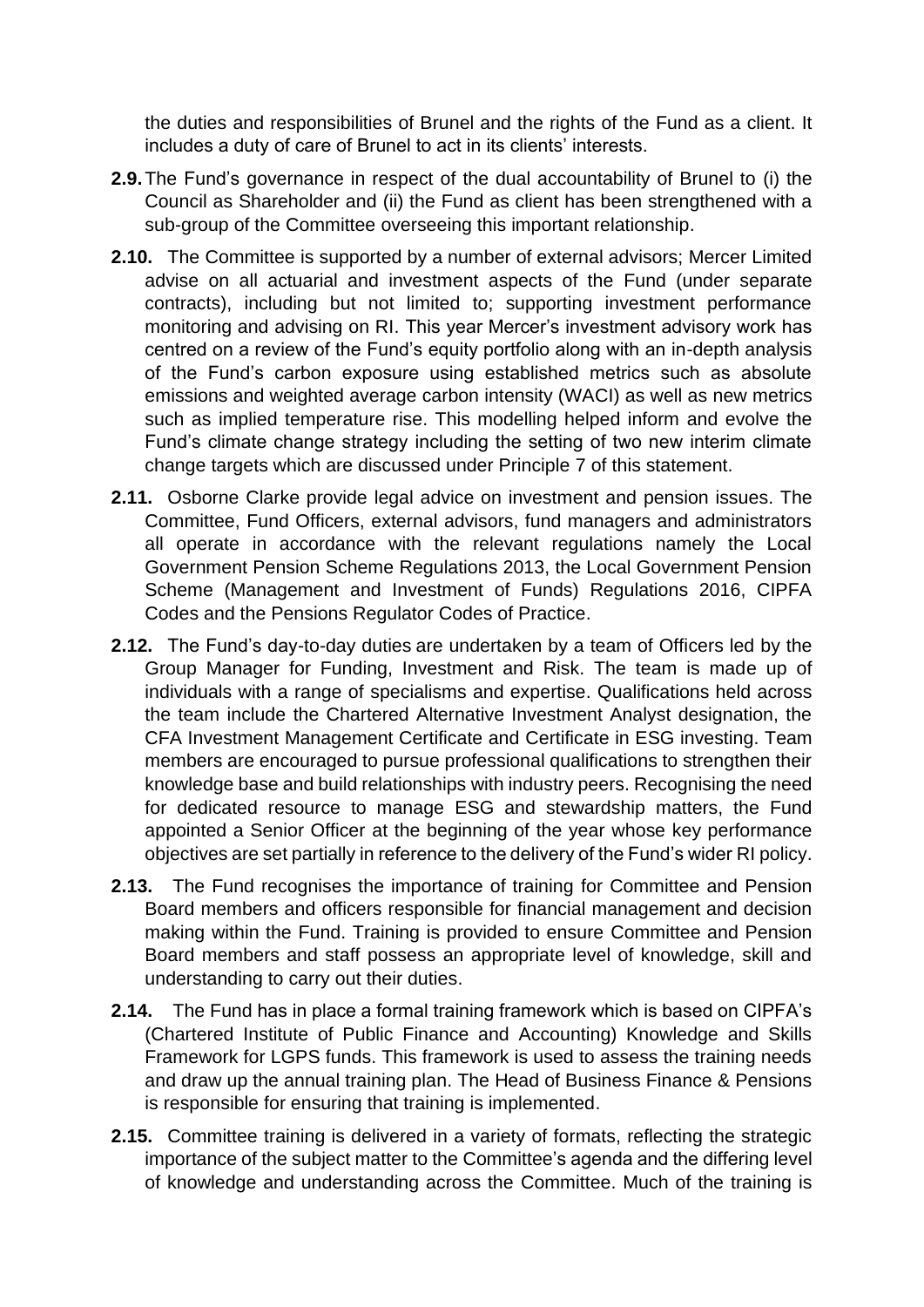delivered through detailed Committee reports and workshops where the topic is explored greater in detail. Over the year the Committee and Panel participated in workshops focussed on climate change, exploring new methodologies for assessing the carbon exposure of its equity portfolio and revisiting short- and medium-term climate objectives and its strategic asset allocation.

- **2.16.** Committee members and Officers attend seminars and conferences to broaden their understanding of investments and topics of relevance to the LGPS. New Committee members are expected to attend the Fundamentals Training Courses offered by the Local Government Pension Committee and induction sessions arranged by officers. All Committee members are encouraged to complete the Pension Regulator's public sector pension online toolkit. Officers' annual performance review identifies any training needs as well as monitoring individual performance against objectives.
- **2.17.** The Fund also took part in the National Knowledge Assessment carried out by Hymans Robertson in 2020 and has put together a training plan for both Committee and Pension Board members based on the recommendations.
- **2.18.** The Fund feeds into the development of Brunel's RI strategy and policy, Climate Policy and Stewardship Policy through the Brunel Oversight Board, Brunel Client Group, and the Client RI Sub-Group. Brunel's Client Group is made up of officers from the ten partner funds. This group provides oversight through monthly updates, providing a forum to discuss our Committee's and beneficiaries emerging needs and concerns. In addition, the RI Sub-group, made up of members of the Brunel Pension Partnership, meets monthly. The Fund has nominated two representatives to attend all RI sub-group meetings. Discussion topics at these meetings can include:
	- Stewardship interests
	- Share best practice with Brunel and amongst partner funds
	- Provide insights on concerns, issues, and member perspectives
	- Shape priorities of Brunel and its stewardship service providers
	- Review reporting outputs
	- Knowledge share and receive a deeper dive into topics of interest
	- Access expertise
	- Consult on policy design and development
- **2.19.** As part of the RI sub-group, workshops are conducted where deeper awareness or education on a particular topic is useful. During the year, workshop topics included the requirements of the new stewardship code, and sustainabilitybased investment outcomes and benchmarks.
- **2.20.** Members of the Brunel Investment and RI teams presented at Committee and Panel meetings through the year on a range of topics including private markets, macro themes and the post-pandemic outlook for markets, portfolio construction, ESG integration and stewardship in emerging markets. There was a dedicated session for Committee members on RI, which explored how Brunel are implementing their climate change policy as well as providing examples of work in cyber, supply chain management and diversity. Taken together with Brunel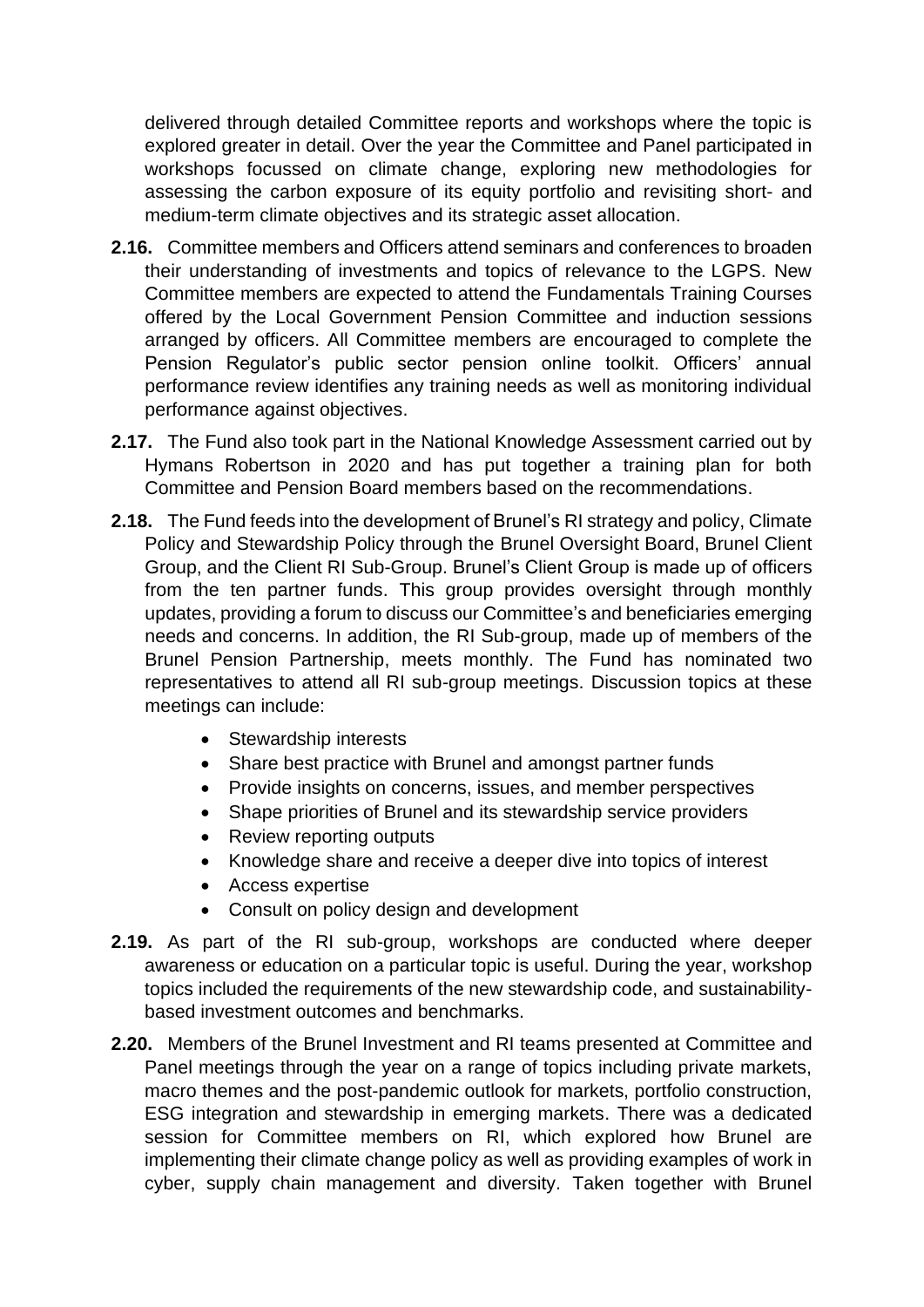Investor Days, these provide a great many opportunities for Officers and Members of the Committee and Panel to scrutinise the work undertaken by Brunel on behalf of the Fund and to formally raise any areas of concern or further interest. Further detail on the governance structure in place with Brunel can be found in their Annual [Report and Financial Statements.](https://www.brunelpensionpartnership.org/wp-content/uploads/2021/03/Brunel_Pension_Partnership_Annual_Report_2019_2020.pdf)

- **2.21.** Brunel's [people](https://www.brunelpensionpartnership.org/people/) profiles are publicly available on their website. They also voluntarily publish their gender pay gap reporting within their annual report and accounts. Brunel has a dedicated Responsible Investment team, including a dedicated Stewardship Manager who oversees voting and engagement. Stewardship at Brunel is applied across three avenues. Firstly, by appointed asset managers, secondly, through a specialist provider EOS at Federated Hermes (EOS), and lastly via collaborative forums. Brunel seeks to undertake direct engagement on our behalf where they think it will add value. The appointment of a dedicated engagement and voting provider enables a wider coverage of assets and access to further expertise across different engagement themes. The EOS team is diverse, made up of many nationalities and language capabilities, which facilitates engagement in local language and an understanding of cultural customs.
- **2.22.** Responsibility for managing specific ESG risks, including climate risk, are explicitly incorporated into Brunel's investment principles and the role specifications of its Board, executives, and other key personnel. Responsible investment is a component of staff's annual objectives which informs annual appraisals.
- **3. Principle 3 – Signatories manage conflicts of interest to put the best interests of clients and beneficiaries first.**
- **3.1.** In respect of conflicts of interest, the Fund, the Committee and Pension Board adhere to the Council's Code of Conduct and Conflicts of Interest policy.
- **3.2.** In addition, Committee and Pension Board are required to make declarations of interest prior to meetings which are documented in the minutes of each meeting and available on the Council's [website.](http://vm-civ-mgov/ieListMeetings.aspx?CId=212&Year=0)
- **3.3.**The Council, as the Administering Authority of the Fund, requires all Members of the Committee, Pension Board and Officers to declare any pecuniary or other registrable interests. Details of the declared interests are maintained and monitored on a Register of Interests. These are published on the Council's [website](http://vm-civ-mgov/mgCommitteeDetails.aspx?ID=212) under each member's name and updated on a regular basis.
- **3.4.** There are, however, specific conflicts that can arise as a result of managing the Fund within a local authority framework. The Scheme Advisory Boards good governance review examines how potential conflicts of interest manifest themselves within the LGPS and sets out how policies should seek to manage conflicts such as commercial relationships between administering authorities and employers in the Fund, the dual role of the administering authority as an owner and client of Brunel and how investment decisions are made about local investments. The Fund has commissioned Hymans Robertson to undertake a review of its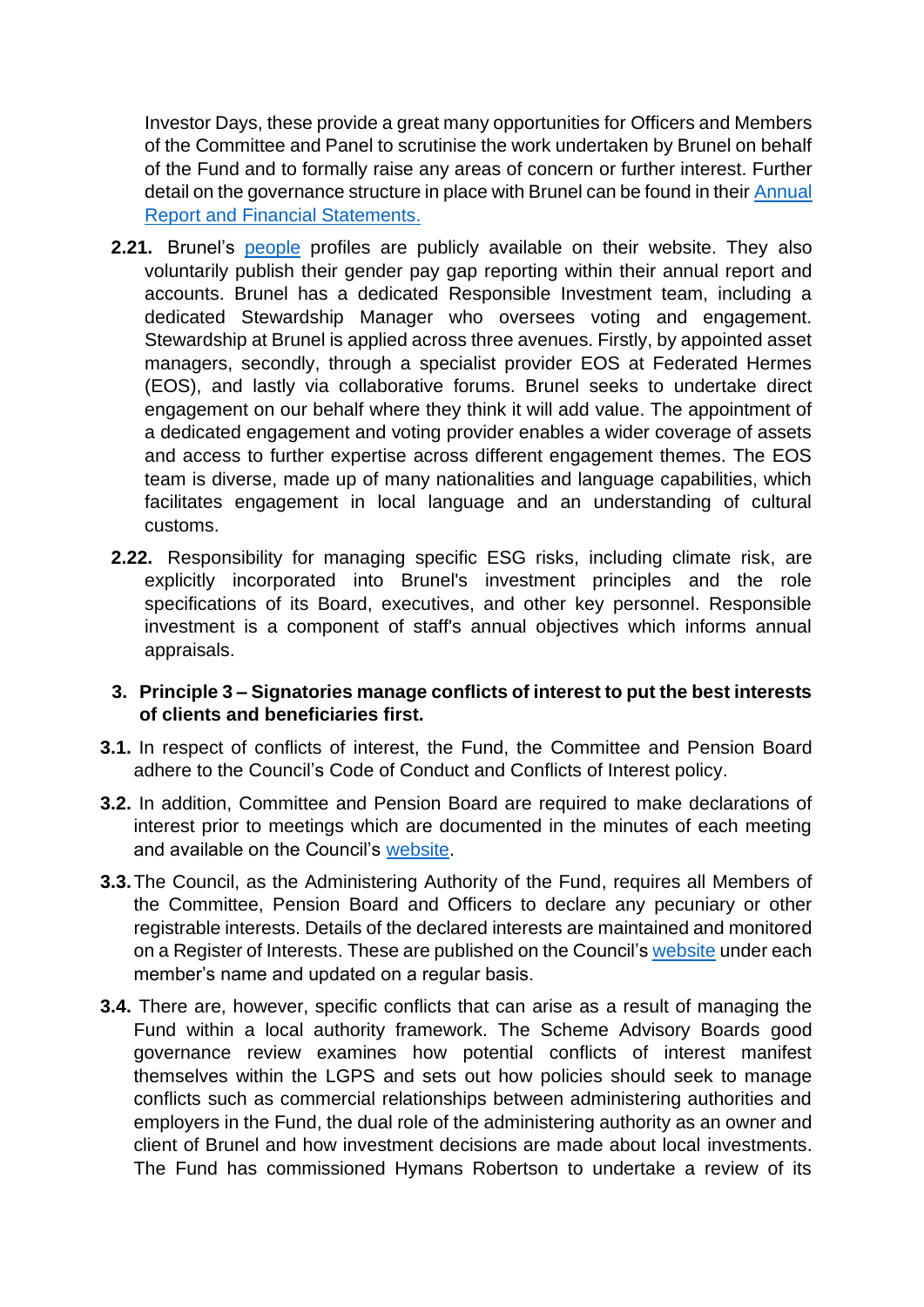existing policies and procedures to identify where there are gaps and expects to implement the recommendations of the review next year.

- **3.5.**The Fund expects all service providers to have effective policies addressing potential conflicts of interest. The Committee receives an annual report on the internal control environment of the Fund's investment managers, global custodian and their administrators. For the reports reviewed for the year ending 31 March 2021 in each case the external auditor's report stated that adequate controls were in place and achieved their respective objective(s). In the event a material conflict had arisen, and was identified as part of this review process, Fund officers would engage the service provider as part of an on-going dialogue to understand the reasons for the occurrence and to make a materiality assessment.
- **3.6.** Brunel maintain a *Conflict of Interest Policy*, which is published on their website and includes a specific section on Stewardship conflicts. Examples of how Brunel manage perceived conflicts are included in their [2021 Responsible Investment and](https://www.brunelpensionpartnership.org/responsible-investment/responsible-investment-and-stewardship-outcomes-report/)  [Stewardship Outcomes Report.](https://www.brunelpensionpartnership.org/responsible-investment/responsible-investment-and-stewardship-outcomes-report/)
	- **4. Principle 4 – Signatories identify and respond to market-wide and systemic risks to promote a well-functioning financial system.**
- **4.1.**Disclosure of the market-wide and systemic risks the Fund is exposed to as well as the process used to monitor the investment environment are detailed in the [ISS.](https://www.avonpensionfund.org.uk/sites/default/files/ISS-20200925.pdf) The primary risk the Fund is exposed to is the risk that its assets are insufficient to meet its liabilities, which is addressed by holding a diverse range of assets that are not overly concentrated in any one area and designed to achieve returns in a variety of market conditions.
- **4.2.**Fund officers, external investment managers and the investment adviser monitor global markets to ensure systemic risks as well as asset class specific risks are properly considered. The year was dominated by the impact of the COVID-19 pandemic on the Fund's investments. An assessment of the impact of the pandemic on the Fund's asset allocation, specifically in relation to its commitments to private markets investments, determined that they remained appropriate given the Fund's long-term investment approach. However, measures were put in place to mitigate the risk of any potential short-term cash flow implications by phasing the capital commitments made to private markets portfolios over a longer period.
- **4.3.**Fund officers conduct regular monthly calls with the investment adviser to discuss emerging themes in markets and have set up a Funding and Risk Management Group (FRMG) which is made up of senior officers and a specialist investment and actuarial consulting team to advise on both strategic and operational aspects of the Fund's Risk Management Framework (RMF), which comprises liability-driven investment (LDI), an equity protection strategy (EPS) and a cashflow matching strategy. Strategic issues arising from this group are then referred to the Panel or Committee as set out in the Group's Terms of Reference. In addition, the Panel and Committee receive detailed quarterly performance reports which include commentary on current and emerging topics and an assessment of how relevant they are to the Fund's investment strategy.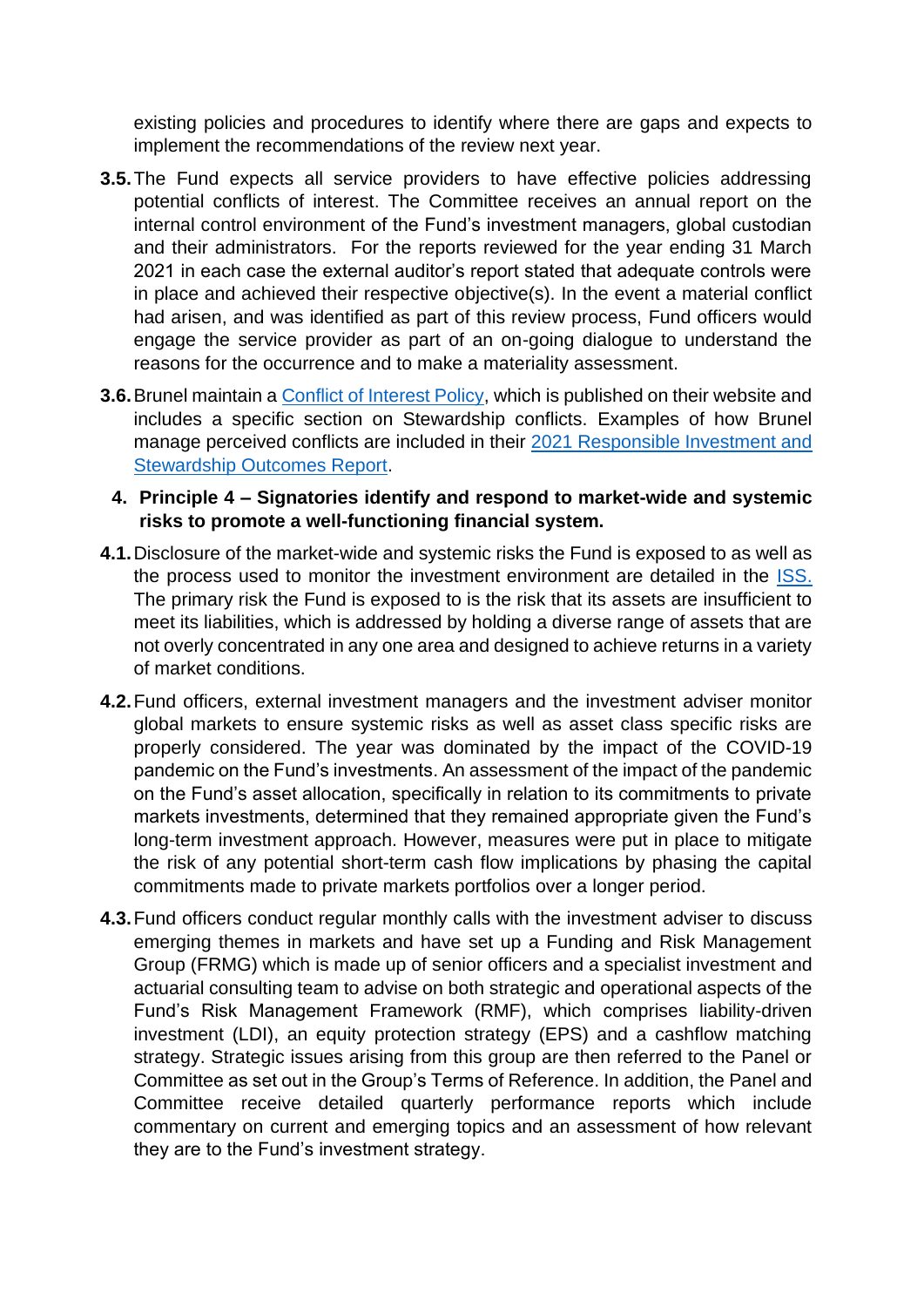- **4.4.**During the year, as part of its response to the pandemic, the Fund considered the upward inflationary pressures created by international monetary and fiscal stimulus packages in the context of its inflation-linked assets. Given the negative impact rising inflation would have on the Fund's liabilities, and therefore contributions, the level of inflation protection was increased during the year to the maximum permissible under the policy framework. This followed a year of wholesale regulatory reform in the inflation market which created uncertainty around methodologies for calculating inflation and the consequential impact on inflationlinked assets held by the Fund. The in-built flexibility of the Fund's RMF enabled a temporary move out of this market to allow due consideration to be given to the impact of the Government's proposal to consolidate inflation measures. Following the conclusion of the reporting period, FRMG has begun to consider the impact of the UK Governments inaugural green gilt issuance and whether a dedicated allocation to the asset class might be consistent with the Fund's wider climate objectives.
- **4.5.** The Fund accepts, that as a relatively small investor in global terms, capital allocation decisions alone are likely to have little impact on the real economy, particularly in the case of climate change, where transformation at the speed and scale required to reach net zero will take a co-ordinated approach across the entire industry. Ensuring the right policy frameworks are in place to unlock investment opportunities and scale up flows of low carbon finance is essential to addressing the issue. A key part of our wider ESG strategy involves working collectively with industry groups and initiatives to maximise the impact we can have. An overview of the initiatives that the Fund is an active member of, along with a brief description of key workstreams and outcomes over the year, is included below.

| Organisation/Initiative       | Remit                                                                                                                                                                                                                                                                                                                                                                                                                                                                                                                                                                                                                                             |
|-------------------------------|---------------------------------------------------------------------------------------------------------------------------------------------------------------------------------------------------------------------------------------------------------------------------------------------------------------------------------------------------------------------------------------------------------------------------------------------------------------------------------------------------------------------------------------------------------------------------------------------------------------------------------------------------|
| BRUNEL<br>Pension Partnership | To address climate risk, the partnership<br>published its Climate Change Policy in<br>January 2020. This policy is already<br>delivering real-world impacts, using its<br>influence to challenge the asset<br>management industry with a five-point<br>plan "to build a financial system which<br>is fit for a carbon-zero future".<br>To best identify and respond to market-<br>wide and systemic risks, Brunel<br>engages with wide<br>0f<br>range<br>stakeholders, including government<br>authorities, trade bodies, unions,<br>investors, and NGOs. Consultation<br>responses are published on the Brunel<br>website here: Policy advocacy. |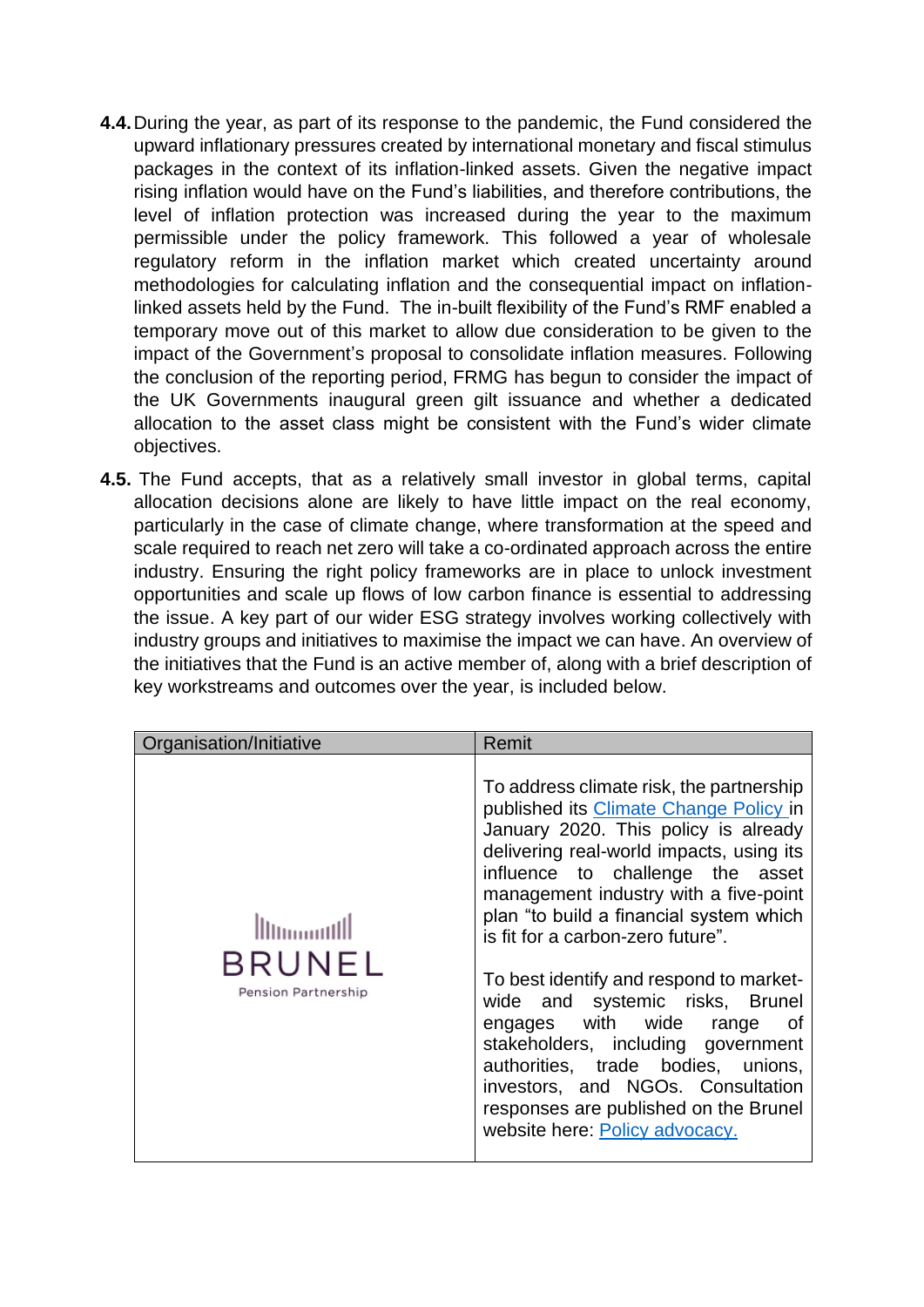|                                                                 | Brunel is involved in a number of<br>industry initiatives including: IIGCC,<br>Principles for Responsible Investment<br>(PRI), CA100+, Transition Pathway<br>Initiative (TPI), International Corporate<br>Governance Network (ICGN), the UK<br>Sustainable Investment and Finance<br>Association (UKSIF).                                                                                                                                                                                                                                                                                                                                                                                                                                                                                                                                             |
|-----------------------------------------------------------------|-------------------------------------------------------------------------------------------------------------------------------------------------------------------------------------------------------------------------------------------------------------------------------------------------------------------------------------------------------------------------------------------------------------------------------------------------------------------------------------------------------------------------------------------------------------------------------------------------------------------------------------------------------------------------------------------------------------------------------------------------------------------------------------------------------------------------------------------------------|
| <b>IIGCC</b><br>Institutional Investors Group on Climate Change | <b>IIGCC's Policy Programme works with</b><br>policymakers and other stakeholders to<br>help inform and strengthen policy<br>decisions made in support of a low<br>carbon, climate resilient world. Recent<br>examples of policy advocacy work the<br>Fund has been involved in include<br>pledging support for an Open letter to<br>EU leaders from investors<br>on<br>- a<br>sustainable recovery from COVID-19,<br>becoming a signatory of the 2021<br>Global<br>Investor<br><b>Statement</b><br>to<br>Governments on the Climate Crisis<br>calling for a step up in Nationally<br>Defined Contributions and backing an<br>IIGCC letter calling<br>the UK<br>on<br>Government<br>mandate<br>to<br>large<br>companies to disclose their net zero<br>transition plans – and calling for further<br>guidance in helping companies reach<br>this goal. |
| Local<br><b>uthority</b><br>nsion<br>-und<br>orum               | LAPFF is a collaborative body that<br>exists to serve the investment interests<br>of local authority pension funds. In<br>particular, LAPFF seeks to maximise<br>the influence the LGPS funds have as<br>shareholders through co-ordinating<br>shareholder activism<br>amongst the<br>pension funds.<br><b>This</b><br>LAPFF<br>have<br>been<br>year<br>instrumental in lobbying the mining<br>sector for improved disclosures around<br>tailings dams. Officers and Committee<br>members<br>attended<br>four<br><b>LAPFF</b><br>business meetings during the year.<br>Following<br>the conclusion of<br>the<br>reporting period one of the Fund's                                                                                                                                                                                                    |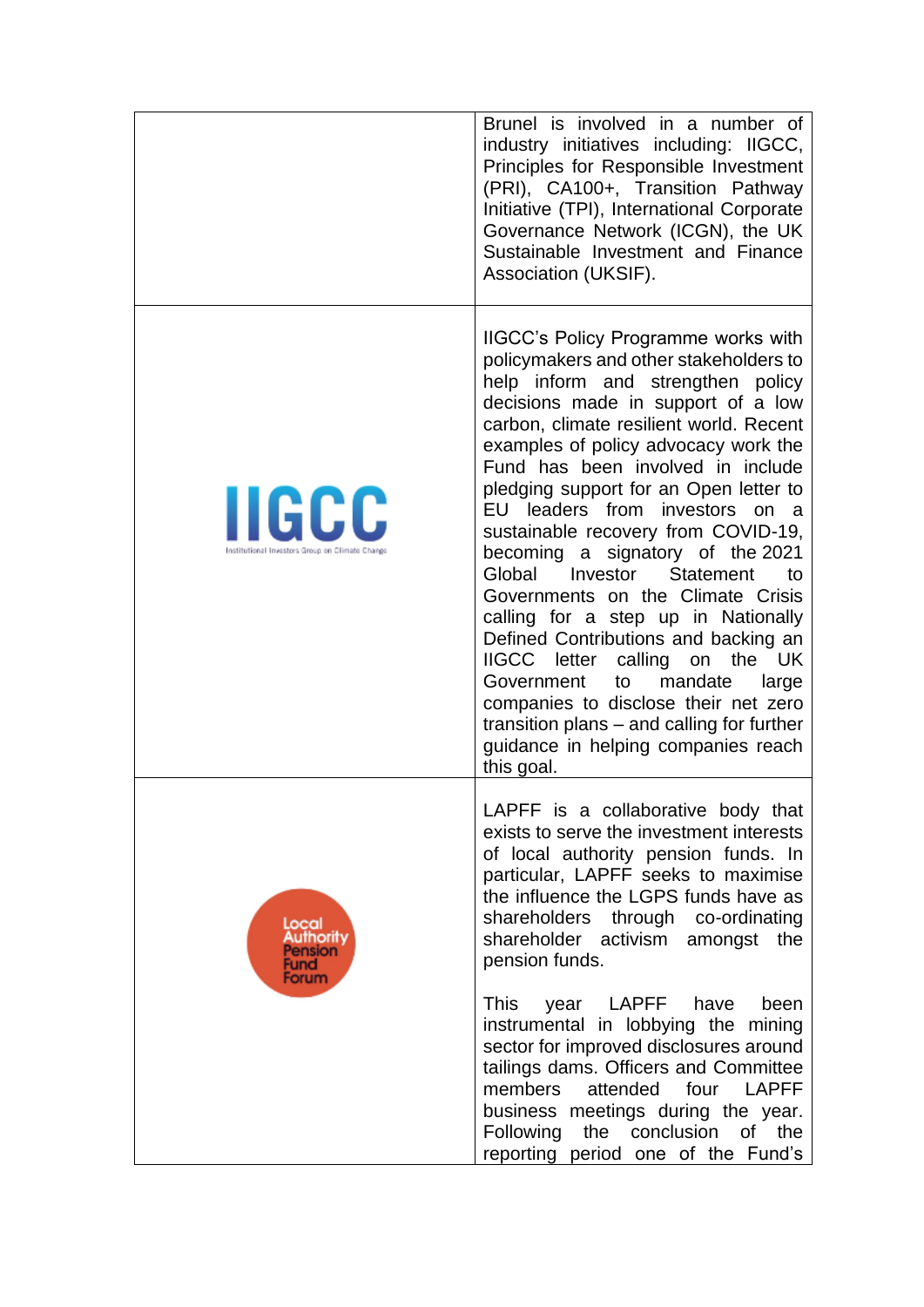

- **4.6.** During the year the Fund agreed to adopt reporting in line with guidance from TCFD. This is a critical framework that will help us achieve our own climate change objectives but is also a way of signalling to investee companies, service providers and our strategic partners how important climate risk transparency is if we are to achieve real-world emissions reductions.
	- **5. Principle 5 – Signatories review their policies, assure their processes and assess the effectiveness of their activities.**
	- **5.1.** The Fund undertakes a review of its investment strategy every three years. At its last review in 2019/20, which drew on expert advice from our investment adviser, Mercer, the Fund developed its climate strategy which comprises a series of key objectives designed to help the Fund reach its 2050 net zero carbon goal, which are outlined further under Principle 7.
	- **5.2.** An outcome of the last investment strategy review was to assess the impact on returns of switching the Fund's entire equity allocation to low-carbon and sustainable equity strategies. Following the conclusion of the reporting period, the Fund has considered the allocation within equities, the benefits of diversification and where it can use its influence as a shareholder to greatest effect. A number of strategic asset allocation changes were made which are beyond the scope of this report. However, as part of this review the Fund reiterated its position on the importance of engagement and that, in order to continue to demonstrate its ambition in this area, it should continuously review its progress toward its climate objectives with the next 'checkpoint' in 2022, in line with the next triennial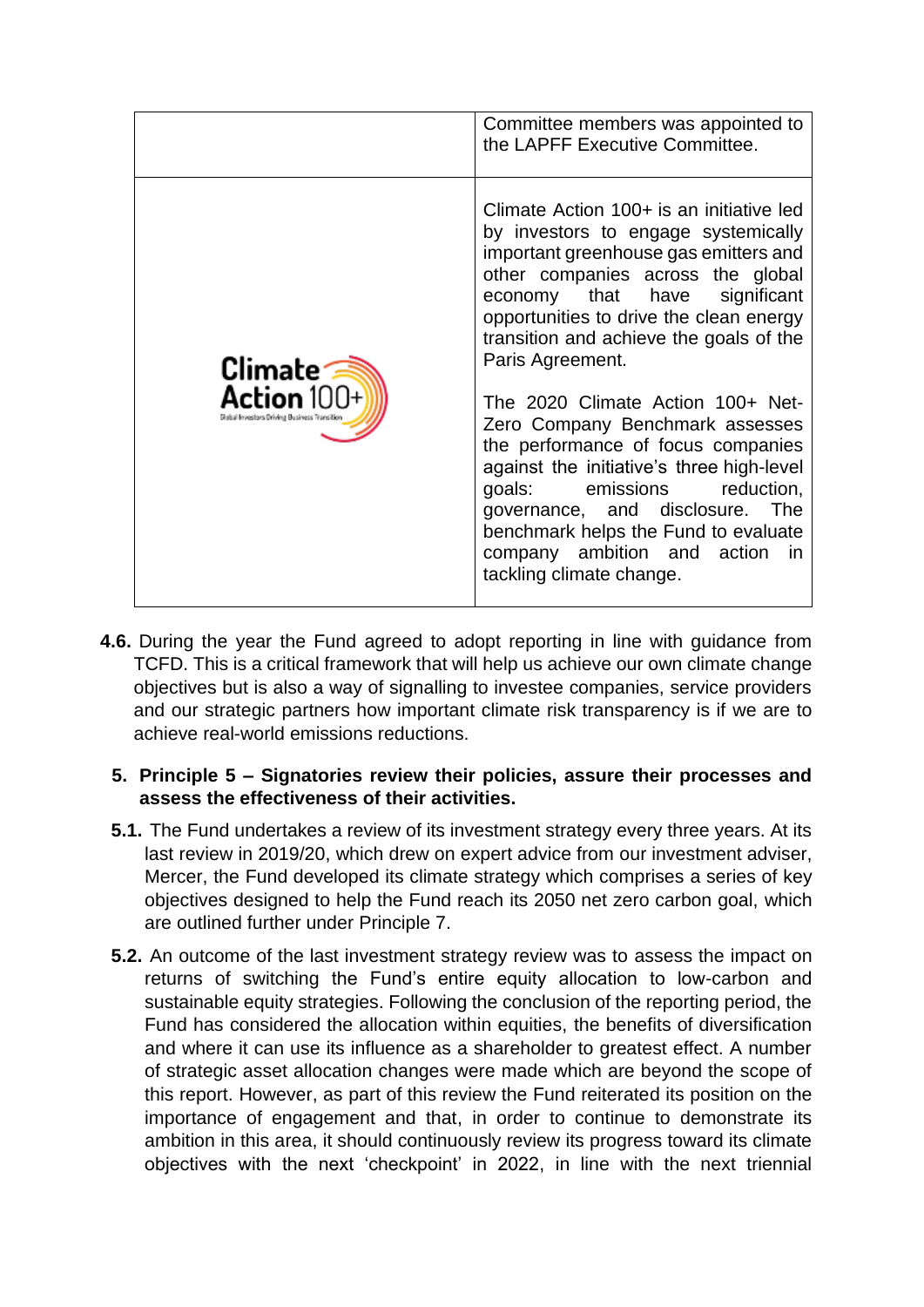valuation. At this point the Fund will be taking stock of how our strategy has delivered against its goals with a clear message that divestment remains an option where companies fall short of our expectations.

- **5.3.**A 2019 joint report between Unison and ShareAction, which reviewed the Investment Strategy Statements of the LGPS funds in England and Wales, ranked Avon Pension Fund 2<sup>nd</sup> out of the 88 funds included in the analysis, recognising the Fund as a leader in ESG integration in public policy. Next year the Fund will commission its investment adviser to undertake a peer group analysis designed to evaluate the Fund's implementation of its RI policy across 4 key areas: beliefs, policy, process and portfolios.
- **5.4.** Stewardship and using the Fund's power as a shareholder to encourage companies and policy makers to adapt their activities to support ESG best practice is central to our approach to stewardship. It is therefore critical the Fund seeks assurances on the effectiveness of the engagement activity it participates in. The success of specific engagements undertaken by EOS on behalf of the Fund is measured against a series of clearly defined 'milestones', details of which can be found under Principle 9 and in the Annual Engagement [Report](https://www.avonpensionfund.org.uk/engagement-highlights-2020) ,which is published on our website. The Fund gets sight of every company that EOS engage with and engagement priorities are developed in partnership with EOS, Brunel and the Fund through the robust governance structure outlined under Principle 2. EOS has its voting process independently assured on an annual basis. Brunel further monitor EOS to ensure the delivery of service continues to meet expectations, and in the context of stewardship, that there is continued alignment of engagement and voting priorities and practices. For example, Brunel monitors voting implementation on a quarterly basis to ensure that it does not fall below a minimum threshold level of 95%.
- **5.5.**Brunel's strategy and policies are designed for the long term (5+ years) and are reviewed annually. The Brunel Board approves and is collectively accountable for Brunel's policies, which includes the Stewardship Policy. Operational accountability for this policy is held by the Chief Responsible Investment Officer, who is supported by a dedicated Stewardship Manager to ensure high levels of coordination and implementation.
- **5.6.**The Fund communicated its priorities and policies when Brunel's seven responsible investment priority themes were developed. The seven priority themes, as part of an integrated Responsible Investment process, are illustrated in the diagram below. Brief information on the seven priority themes is covered in the Brunel's [Responsible Investment Policy.](https://www.brunelpensionpartnership.org/wp-content/uploads/2020/08/Brunel-RI-Policy-2020.pdf) Further detailed information is included in Brunel's [Responsible Investment and Stewardship Outcomes Report](https://www.brunelpensionpartnership.org/wp-content/uploads/2020/06/Brunel-2020-Responsible-Investment-and-Stewardship-Outcomes-Report.pdf)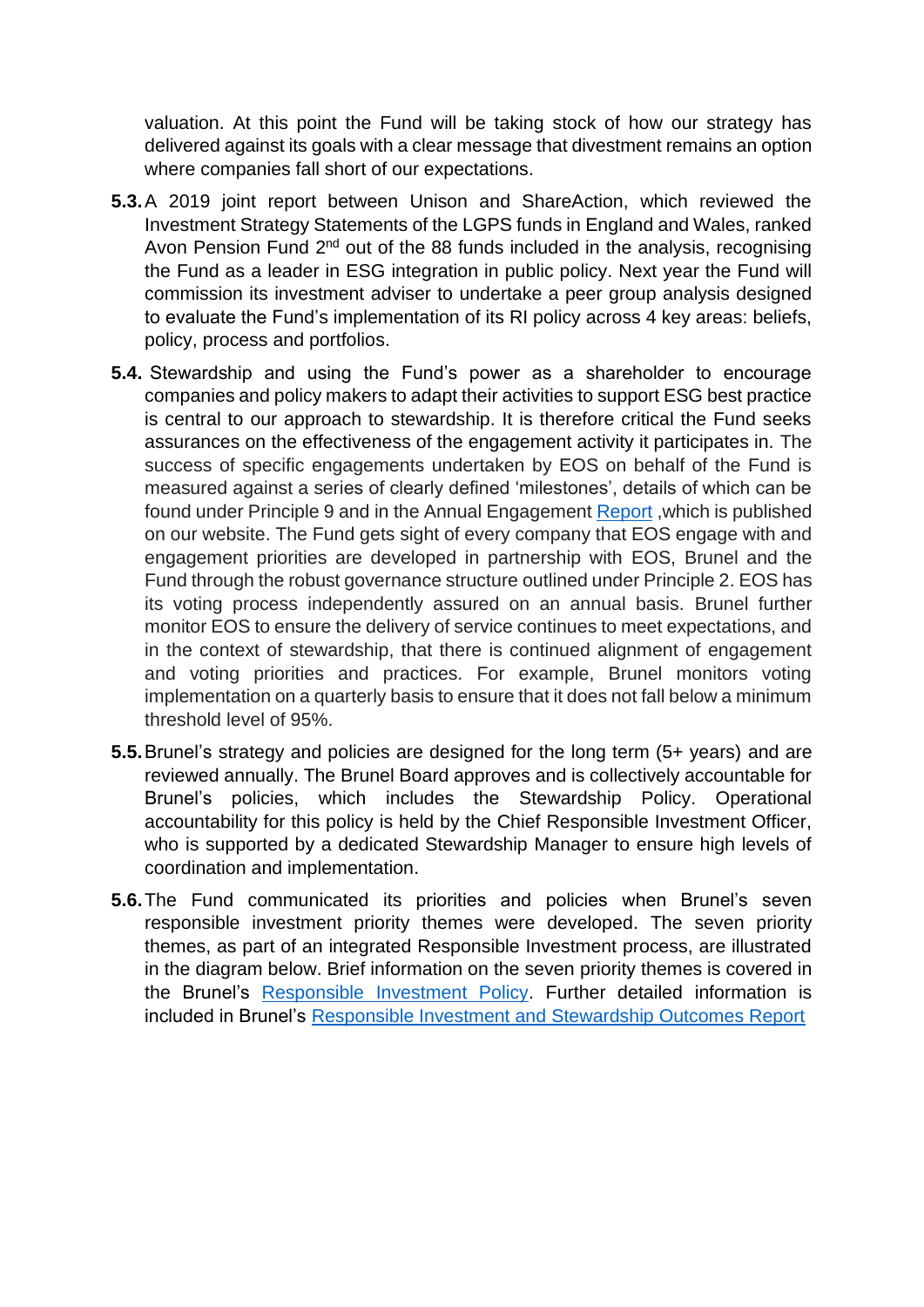#### **Brunel RI & Stewardship Priorities**



- **5.7.** The Fund reviews reporting outputs provided by Brunel via the RI sub-group to ensure that stewardship reporting is understandable, fair, and balanced and that outputs meet reporting requirements. The Fund contracts with Brunel to undertake its annual [carbon metrics report,](https://www.avonpensionfund.org.uk/sites/default/files/Avon%202021%20Carbon%20Metrics%20Report_FINAL%20%28New%20cover%29.pdf) which is used as part of its TCFD disclosures. Climate metrics are evolving rapidly and there is significant variation in how certain metrics are calculated. As such the Fund is required to work closely with Brunel to ensure that the metrics delivered are consistent across all partner funds and comply with the latest industry and government guidance.
- **5.8.** Tools such as the Transition Pathway Initiative (TPI) and Carbon footprinting analysis are invaluable in determining which companies to prioritise for engagement but also help track how companies are responding to investor pressure. Brunel, for instance, aim to have all material holdings ranked level 4 or above per the 'management quality' TPI scoring system. For those companies that are ranked level 3 or below, and that have shown no year-on-year improvement, Brunel will, in the first instance engage directly with the company, and where no improvement is shown will consider using their proxy vote to vote against company management. Further information relating to how the TPI tool is used in practice can be found [here.](https://www.brunelpensionpartnership.org/wp-content/uploads/2021/05/Brunel-Outcomes-Report-2021.pdf)
- **5.9.**During April 2021 the Fund engaged the services of a third-party Stewardship provider to undertake gap analysis on our stewardship process and policies. The analysis mapped the Fund's stewardship activities reporting to the 12 principles of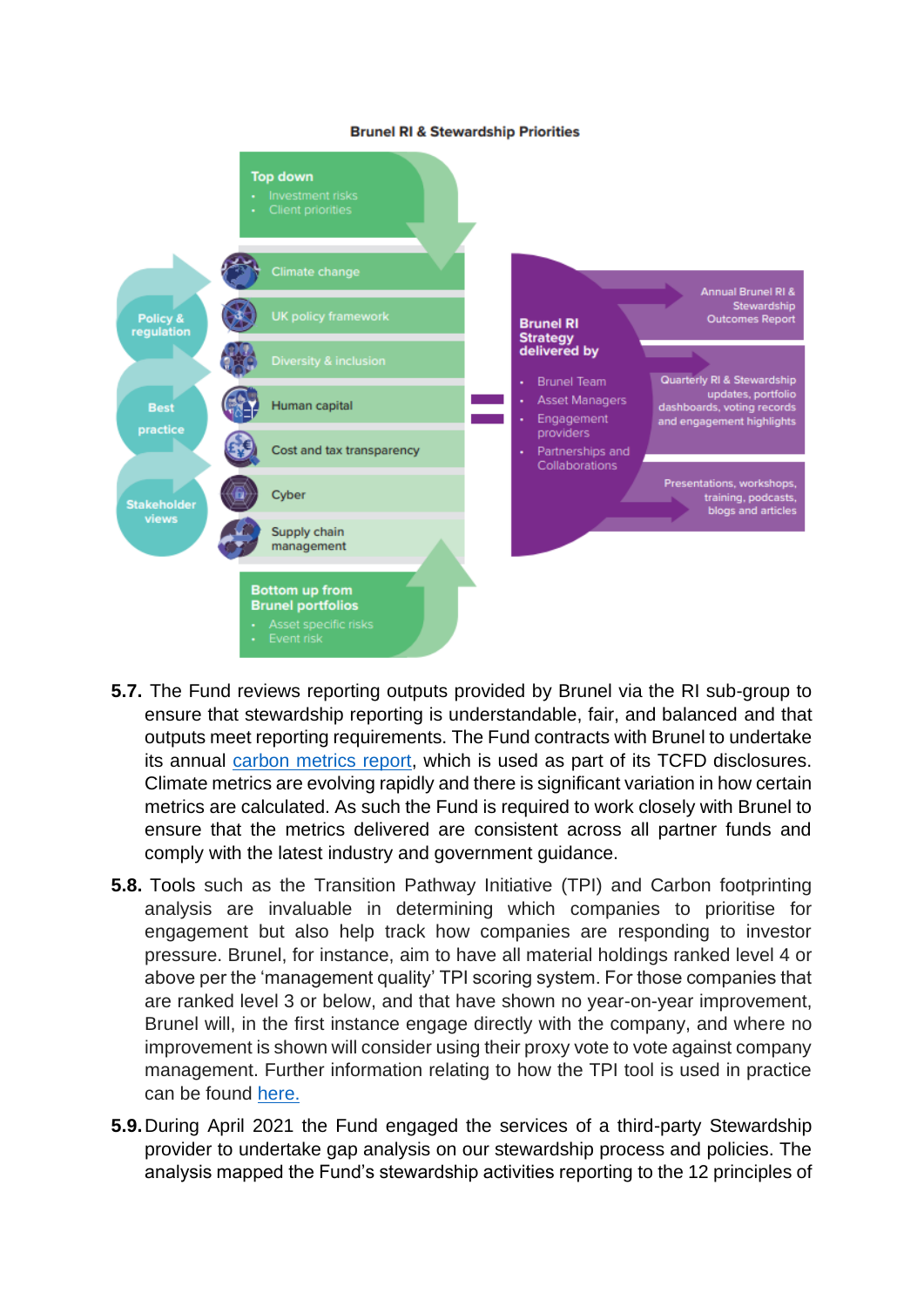the 2020 UK Stewardship Code. The gap analysis provided an indication of areas where the Fund is likely to meet the standard expected of the Code as well as identifying areas where more could be done to develop or enhance compliance. The Fund will be utilising this feedback to continue to develop practices to meet the enhanced standards set by the new code.

### **Investment Approach (Principles 6-8)**

- **6. Principle 6 – Signatories take account of client and beneficiary needs and communicate the activities and outcomes of their stewardship and investment to them.**
- **6.1.** The Fund administers the LGPS for over 120,000 members across 440 employers in the former Avon area. Employers include local unitary councils, universities, academies, town and parish councils, housing associations and charities. The Fund is now worth over £5.0 billion and in the top 100 of pension funds in the UK.

| <b>Active Members</b>    | 39,159  |
|--------------------------|---------|
| <b>Deferred Members</b>  | 42,538  |
| Pensioners               | 34,885  |
| <b>Undecided Leavers</b> | 8.740   |
| <b>Total Membership</b>  | 125,322 |

**6.2.** The investment management structure and amount of assets (as a %) managed by each manager as at 31<sup>st</sup> March 2021 is set out below. This details the diverse range of assets and types of strategy the fund utilises.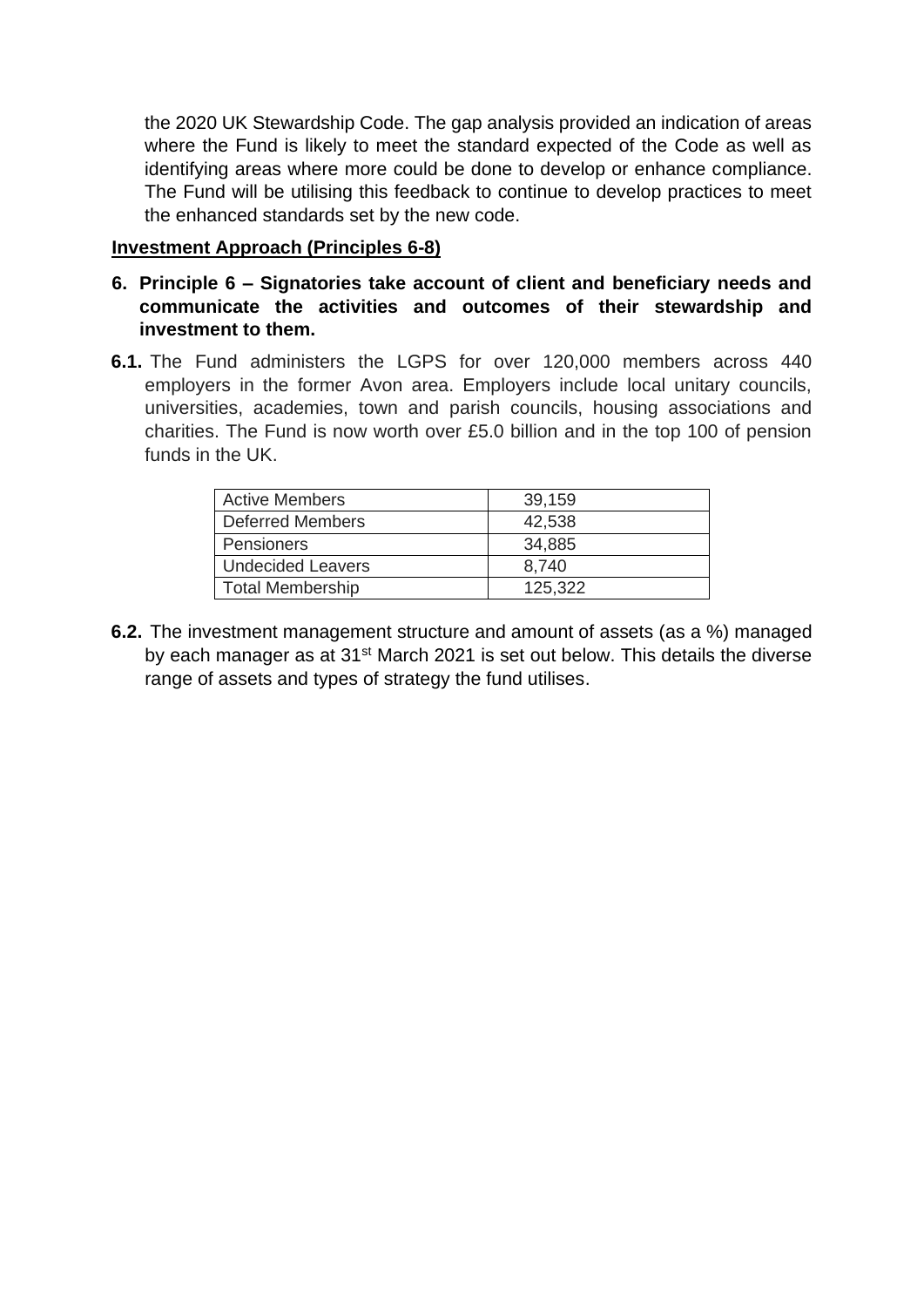

#### 1. Equities 41.6%

- Global Equity 13%
- Global Sustainable Equity 10.2%
- Global Low Carbon Equity13%
- Emerging Markets Equity 5.4%
- 2. Liquid Growth Assets 15.5%
- Diversified Return Funds 9.5%
- Multi Asset Credit 6%
- 3. Illiquid Growth Assets 25.4%
- Fund of Hedge Funds 5.2%
- Property 7.1%
- Secured Income 5.3%
- Core Infrastructure 6.9%
- Renewable Infrastructure 0.9%
- 4. Risk Management Strategies 13.1%
- Corporate Bond Strategy 2.5%
- LDI & Equity Protection 10.6%
- 5. Cash 4.4%
- Cash, including ETFs and currency hedging \*4.4%
- **6.3.**Overall, the Fund takes a long-term approach to its investment decision making process and the length of the investment time horizon for the above assets are considered appropriate to meet the needs of our beneficiaries, given the long-term nature of the pension liabilities. Please refer to Appendix 1 of our Investor Strategy [Statement](https://www.avonpensionfund.org.uk/sites/default/files/ISS-20200925.pdf) for a clear explanation of the long-term asset allocation of the Fund, the role of each asset class within it in and how it helps achieve our strategy objectives.
- **6.4.** The Fund is aware of its need to effectively connect with its beneficiaries and its Communication Policy Statement is set out [here.](https://www.avonpensionfund.org.uk/sites/default/files/Communications-Policy-Statement-20191119.pdf) Communication methods span a number of approaches, including:
	- **Statutory reporting -** the Fund produces, and makes widely accessible, its Annual Report, Report to Council, ISS, Funding Strategy Statement, Governance Compliance Statement and Responsible Investment Policy. These cover a range of in-depth information specific to the Fund, from the structure of the scheme and beneficiary base, to the funding position, investment beliefs and key RI priorities.
	- **Additional disclosures** in addition to the above reports, the Fund produces a specialist Annual Report detailing the year's RI activities, covering voting/stewardship, asset allocation changes, climate change modelling and our latest decarbonisation progress. We also have in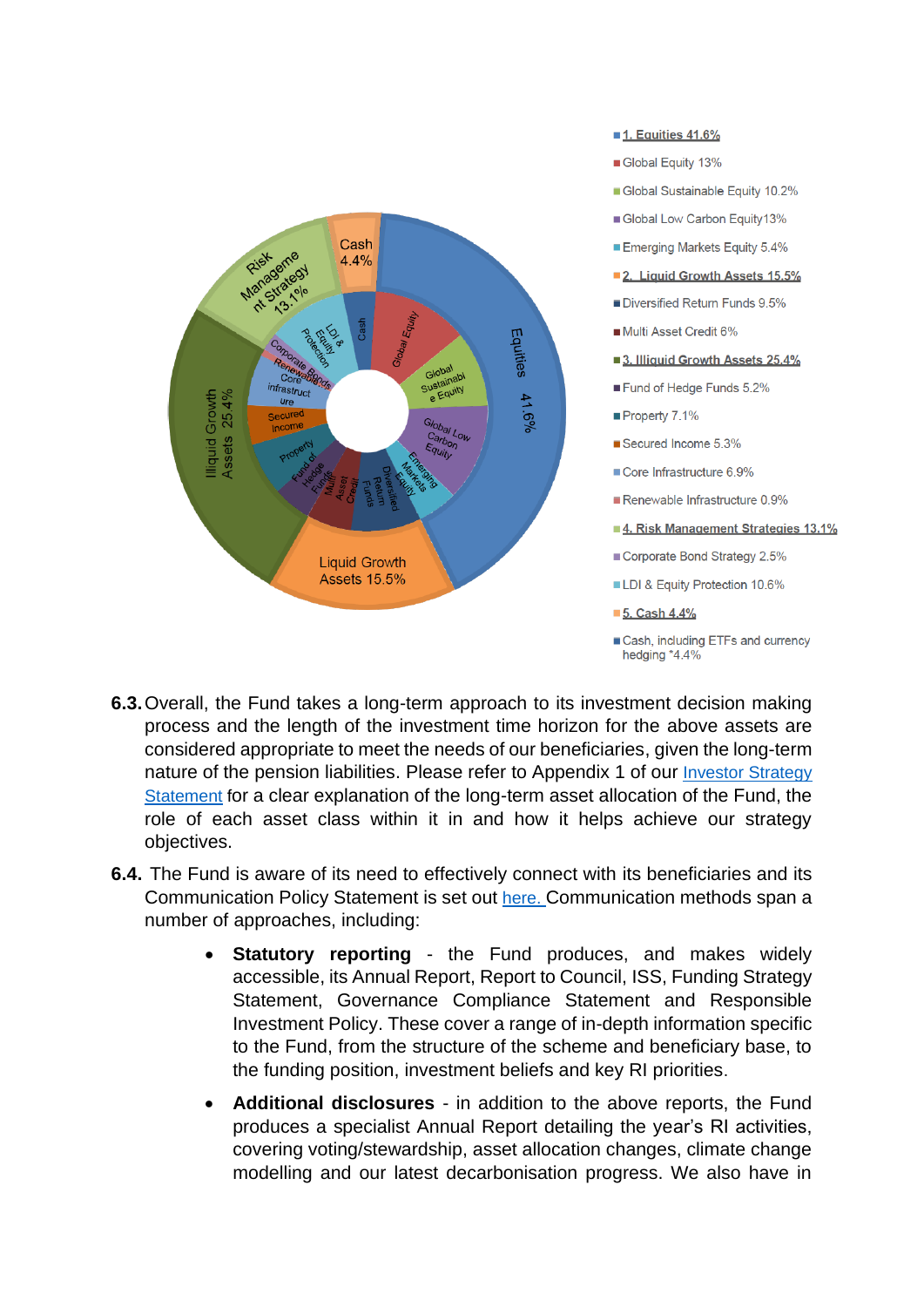place a wider, ever evolving, communications strategy aiming to effectively communicate the Fund's strategy in a way that is engaging, accessible and makes sense to all stakeholders. We have released a short, animated video on our new climate goals for members, while ESG topics are frequently covered in member newsletters, such as articles around our Net Zero pledge and examples of our recent engagement activities. An excerpt from our most recent member newsletter can be found below:

# **Avon Pension Fund Climate Action Summary**

#### **Our investments**

With so much investment capital at our disposal, it's one area where we can make a big impact relatively quickly - investing in environmentally-friendly projects and the growing green economy.

## £250 million

committed to investment in renewable infrastructure

 $>50\%$ 

of equity portfolio invested in sustainable and low carbon strategies

## £1.6 billion<sup>\*</sup>

invested across ESG strategies s at 31st March 2021 inclusive of all private market commitments

## 30%

less carbon intensive than the broader equity market benchmark



We are member to a number of pressure groups and signatory to frameworks and initiatives dedicated to changing the behaviour of both companies and governments alike.

We're a proud signatory of the Climate Action 100+ initiative, and a proud member of the Local Authority Pension Fund Forum (LAPFF).

Perhaps most notably, we provided key investment data to Brunel Pension Partnership which went towards the development of the Institutional Investors Group on Climate Change (IIGCC) net zero investor framework.

We're also an early adopter of guidance implemented by the Task Force on Climate-Related Financial Disclosures (TCFD) - not compulsory for LGPS, but just another way we can contribute to tackling the climate emergency.

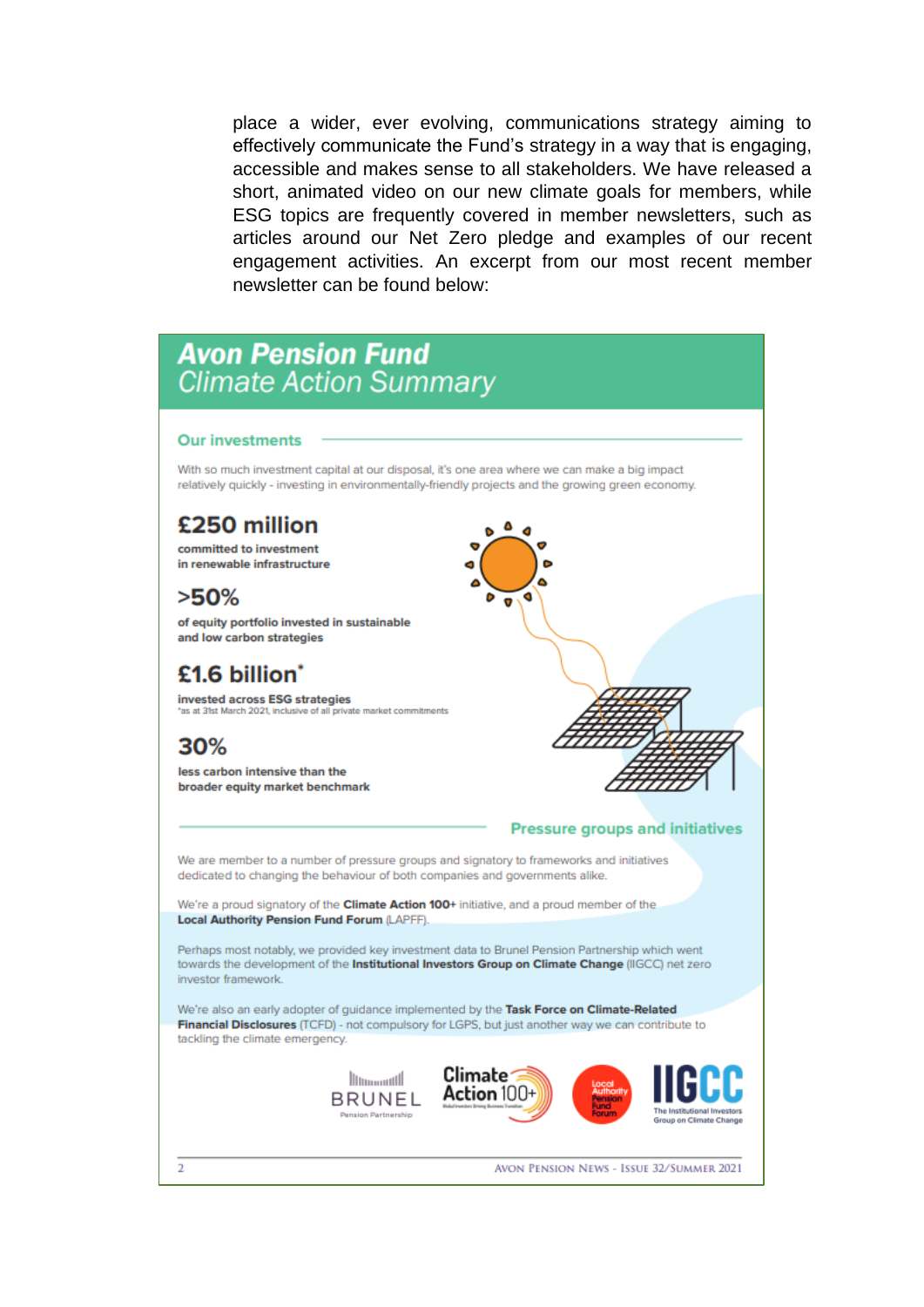- **Committee meetings** in addition to having member representatives on our Committee, Committee meetings are open to the public and allow members to voice their opinions and concerns directly to Committee-members and Officers.
- **Direct member engagement** on an ongoing basis, Officers respond to written and verbal questions and queries submitted directly by members or on their behalf through unions. This year topics have included our position around divestment and our progress on, and measurement of, portfolio decarbonisation.
- **Digital presence** Fund information such as our RI Annual Report and ISS can be accessed via the Finance & Investments section of the Fund's website, while a dedicated climate emergency microsite has also been set-up to provide coverage of our ongoing efforts in this area. We are also developing our social media presence across a number of platforms to access a wider audience and provide more opportunities to connect with members.
- **6.5.**However, we recognise that further improvements can still be made. This is why we're planning to expand our communications activity further, publishing regular ESG Ezines, and including articles in our newsletters covering topical RI issues. Finally, in order to further canvas the views of our members, we are undertaking a member survey on RI, asking how members feel about a range of ESG issues and what is most important to them. The results of this survey will provide insight into our members priorities and we will explore how we can incorporate them into our strategy over time.

## **7. Principle 7 – Signatories systematically integrate stewardship and investment, including material environmental, social and governance issues, and climate change, to fulfil their responsibilities**

- **7.1.** Avon Pension Fund began investing in UK socially responsible funds as far back as 2001, while also being early to recognise the significance of climate change, reporting it as a long-term financial risk in 2016. The Fund has analysed and published details of its carbon footprint since 2017. This same year we began investing in Low Carbon passive equity funds, alongside setting environmental targets that we continue to monitor and update.
- **7.2.** The Fund seeks to integrate RI across its investment decision-making process for the entire portfolio, while ESG concerns and climate change specifically are listed in the Fund's ISS, alongside other investment beliefs, as key factors crucial to developing strategy and decision-making.
- **7.3.** The Fund adopts a flexible approach to managing its investment strategy and asset allocation in order to ensure the strategy is robust from a risk and return perspective.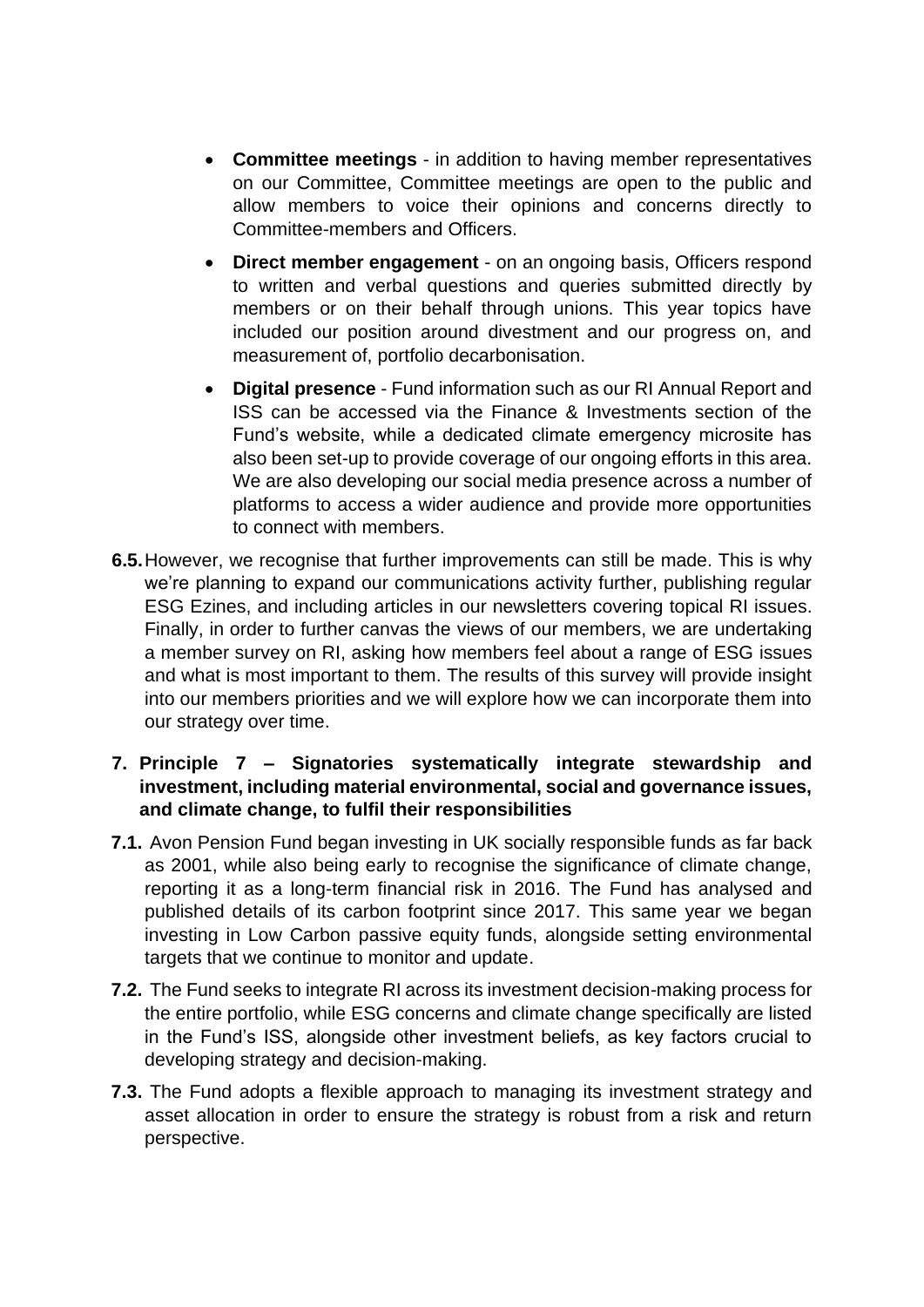- The Fund considers ESG issues when setting its investment principles and objectives.
- ESG issues are considered when setting the Fund's strategic asset allocation. As part of its strategic investment review process, the Fund considers:
	- The impact of ESG issues on each asset class.
	- The materiality of ESG risks within each asset class or approach to investing, recognising the differing characteristics of asset classes.
	- Whether there are any strategic ESG-related opportunities that would generate value.
	- Whether RI/sustainability benchmarks for investments or alternative non-traditional financial analysis could provide a more informed understanding of the risks within the Fund
- The Fund believes that an inclusive approach whereby it can utilise all the tools at its disposal to manage ESG risks is the most appropriate approach. The Fund recognises that approaches that exclude or positively select investments may be appropriate for particular mandates. The Fund actively seeks to identify positive ESG-related opportunities that do not detract from the overall risk adjusted return objective.
- **7.4.** The Fund's stewardship activity is guided by our RI priorities as defined in the Fund's [Annual RI Report.](https://www.avonpensionfund.org.uk/sites/default/files/Responsible-Investing-Annual-Report-201920.pdf) These priorities currently include climate change, human capital, diversity & inclusion, cyber security and cost & tax transparency. Of these, climate change is a particular focus for the Fund and we have been continually developing how we manage the risks and opportunities it presents. This has included:
	- **Target setting** The Fund has committed to Net Zero emissions alignment by 2050 or earlier, in line with IIGCC guidelines. It also has interim goals in place to reduce the absolute emissions of the equity portfolio by 43% by 2025 and 69% by 2030, compared to its 2020 baseline.
	- **Asset Allocation decisions** For instance, asset allocation remains one of the Fund's primary tools to help meet our ambition to become a net zero investor. As an early investor in a passive low carbon strategy, we are now working with Brunel to assess how the Fund can help move the industry forward by looking at next generation low carbon products which employ systematic techniques to target material reductions in emissions today as well as into the future. The Fund has £1.2bn in low carbon and sustainable listed equities and a further £377m committed to renewable infrastructure projects across a number of portfolios. Following the conclusion of the reporting period, and as part of our recent equity allocation review, the Fund opted to reduce its allocation to emerging markets as broad and successful engagement is more difficult to achieve in these markets, which results in a greater financial risk, particularly in respect of climate change.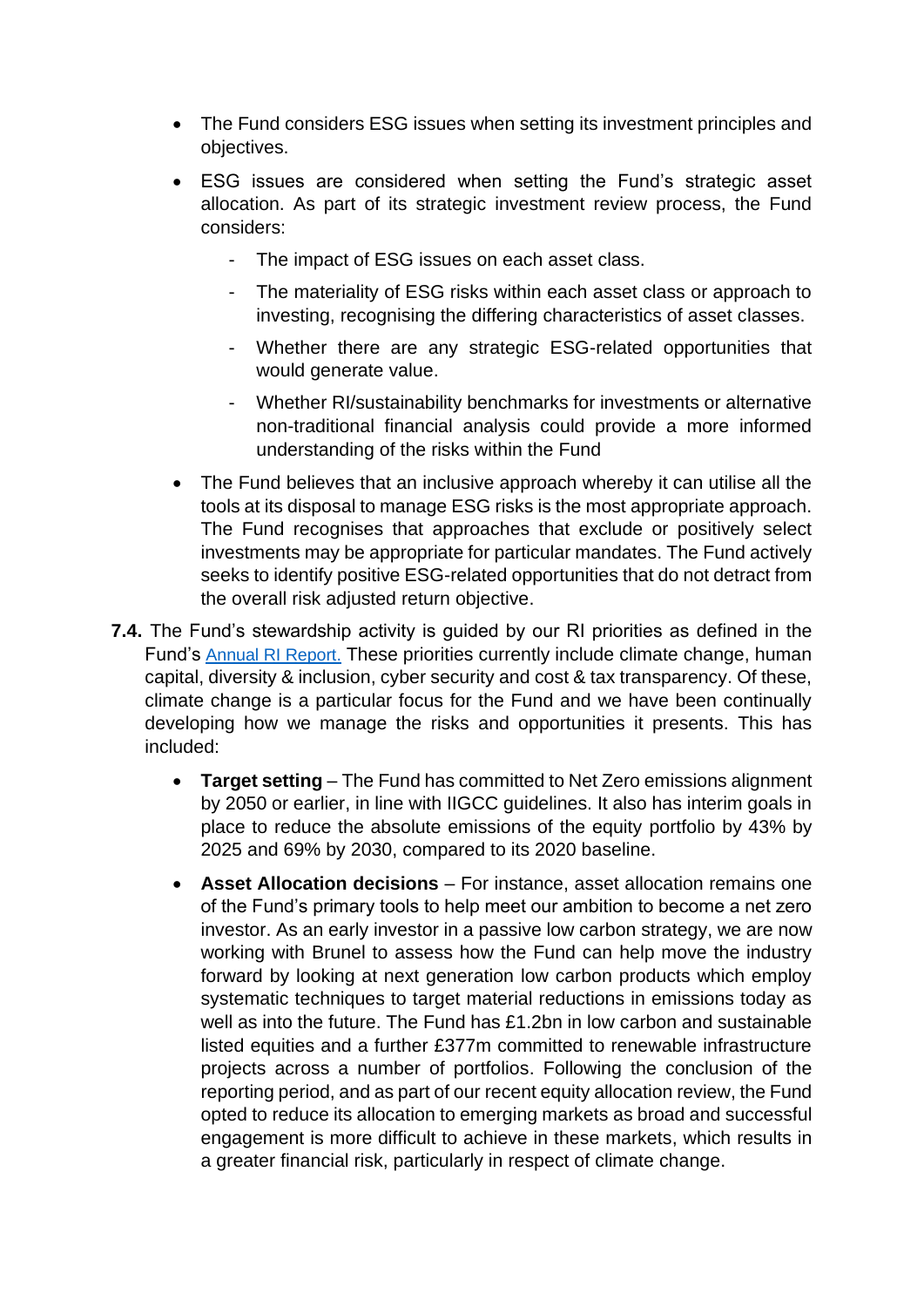- **Annual portfolio carbon analysis** This includes an analysis of weighted average carbon intensity (WACI), fossil fuel related revenues, reserves exposure and the disclosure rates among companies within the Fund's listed equity portfolio. These metrics are used to help chart our Net Zero and other decarbonisation targets while contributing to asset allocation discussions. Our [Annual Carbon Metrics Report](https://www.avonpensionfund.org.uk/sites/default/files/Avon%202021%20Carbon%20Metrics%20Report_FINAL%20%28New%20cover%29.pdf) shows all active listed equity portfolios have a lower WACI than their respective benchmarks, while the portfolio also saw an overall 22% year-on-year reduction in its carbon intensity, based on WACI in the year to December 2020.
- **7.5.** The Fund expects its investment adviser to proactively consider and integrate ESG issues when providing investment advice to the Fund. A key area where our investment adviser provides support is in climate change scenario analysis. This was conducted in both 2020 and 2021. In 2020, evidence-based modelling of our then current portfolios were compared to alternative portfolios with increased allocations to sustainable equities and low carbon real assets under a number of different climate change scenarios and timeframes. The results of this analysis heavily impacted on our investment decision making process and, as a direct result, the Fund made the decision to increase its allocation to Global Sustainable Equities from 3.5% to 10% of total assets, alongside committing more to the Renewable Infrastructure portfolio.
- **7.6.** Our 2021 analysis was completed using Mercers' Analysis of Climate Transition (ACT) tool, which ranks individual companies based on their ability to transition to a low carbon economy. Going forward periodic scenario analysis and other science-based metrics will continue to shape ongoing investment policy decisions.
- **7.7.** Responsibility for managing specific ESG risks, including climate risk, as they affect the Fund and Brunel, are explicitly incorporated into the role specifications of Brunel's' Board, executives, and other key personnel.
- **7.8.**Brunel has built its Responsible Investment approach on three pillars: to integrate sustainability criteria into its operations and investment activities; to collaborate with others across the industry and support effective policymaking; and to be transparent in its activities.
- **7.9.**Brunel's manager selection process is central to the effective implementation of the partnership's RI, Stewardship and Climate policies. Brunel expects appointed managers to clearly demonstrate how ESG risks and opportunities are embedded into their investment process and how they are a component of their evaluation of investment risk and return objectives as opposed to treating them as a stand-alone concern. Brunel also examines how a manager's organisational culture and approach feeds into the teams, internal challenge, risk management, and approach to stewardship.
- **7.10.** Managers are also asked to provide an overview of their approach to Stewardship and engagement, how it's undertaken, by whom, how priorities are identified and how it fits into the overall investment approach. A case study illustrating how ESG and RI are integrated into the procurement process is detailed in a [public case study](https://www.brunelpensionpartnership.org/2021/08/20/brunel-and-the-exceptional-asset-manager-search-case-study/) on Brunel's website.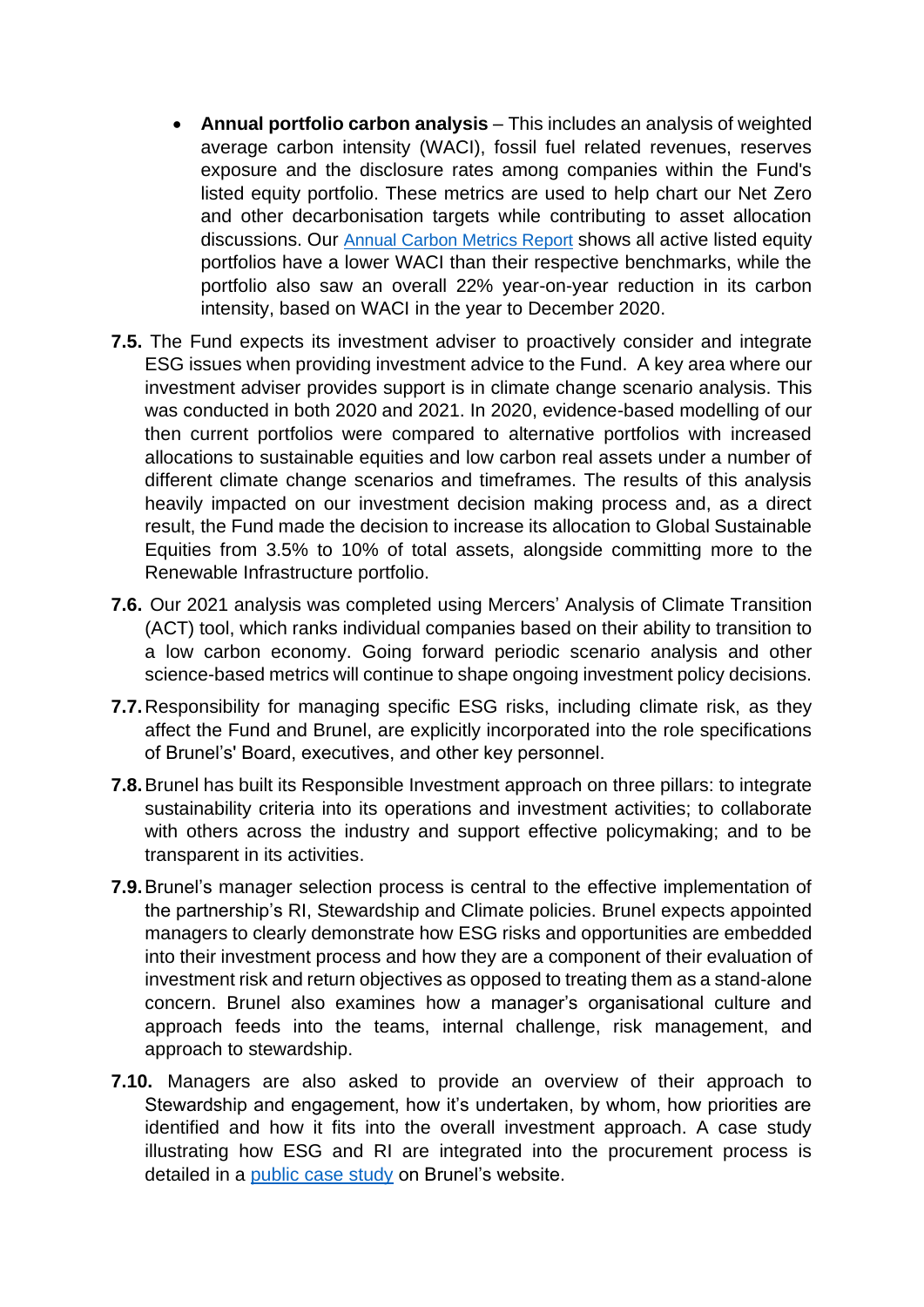- **7.11.** Brunel's Asset Management Accord is designed to clarify understanding and shape expectations in the implementation of the investment mandate awarded. The accord captures not only the partnerships expectations of managers, but also the spirit of what they can expect from Brunel. It supports long-term sustainable finance and specifically calls on managers to work collaboratively with Brunel across five main areas, namely communication, being long term, responsible investment & stewardship, collaboration, and thought leadership & innovation. Further details are located here: [Asset Manager Accord.](https://www.brunelpensionpartnership.org/wp-content/uploads/2018/11/Brunel-Asset-Management-Accord-2018.pdf)
- **7.12.** The Brunel Partnership expects companies and fund managers to effectively identify and manage the financially material physical, adaptation and mitigation risks and opportunities arising from climate change as it relates to entire business models. We have an expectation that companies should:
	- Put in place specific policies and actions, both in their own operations and across its supply chain, to mitigate the risks of transition to a low carbon economy and to contribute to limiting climate change to below  $2^{\circ}$ C.
	- Disclose climate related risks and actions to mitigate these in line with latest best practice guidelines e.g. TCFD disclosures.
	- Include an assessment and scenario analysis of possible future climate change risks in addition to those that have already emerged. As part of its manager selection and ongoing monitoring Brunel use data from the TPI and carbon footprinting. Both these tools greatly inform portfolio construction and design.

## **8. Principle 8 – Signatories monitor and hold to account managers and/or service providers.**

- **8.1.** The Fund actively considers RI capabilities and advice when selecting and monitoring its investment advisers, as set out in Principle 7. It also complies with the Investment Consultancy and Fiduciary Management Market Investigation Order 2019 (the "Order"), which the Competition and Markets Authority introduced in 2019. The Order requires that occupational pension scheme trustees must set strategic objectives for their Investment Consultancy (IC) providers, which are designed to enhance the workings of the markets. The objectives are expected to be closely linked to the Fund's investment objectives and are reviewed at least every three years or after any significant change to the Fund's investment strategy. Critically, the strategic objectives the Fund sets its IC provider (which also form the basis for review and assessment of the provider) include the responsibilities of the Fund to consider environmental, social and governance factors (including climate change) and stewardship risks.
- **8.2.** The Fund receives Internal Control Reports from its managers and Custodian every year and these are reviewed by officers of the Fund annually to identify any potential causes for concern and ensure issues can be suitably explained or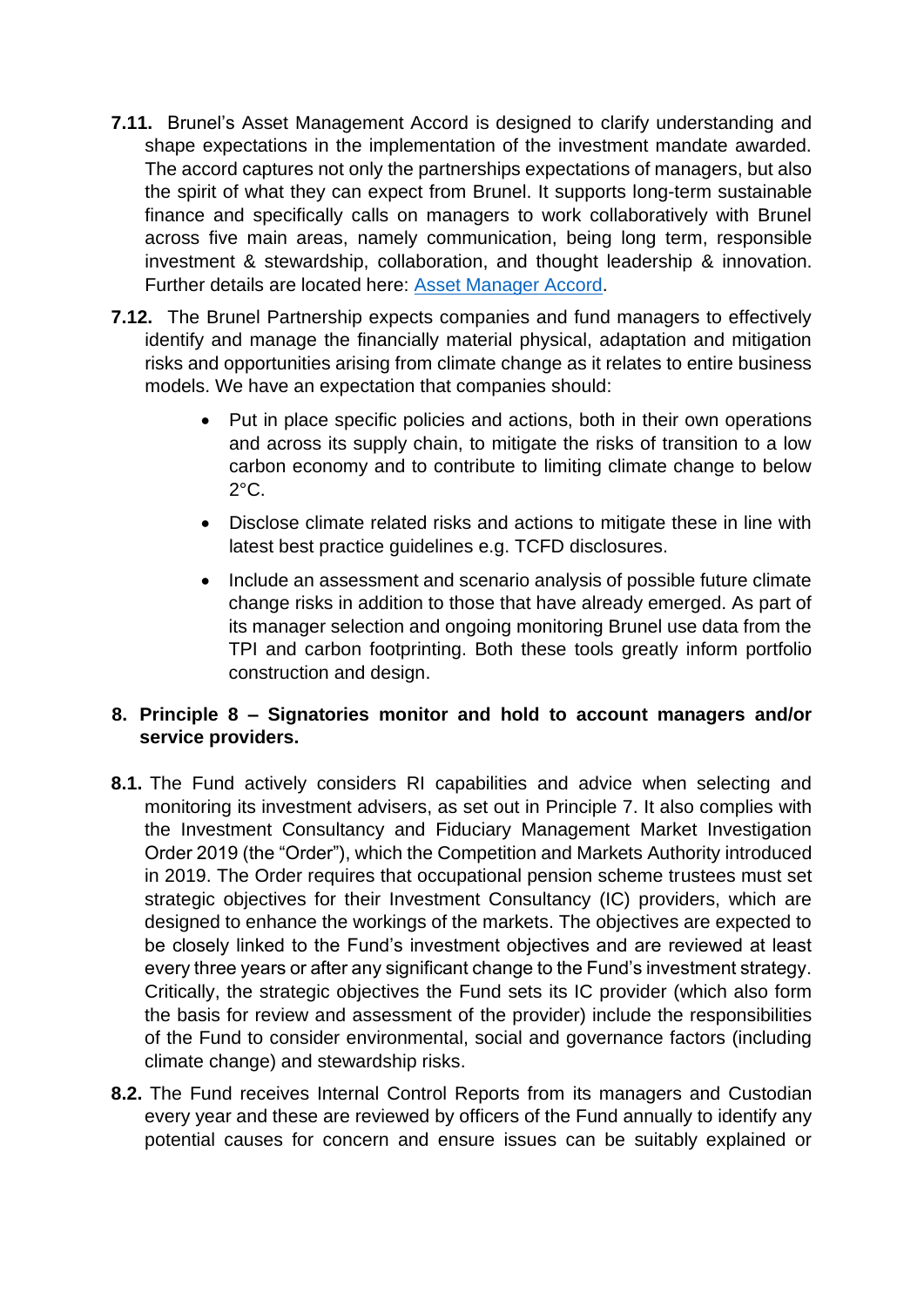rectified. Significant failings would be a cause to terminate a manager or custodian relationship.

- **8.3.**As part of its routine monitoring the Panel receive a quarterly assessment of all managers, including the Fund's legacy infrastructure, property and hedge fund mandates, which are currently being wound down or transitioned to Brunel. The 'traffic light' rating system employed by the Fund assesses managers in terms of traditional financial performance metrics and includes a dedicated ESG rating. Ratings are supported by the investment adviser's proprietary ratings framework, details of which can be found [here.](https://www.mercer.com/our-thinking/mercer-esg-ratings.html)
- **8.4.** Brunel has a comprehensive Manager Selection Policy together with Manager Monitoring and Portfolio Management policy to guide the appointment and monitoring of asset managers across all asset classes. However, the key components from a stewardship perspective can be summarised as philosophy, policies, people, processes, participation, and partnership. These key issues form part of ongoing manager monitoring where a risk assessment is carried out on a quarterly basis and a rating given. This includes an assessment of the managers stewardship activities. This is reviewed by the Brunel Investment Risk Committee. Further detail is included in Brunel's [Responsible Investment policy.](https://www.brunelpensionpartnership.org/wp-content/uploads/2020/08/Brunel-RI-Policy-2020.pdf)
- **8.5.** All Brunel core products have been developed in conjunction with the Fund and the wider partnership. The Brunel Investment Risk Committee and the Brunel Investment Committee play key roles in ensuring that products are complying with guidelines, benchmarks and risk parameters. The Fund receives quarterly performance reports which include stewardship activity updates, portfolio narrative and risk metrics.
- **8.6.** On an annualised basis product governance reviews are undertaken on all portfolios offered by Brunel to ensure that they remain fit for purpose and meet our strategic objectives and specific and ongoing needs. The Fund is consulted as part of the review and receive a report for assurance purposes. Should we require any changes or an additional portfolio to meet our strategic needs the Portfolio Creation and Amendment and Deletion (CAD) policy provides a high-level framework for exploring the development of new products and or to amend existing portfolio specifications at our request.
- **8.7.** In line with any procurement of third-party services, there is a monitoring process in place to ensure that the service from providers meet expectations. In the event that expectations are not met, Brunel would proceed to retender in line with its standard policies and practices.

## **Engagement (Principles 9-11)**

**9. Principle 9 – Signatories engage with issuers to maintain or enhance the value of assets.**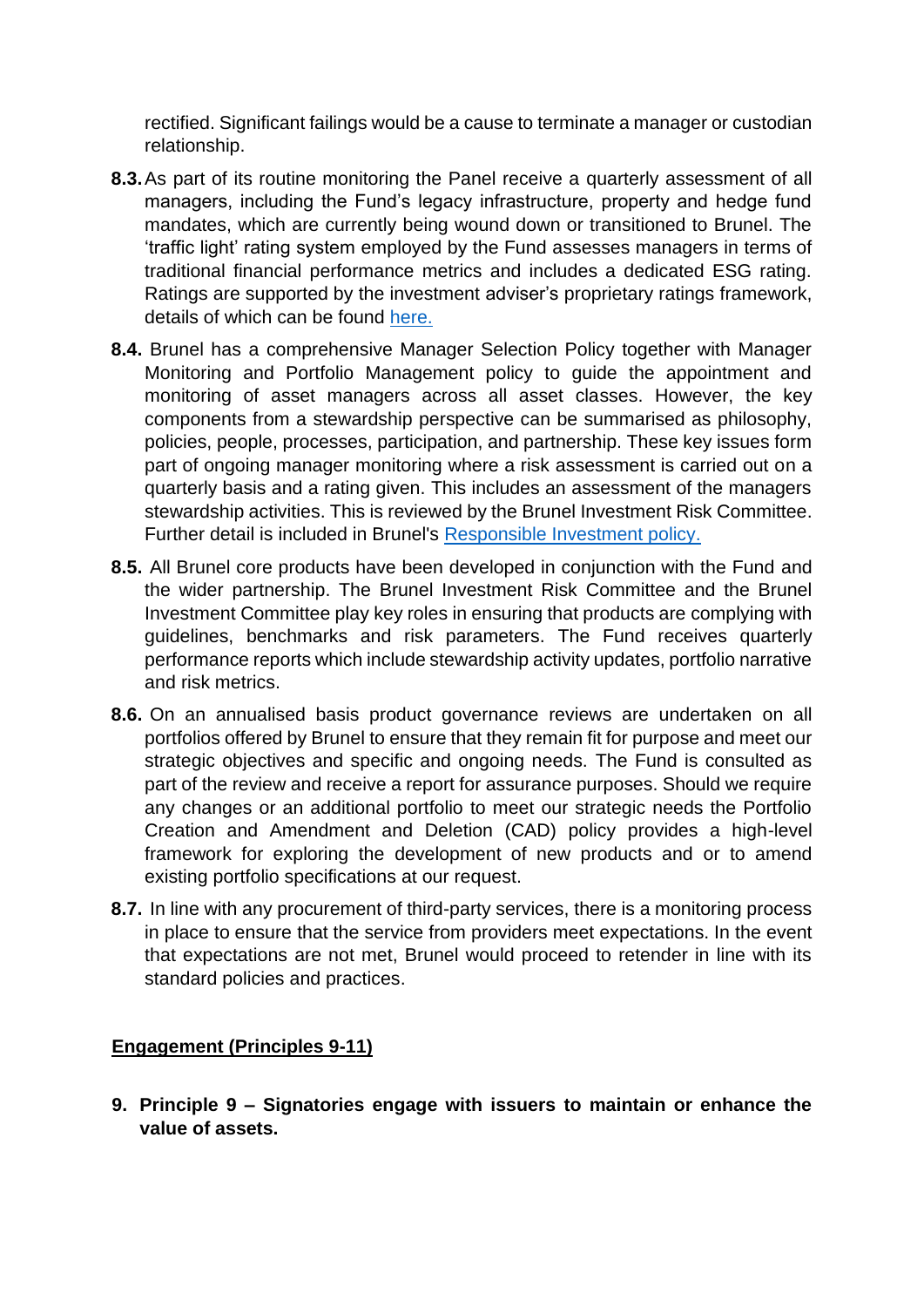- **9.1.** Engagement and active ownership are central to the Fund's approach to ESG; we believe that meaningful engagement can make a positive impact and ultimately create long-term value for our members. Listed equities provide the most immediate route into engaging with companies on a broad range of issues. Other asset classes are less advanced and are structured in a way that is not always conducive to active engagement with investors. However, progress is being made and we discuss some of the mechanisms being implemented by investment managers in other asset classes such as bonds that we can utilise to help move the industry forward. As the Fund's listed equites are now wholly invested in Brunel portfolios it is vital that underlying investment managers and EOS, as Brunel's appointed voting and engagement provider, meet our expectations, and that there is continued alignment of engagement and voting priorities and practices. Brunel monitor all service providers on an ongoing basis and in the event expectations are not met, Brunel would proceed to retender in line with its standard policies and practices.
- **9.2.** The Fund feeds into the development of Brunel's engagement priorities which are communicated to EOS. There are multiple and distinct touchpoints throughout the year that Brunel and the Fund utilise to provide feedback on the engagement plan. To measure progress and the achievement of engagement objectives, a fourstage milestone system is used by EOS. When an objective is set at the start of an engagement, recognisable milestones that need to be achieved are also identified. Progress against these objectives is assessed regularly and evaluated against the original engagement proposal. Across all Brunel listed equity portfolios, EOS were able to move at least one milestone forward for about 50% of the objectives set during the year to December 2020.
- **9.3.**In the year to December 2020, EOS engaged with 657 companies on the Fund's behalf across 2,419 issues spanning Environmental, Social and Ethical, Governance and Strategy, Risk and Communication matters. A summary of the issues and objectives on which EOS engaged with companies on our behalf during 2020 is shown below: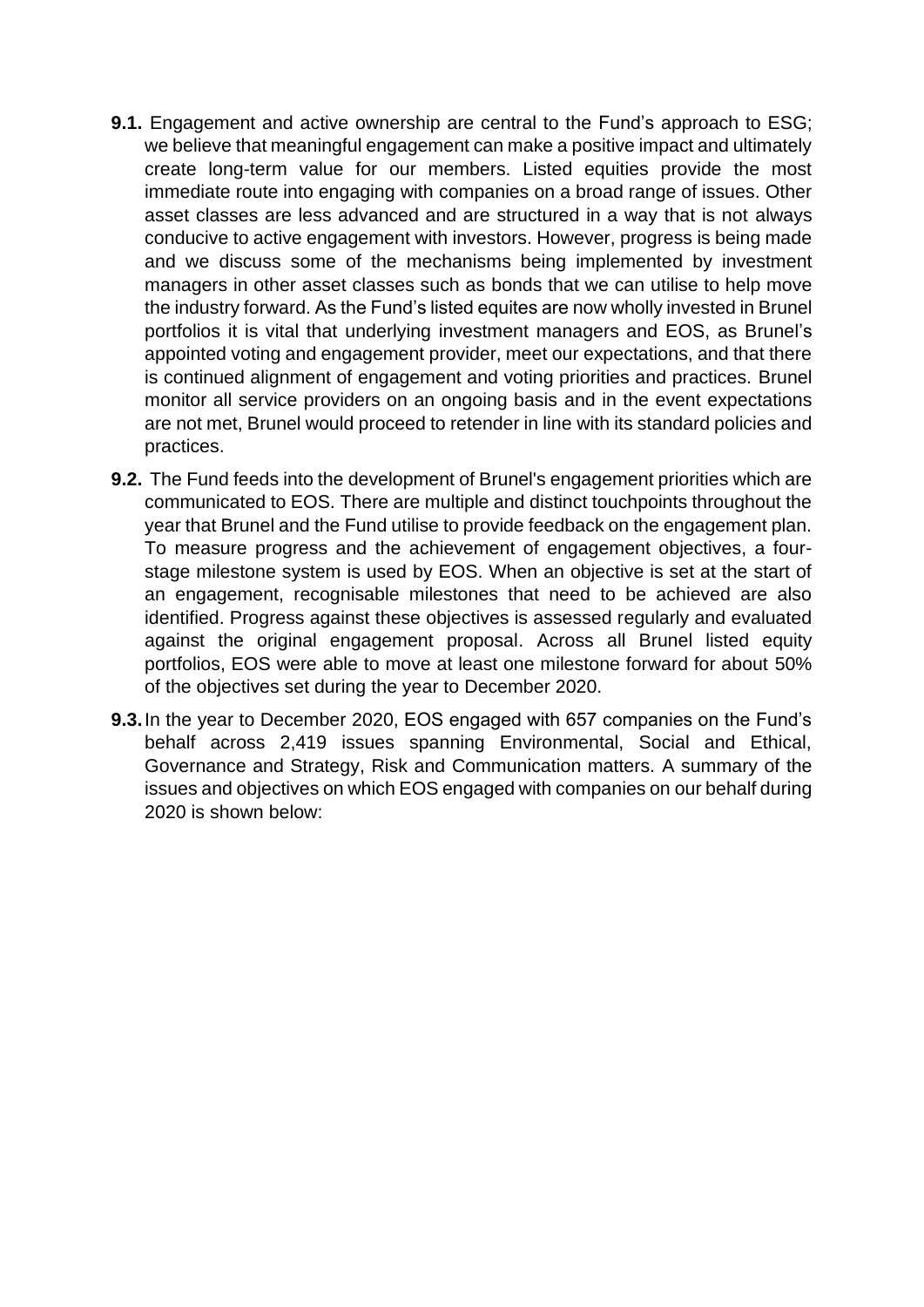

- **9.4.**Examples include intensive engagement with Alphabet on the ethical considerations surrounding the use of Artificial Intelligence (AI) and data governance, which led to the company publishing a set of principles to promote the responsible use of AI within the technology sector as well as further research published by the company including a white paper on AI governance, covering the need to address safety and transparency issues related to the technology. The full EOS case study is available [here.](https://www.hermes-investment.com/uki/eos-insight/eos/alphabet-case-study/) Significant work was also undertaken by EOS throughout the year as a member of the PRI plastics working group; engaging with companies across the plastics value chain on topics such as plastics reduction targets and recyclability.
- **9.5.**According to the CA100+ 2020 Progress Report, published in December, 43% of the focus companies engaged by the initiative have now set a net-zero target. However, only 10% of focus companies setting a 2050 net-zero target include downstream emissions (emissions generated by the end consumer using a company's product), highlighting significant gaps in approaches to target setting. Within the oil and gas sector BP announced it would set a net-zero target for 2050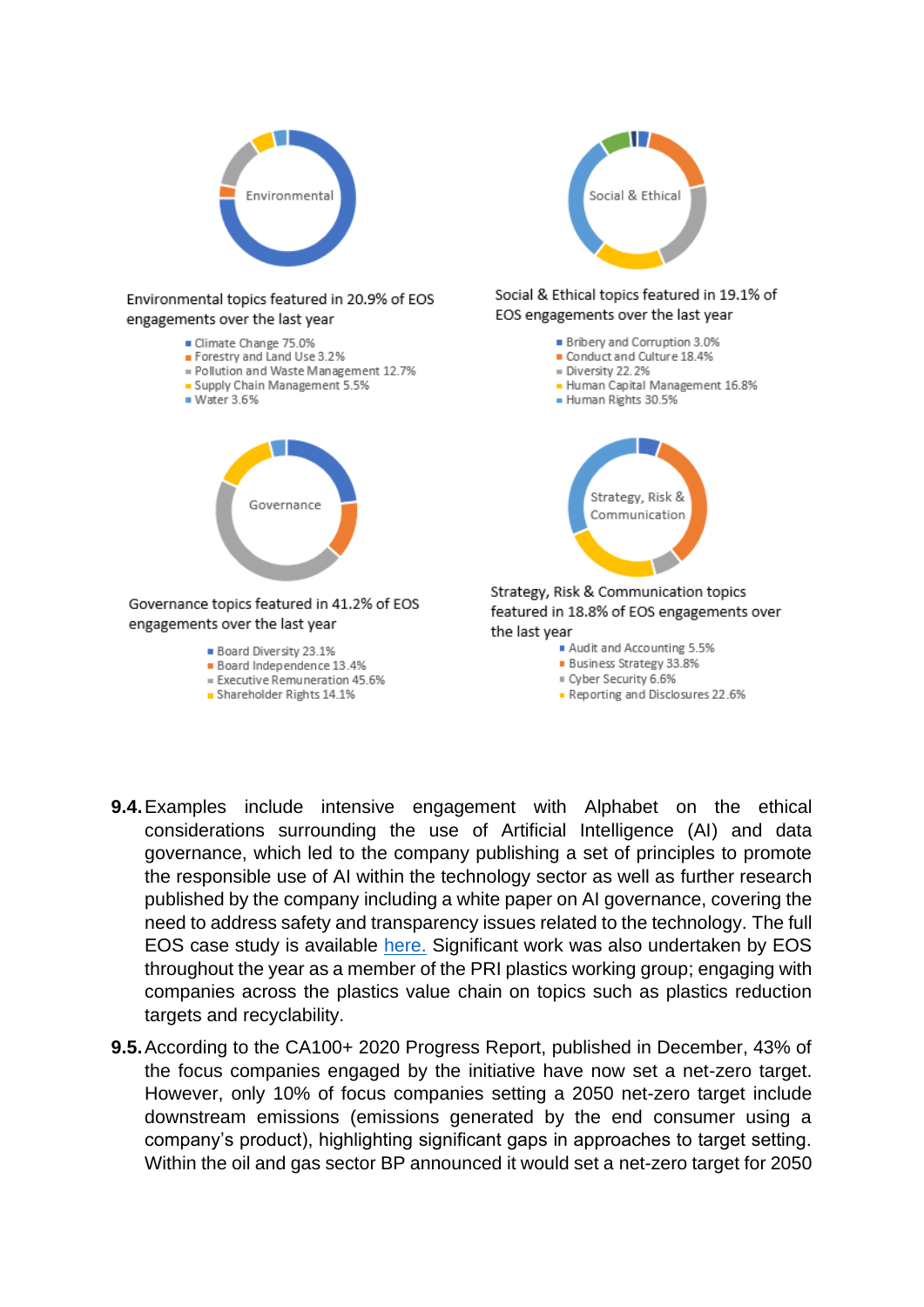for all the oil and gas it produces, as well as for its entire operations. Later in the year, the company published its methodology for determining whether new capital expenditure was consistent with the goals of the Paris Agreement. This came in direct response to the 2019 shareholder resolution where EOS led the filing. It also built on engagement over the previous 12 months to seek alignment of BP's accounting assumptions with the goals of the Paris Agreement.

Elsewhere in the sector, EOS have worked closely with Total to produce a joint statement in collaboration with CA100+. This set out the ambition to achieve netzero emissions and commitment to align its investments with the Paris goals. Repsol, the first oil and gas company to commit to net-zero emissions, increased the ambition of its downstream emission targets and its targets around renewable energy deployment. Although these developments are encouraging the lack of consistency in emissions reduction methodologies makes the relative assessment of company progress challenging. It is critical, therefore, that we continue to leverage our membership to groups such as IIGCC to ensure the companies in which we invest demonstrate best practice and are able to clearly communicate to investors how impactful their respective decarbonisation strategies are.

- **9.6.**Appendix A to this report contains further examples of engagements which the Fund has participated in through the year.
- **9.7.** However, our stewardship activity is not just confined to those listed companies we hold shares in. Responsible stewardship is a key consideration with the privately held assets we own such as real estate, infrastructure, secured income and private debt. During the year our core infrastructure manager, IFM, announced a net-zero target and published ambitious interim targets along with details of a review of their asset management processes, which will see them working closely with the underlying portfolio companies to implement emission reduction initiatives. For example, IFM worked with a major US oil and gas pipeline company to complete a series of acquisitions including a leading North American clean energy development, allowing the company to accelerate its growth plans and position itself to participate in the energy transition.
- **9.8.**Brunel apply their Stewardship Policy across all asset portfolios and appoint managers who have robust processes in place to manage the risks presented by established issues such as climate change as well as emerging issues such as biodiversity, and who are willing to work with Brunel to create investment opportunities to address these issues. For instance, we are invested in the world's first low-carbon commercial greenhouse via our allocation to Brunel's Secured Income portfolio. The site, totalling 70 acres, is powered by waste heat coming from sewage treatment works which would otherwise flow into and heat up local rivers. The project uses  $1/10<sup>th</sup>$  of the water usage of conventional field farming whilst generating a much greater crop yield. The technology used reduces the carbon footprint by up to 75%. In addition to environmental benefits, the project will create 137 permanent jobs in the local area, and an additional 117 seasonal jobs.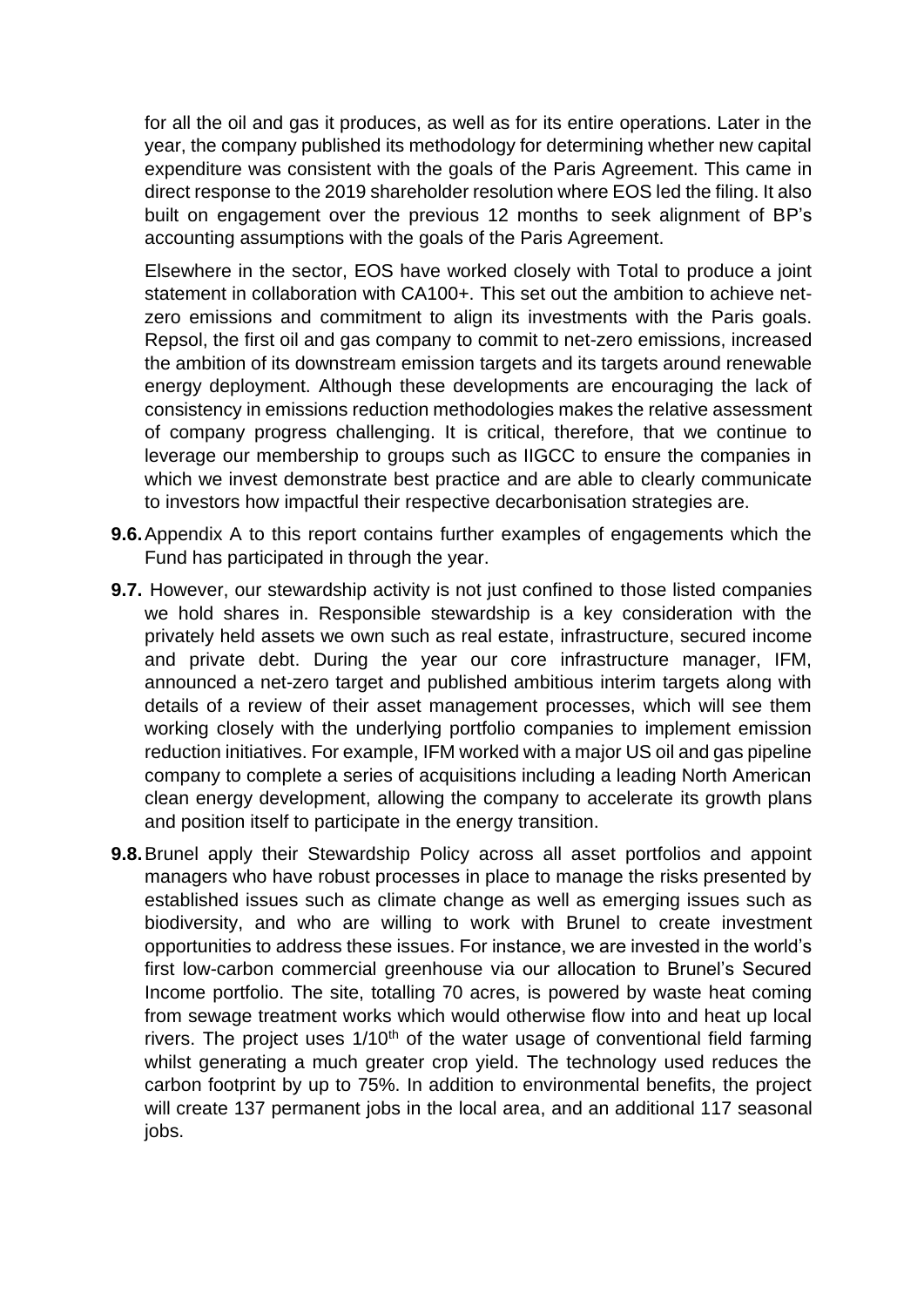**9.9.**Bondholders are often faced with more resistance when approaching companies through traditional channels as investors financing companies through loans typically do not possess the same voting rights as shareholders, which often leads to a less impactful dialogue between lender and borrower. To overcome this, Brunel have been working with their underlying managers within the Private Debt portfolio, which we have a 5% strategic allocation, to develop new ways of engaging with and influencing the underlying borrowers on ESG issues. Lenders are increasingly financially incentivising underlying borrowers to embrace ESG best practice and reduce their carbon footprint through the terms of loan agreements, for example a borrower may benefit from incremental reductions in loan repayments based on the appointment of a dedicated corporate and social responsibility manager or agreement to undertake and disclose annual carbon footprinting analysis.

### **10. Principle 10 - Signatories, where necessary, participate in collaborative engagement to influence issuers**

- **10.1.** The Fund recognises that real world change comes about through coordinated action with the investment industry, corporate community, regulators and policymakers all working together. Playing our part means working with these groups to effect change and maximise the impact we can make within our sphere of influence. As a result, we work closely with our strategic partners to drive the development of ESG regulation and commitments made globally. Details on the remit of these organisations was shown in Principle 4.
- **10.2.** As a Fund, we have also been involved in a number of collaborative engagement efforts with the wider investment community, such as:
	- **2021 Global Investor Statement to Governments on the Climate Crisis** - We were one of the first signatories to this statement, coordinated by The Investor Agenda (including the IIGCC), which calls on governments to step up their activities towards meeting the Paris Agreement ahead of COP26 by making stronger national commitments and ensuring the COVID-19 recovery enhances resilience and supports a net zero goal. This statement has now been signed by 587 organisations representing over \$46 trillion USD in assets.
	- **Asset Owner Diversity Charter** diversity is an integral part of our RI strategy and as such is a key priority. To help address the issue and build an investment industry that embodies a more balanced representation of diverse societies, we have recently signed-up to this charter. The charter seeks to formalise a set of actions designed to improve diversity, in all forms, across the asset management industry. In collaboration with Brunel, we follow its three main commitments to; incorporate diversity questions into manager selection, incorporate diversity into ongoing manager monitoring and lead and collaborate with others in the investments industry to identify diversity and inclusion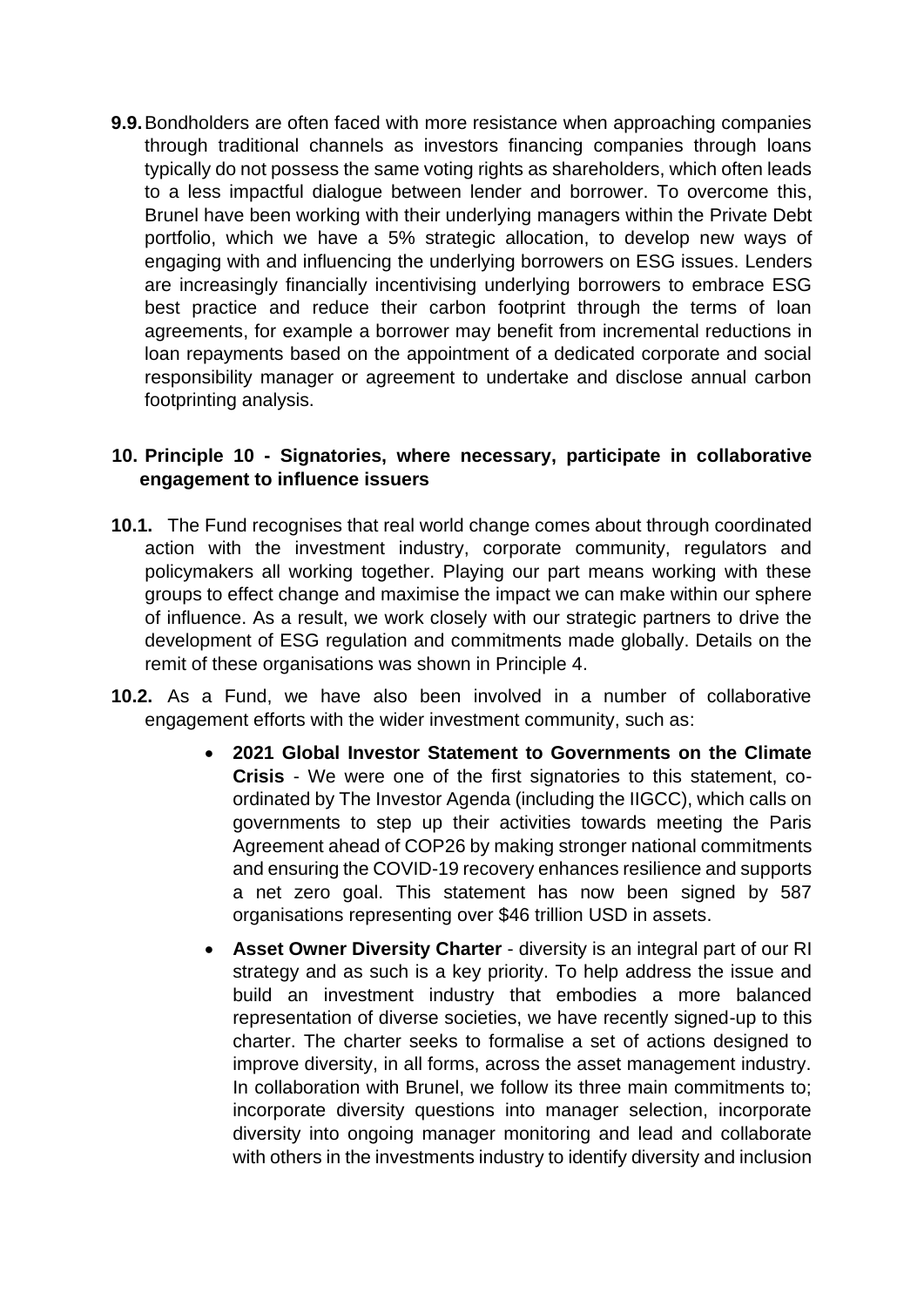best practice. This has now been signed by over 16 other signatories representing over £1.08 trillion in assets.

• **Plastics pollution programme** - on an industry-wide scale, our collaborative engagement activity has included joining a plastic pollution group coordinated by First State Investment alongside the UKcharity the Marine Conservation Society, advocating with other investors for the inclusion of filters in washing machines to prevent micro plastics entering the planet's marine ecosystems.

Brunel undertake a number of collaborate engagement efforts on behalf of partner funds, as set out in their [Responsible Investment and Stewardship Outcomes](https://www.brunelpensionpartnership.org/wp-content/uploads/2021/05/Brunel-Outcomes-Report-2021.pdf) report. While this includes many successful collaborations and details of achievements made throughout the year, page 63 includes a case study titled Cybersecurity Coalition. This outlines an instance where the desired outcome is yet to be achieved. Here a coalition of investors wrote to a number of companies on their cyber security approaches to help determine risk, yet many did not respond, or only provided written responses rather than a full meeting. However, this exercise proved to be valuable for establishing a baseline of disclosure and best practice. Engagement is still ongoing, and the remit has now been expanded to a wider range of companies.

## **11. Principle 11 – Signatories, where necessary, escalate stewardship activities to influence issuers.**

- **11.1.** Escalation is a key component of stewardship and we expect anyone acting on the Fund's behalf to take account of our RI priorities, alongside policies and frameworks that we have helped to inform and develop, principally through Brunel, and to take appropriate action should efforts to advance the Fund's priorities fail to progress satisfactorily. Where Brunel manages the Fund's assets, it is appropriate that day to day stewardship activity is delegated to Brunel and the underlying investment managers they choose to appoint. It is essential, therefore, that appropriate monitoring and reporting of stewardship activity takes place to ensure that our RI priorities are being met and that appropriate steps are taken to escalate the issue if not.
- **11.2.** The Fund takes a pragmatic view on engagement recognising that it can take companies and policymakers time to effect change, particularly in the case of climate change where significant advances in technology, infrastructure and financing are required. We deliberately set a timeframe to assess companies that ensures there is time for engagement initiatives to develop and be measured. As engagement is a tool to change attitudes and behaviours, companies need to be able to respond to the challenge set by us and our partners with credible, measurable, and implementable policies and strategies and the process is by necessity, iterative. Equally we recognise that efforts to engage should take place within a well-defined framework and should not continue indefinitely where no progress is made. Indeed, our climate change objectives state that in the event companies persistently fail to engage, and where the Fund and Brunel have exhausted all other channels, we retain our right to selectively divest from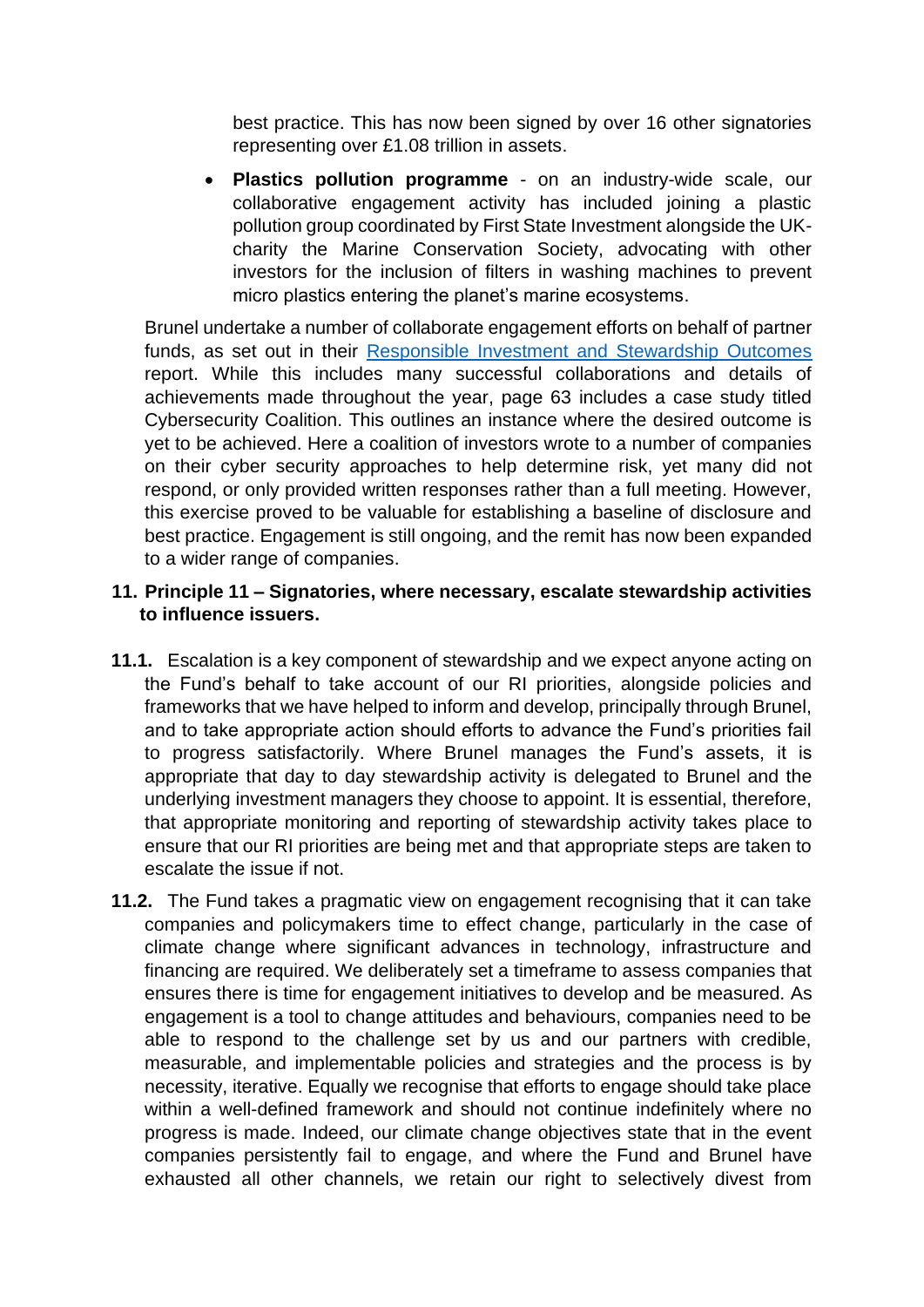companies, although this is by no means the preferred route for the reasons set out in our [position statement](https://www.avonpensionfund.org.uk/sites/default/files/Exclusion-of-Investments-on-Environmental-Social-and-Governance-20201030.pdf) on the exclusion of investments on ESG grounds. As referred to under Principle 5, the Fund's next checkpoint relating to progress made by companies to align their business models with credible net zero pathways will be in 2022.

- **11.3.** The Fund's main route of escalation, outside of Brunel, is through LAPFF. A range of factors inform how LAPFF undertakes an engagement, including the company, the sector, and the nature of the issue to be addressed. The primary means by which LAPFF chooses its engagements is driven by aggregate member holdings. If LAPFF's approach to engagement is met with resistance or deemed not to be progressing quickly enough, escalation routes may include voting recommendations to members such as voting against the re-election of board member(s), filing shareholder resolutions at company Annual General Meetings (AGMs), or taking a more public stance such as targeted media campaigns including press releases. To further leverage engagement outcomes, LAPFF often works with other investor-led initiatives.
- **11.4. LAPFF Case Study:** When news surfaced that Rio Tinto had destroyed two sites of significant cultural importance at Juukan Gorge in Western Australia in May 2020, LAPFF were keen to engage with the company given prior corporate governance failings and the mining industry's poor record of engagement with local communities. Given the sensitivity of the issue and the potential reputational damage to the company, it became evident early on that conventional methods of establishing a dialogue with the company would have little impact. Consequently, along with other UK-based and international investors, LAPFF launched a media campaign to express its concerns about Rio Tinto's conduct at Juukan Gorge, which ultimately led to the resignation of three executives (including the CEO) that had been implicated in the incident.
- **11.5.** LAPFF engagements and voting alerts are disclosed in their quarterly engagement reports which the Committee receive each quarter as part of routine reporting.
- **11.6.** Brunel operates a clear process of engagement escalation and while engagement rarely follows a given pathway, the infographic below provides insight into Brunel's approach. Some steps might be skipped or happen simultaneously and there may be operational and legal constraints that prevent some actions being undertaken. Brunel seeks updates directly from underlying investment managers on which companies they are engaging with, what they are engaging on, how they assess the risk, and what level of escalation they are undertaking. This information is then fed back to the Fund via the governance structures in place; principally through the RI sub-group, which promotes regular client engagement and ultimately helps guide Brunel's approach and communication throughout the engagement process.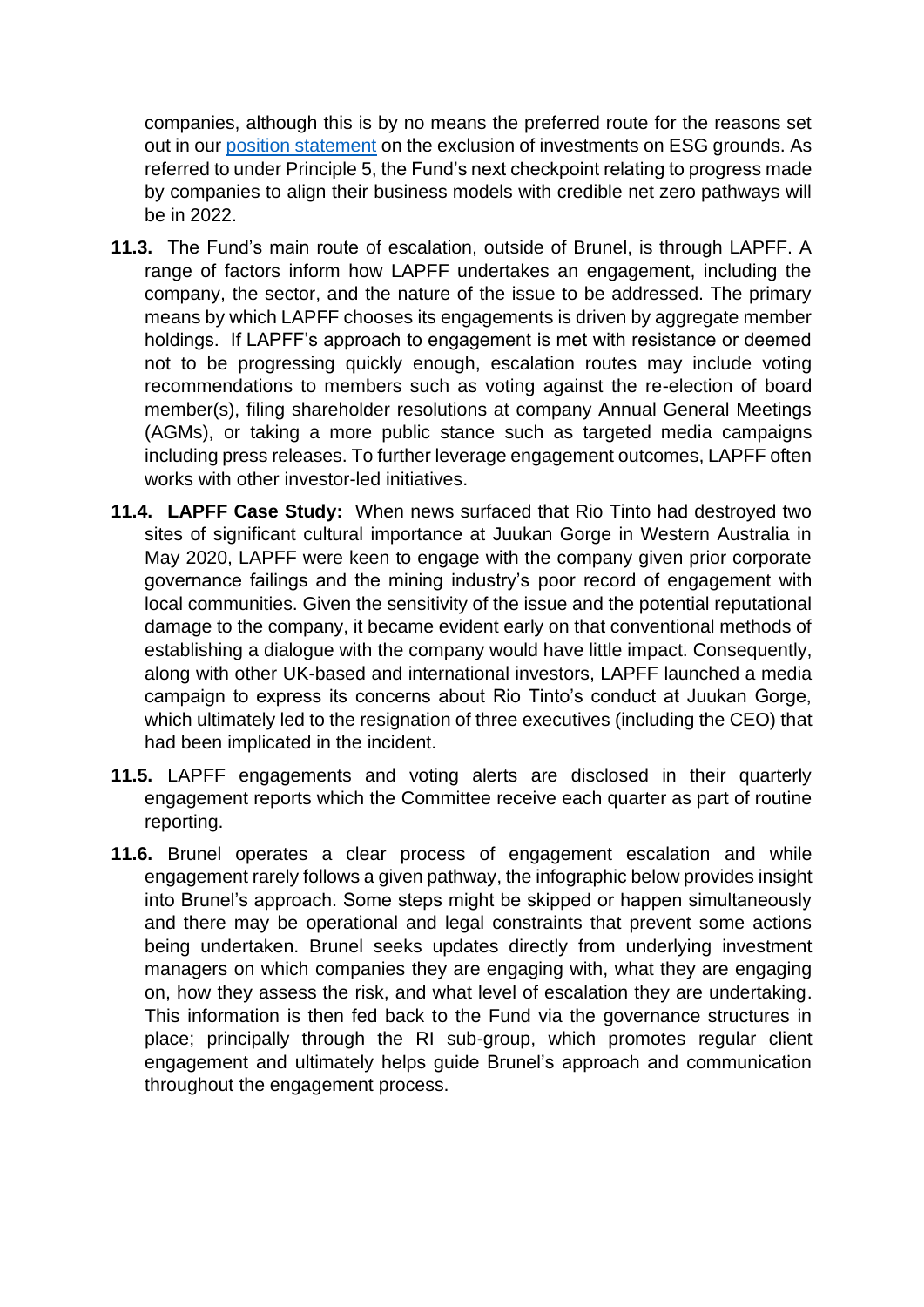

- **11.7.** In parallel Brunel look at the engagement EOS are undertaking on the Fund's behalf, their engagement targets and escalation techniques. Brunel also use collaborative engagement and reach out to other investors to elevate areas of concern across a broad set of issues and to magnify the impact we can have as a fund. Voting is an intrinsic part of the escalation process. Further detail on Brunel's approach to escalation is outlined in their [Stewardship Policy.](https://www.brunelpensionpartnership.org/wp-content/uploads/2021/02/2020-Stewardship-Policy-FINAL.pdf)
- **11.8. Brunel Case Study:** As part of an engagement campaign designed to pressure banks into scaling back financing for the fossil fuel industry Brunel, representing the Fund, submitted a shareholder resolution at Barclays in December 2019, calling for the bank to "disclose targets to phase out the provision of finance to companies in the energy and utility sector that are not aligned with the Paris Agreement climate change goals". In response to positive shareholder pressure the bank later announced that it would put forward its own management resolution, "to become net zero by 2050". As part of the group of investors involved in the initiative, we commended Barclays on recognition of the issue and its level of ambition with respect to its overarching climate objective, however we did not feel that the wording of the resolution contained enough focus on the short- and medium-term actions needed in order to achieve their long-term goal. Consequently, the shareholder resolution was retained and put to a vote alongside Barclays' own resolution at their AGM in May 2020. Disappointingly, the shareholder resolution did not pass but did receive minority support with nearly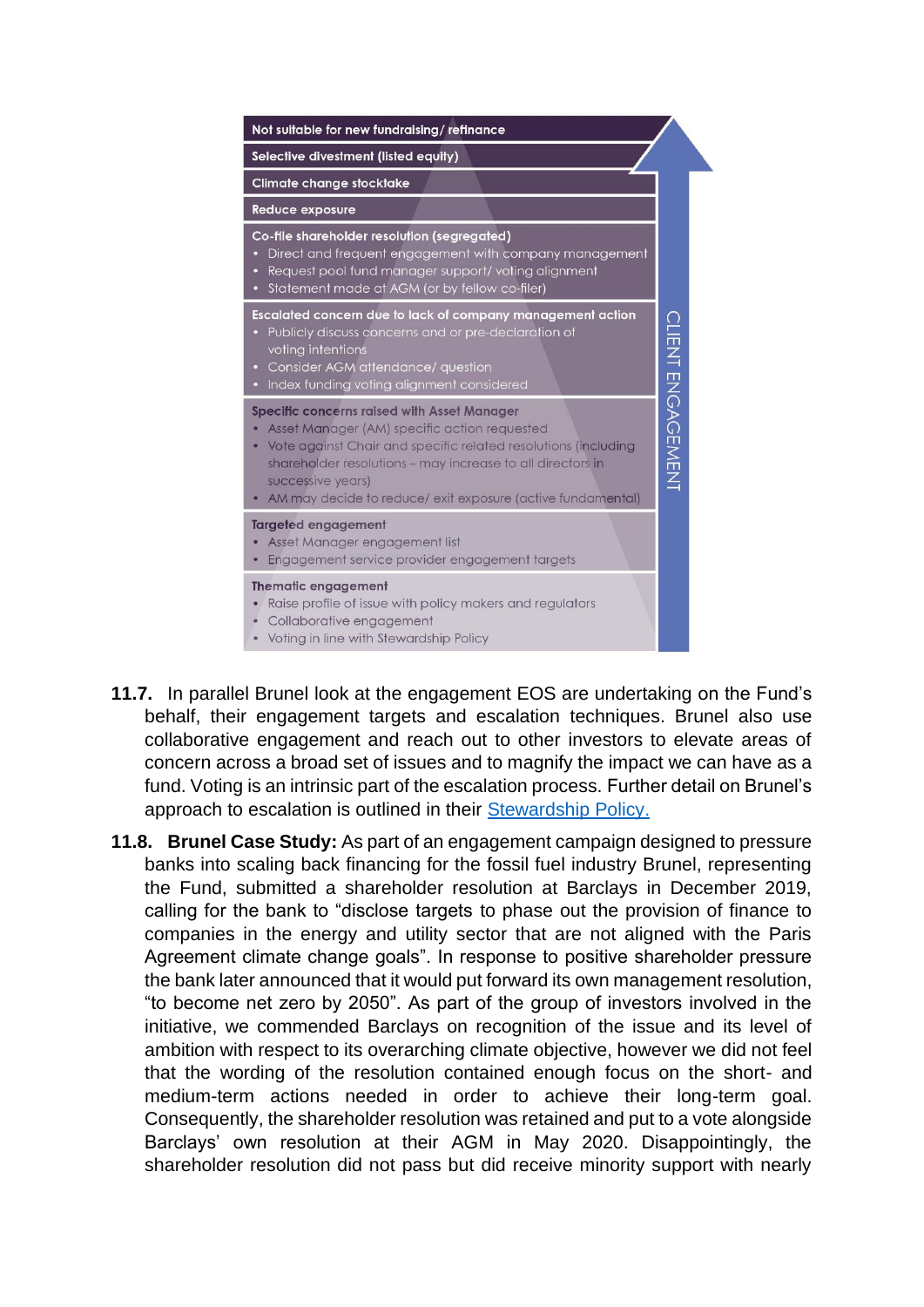24% of votes in favour of the shareholder resolution; exceeding the 20% threshold that requires the bank to consult with shareholders on the matter and providing a further opportunity for Brunel and others to engage meaningfully with the bank to ensure it delivers on its commitments and takes real action to align its financing with the needs of the low-carbon transition.

**11.9.** The outcome of the Barclays engagement was used as part of a second ShareAction led shareholder resolution, which Brunel co-filed in December 2020. The resolution at HSBC, called for "the publication of a climate strategy and targets to reduce exposure to fossil fuel assets, on a timeline consistent with the Paris climate goals". Following intensive engagement with the bank in the run up to its AGM, the coalition of investors agreed to withdraw the shareholder resolution in exchange for a board-backed resolution committing it to setting a strategy with short- and medium-term targets to align its lending activity with the goals of the Paris Agreement, to publish a dedicated action plan on the phase out of coalbased lending and to report progress to shareholders annually.

## **Rights and Responsibilities (Principle 12)**

## **12. Principle 12 - Signatories actively exercise their voting rights and responsibilities.**

- **12.1.** The Fund believes that voting is an integral part of the RI and stewardship process and serves to enhance long-term value creation for our members. Voting is delegated to Brunel and its underlying managers for the shares we hold in publicly listed companies, and we expect all underlying managers to exercise our right to vote at company meetings. During the year we participated in 3,880 company meetings, casting over 50,000 votes, demonstrating the scale and range of topics covered at company AGMs.
- **12.2.** Committee members receive quarterly summary voting data, which details the number of votes cast across the Fund's passive and active listed equity portfolios and the percentage of those votes cast that were in support of, or directed against, company management.
- **12.3.** Further information in relation to how the Fund directs its votes is included in publicly available disclosures such as the Annual RI Report and the Annual Engagement Review, which is prepared by EOS on behalf of the Fund and published on our [website.](https://www.avonpensionfund.org.uk/engagement-highlights-2020)
- **12.4.** The Fund provides input into the development of Brunel's [voting guidelines,](https://www.brunelpensionpartnership.org/wp-content/uploads/2021/02/voting_guidelines.pdf) which guide EOS's voting recommendations alongside country and region-specific guidelines. Brunel's voting decisions are also informed by investment considerations, consultation with portfolio managers, other institutional investors, engagement with companies and escalation by the Fund. More details on this and the voting process, including the approach across asset classes, is explained further in Brunel's **[Stewardship Policy](https://www.brunelpensionpartnership.org/wp-content/uploads/2021/02/2020-Stewardship-Policy-FINAL.pdf) which underwent a comprehensive review** during the year, where input was sought from all partner funds, to improve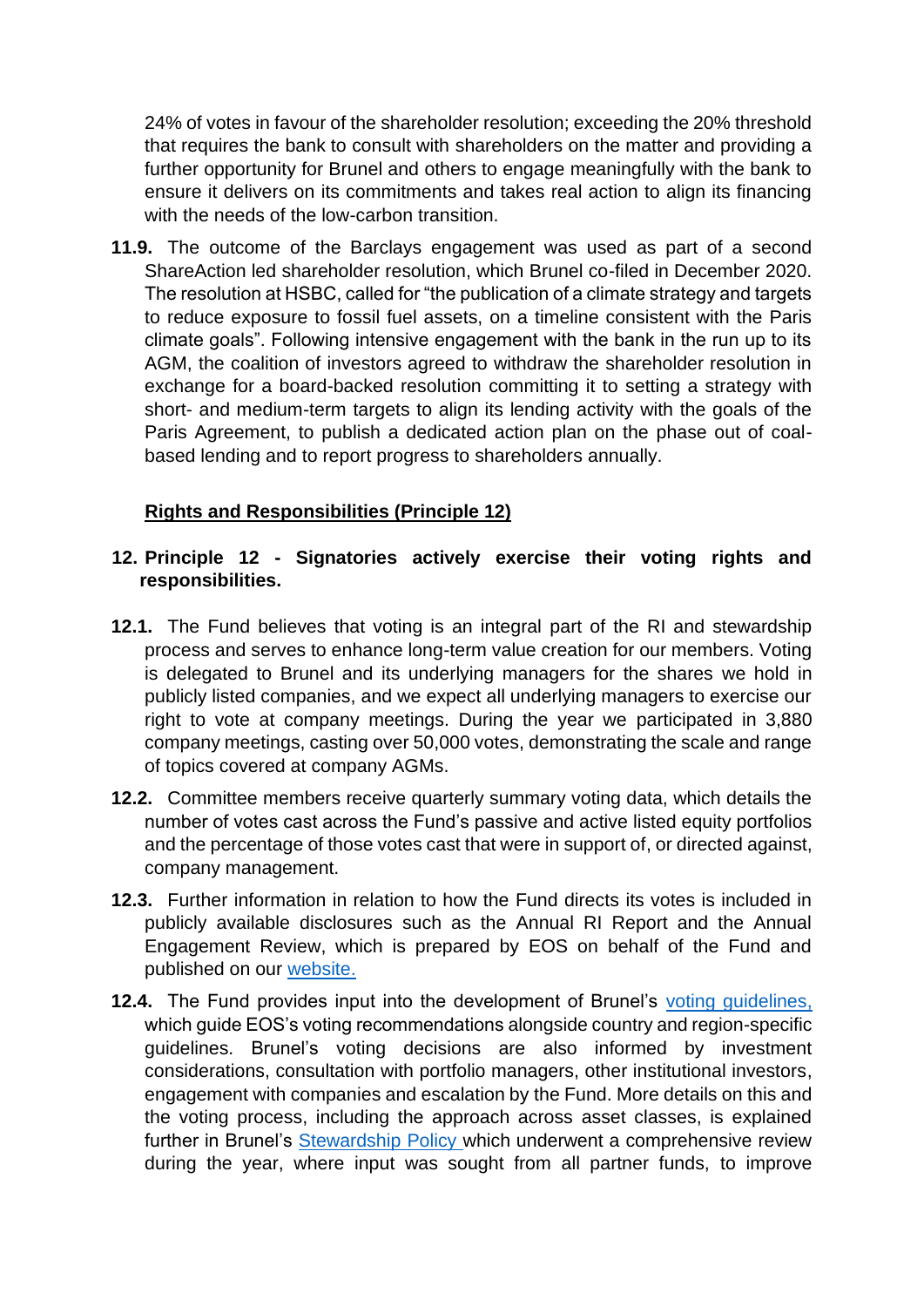transparency and factor in regulatory changes, including the enhanced requirements of the 2020 Stewardship Code.

- **12.5.** Over 40% of the Funds listed equities are held in passive pooled funds, where the underlying providers operate and implement their own voting policies. A portion of the passive equities are managed by BlackRock who provide us with full voting records each quarter and the rationale for any votes cast in opposition to company management. Over the year the Fund has noted significant positive developments in BlackRock's corporate position on ESG factors, particularly in respect of climate change, as well as improvements to its internal voting process. We were particularly pleased to see BlackRock use our vote at [ExxonMobil's 2021](https://www.blackrock.com/corporate/literature/press-release/blk-vote-bulletin-exxon-may-2021.pdf)  [AGM](https://www.blackrock.com/corporate/literature/press-release/blk-vote-bulletin-exxon-may-2021.pdf) in favour of recommendations to replace members of the Board with new directors with relevant transformative energy experience to help the company position itself competitively to address the risks and opportunities presented by the energy transition.
- **12.6.** Legal & General Investment Management (LGIM) are the manager of Brunel's passive equity portfolios. LGIM are considered market leaders both in their approach to stewardship and their ability to implement it in a passive context. LGIM is fully transparent in the exercise of voting rights and discloses details of vote instructions on a per-meeting basis, with the rational provided for all votes cast against management. Vote disclosures and LGIM's voting policies can be found [here.](https://vds.issgovernance.com/vds/#/MjU2NQ==/) Furthermore, LGIM have a mechanism in place to allow Brunel, on a limited number of occasions, to direct voting for passive pooled holdings so that it is aligned with the voting recommendations undertaken by EOS in the active segregated holdings or where a partner fund has a specific investment policy commitment.
- **12.7.** In 2020, EOS made voting recommendations to Brunel on 8,693 resolutions at over 700 meetings on our behalf. The regional split of the voting recommendations are included below. At 374 of those meetings, EOS recommended opposing one or more resolutions, while at 15 meetings, EOS recommended abstaining. They supported management on all resolutions at 271 meetings and recommended voting with management by exception at 57 meetings. A vote "for" by exception is applied where there is a reasonable prospect of ongoing positive engagement. During the year, as companies were faced with the challenges posed by Covid-19, Brunel utilised this voting method to minimise disruption for those companies worst affected by the pandemic, recognising the importance of stable leadership in times of crisis.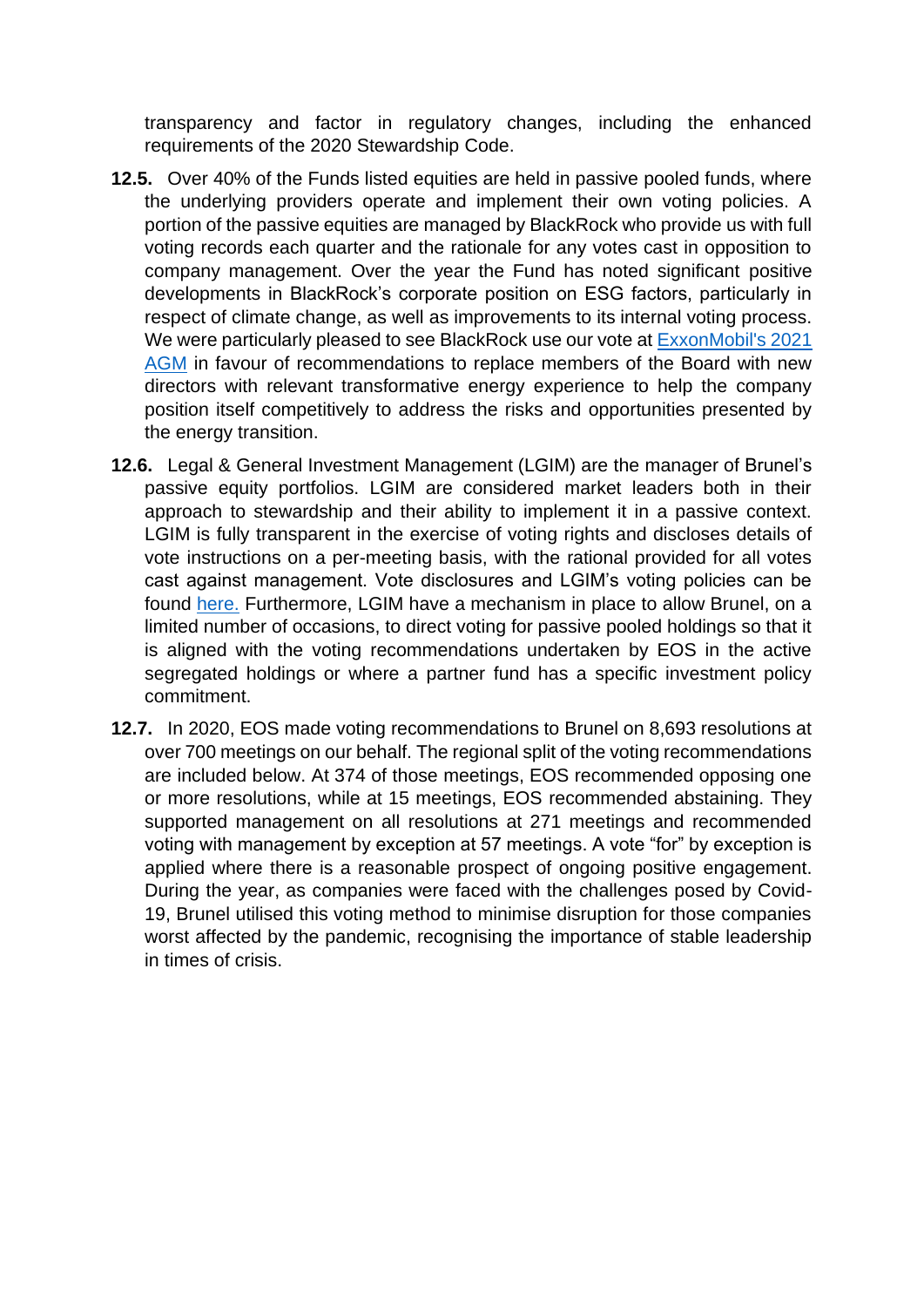

EOS made voting recommendations at 64 meetings (1,009 resolutions) over the last year

- Total meetings in favour 34.4%
- Meetings against (or against and abstain) 59.4%
- = Meetings abstained 1.6%
- Meetings with management by exception 4.7%

Emerging

Markets

EOS made voting recommendations at 308





EOS made voting recommendations at 192 meetings (3,312 resolutions) over the last year

- Total meetings in favour 37.5%
- = Meetings against (or against and abstain) 46.4%
- Meetings abstained 5.2%
- Meetings with management by exception 10.9%%



EOS made voting recommendations at 67 meetings (512 resolutions) over the last year

- Total meetings in favour 61.2%
- · Meetings against (or against and abstain) 34.3%
- " Meetings with management by exception 1.9%



- Meetings against (or against and abstain) 56.2%

meetings (2,793 resolutions) over the last year

- Meetings abstained 1.3%
- Meetings with management by exception 1.9%



### EOS made voting recommendations at 84 meetings (1,052 resolutions) over the last year

- Total meetings in favour 13.1%
- Meetings against (or against and abstain) 58.3%
- Meetings with management by exception 28.6%
- **12.8.** The issues on which EOS recommended to Brunel voting against management or abstaining on resolutions are shown below: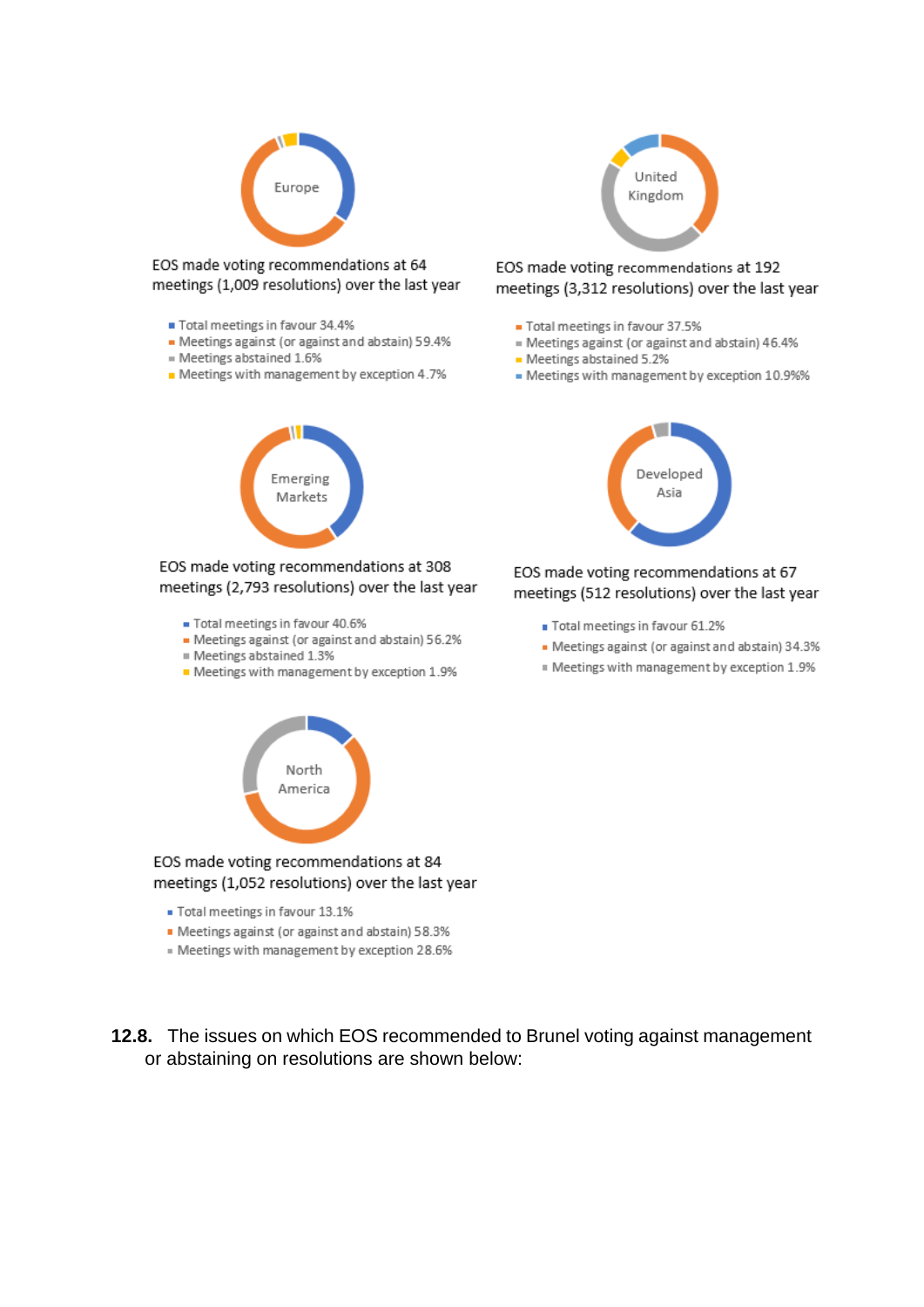

EOS recommended voting agaisnt or abstaining on 150 resolutions over the last year

- Board structure 40.7%
- Remuneration 32.7%
- Shareholder resolution 1.3%
- Capital structure and dividends 13.3%
- Amend articles 2.0%
- Audit and accounts 2.7%



EOS recommended voting agaisnt or abstaining on 584 resolutions over the last year

- Board structure 47.3%
- Remuneration 13.7%
- Bhareholder resolution 2.7%
- Capital structure and dividends 19.5%
- Amend articles 6.0%
- Audit and accounts 3.9%
- · Investment/M&A 0.5%



EOS recommended voting agaisnt or abstaining on 191 resolutions over the last year

- Board structure 27.2%
- Remuneration 30.9%
- = Shareholder resolution 41.9%





### EOS recommended voting agaisnt or abstaining on 193 resolutions over the last year

- Board structure 22.3%
- Remuneration 62.7%
- = Shareholder resolution 2.6%
- Capital structure and dividends 1.6%
- Amend articles 1.0%
- Audit and accounts 9.8%



EOS recommended voting agaisnt or abstaining on 57 resolutions over the last year

- Board structure 73.7%
- Remuneration 1.8%
- Capital structure and dividends 14.0%
- Amend articles 3.5%
- Audit and accounts 7.0%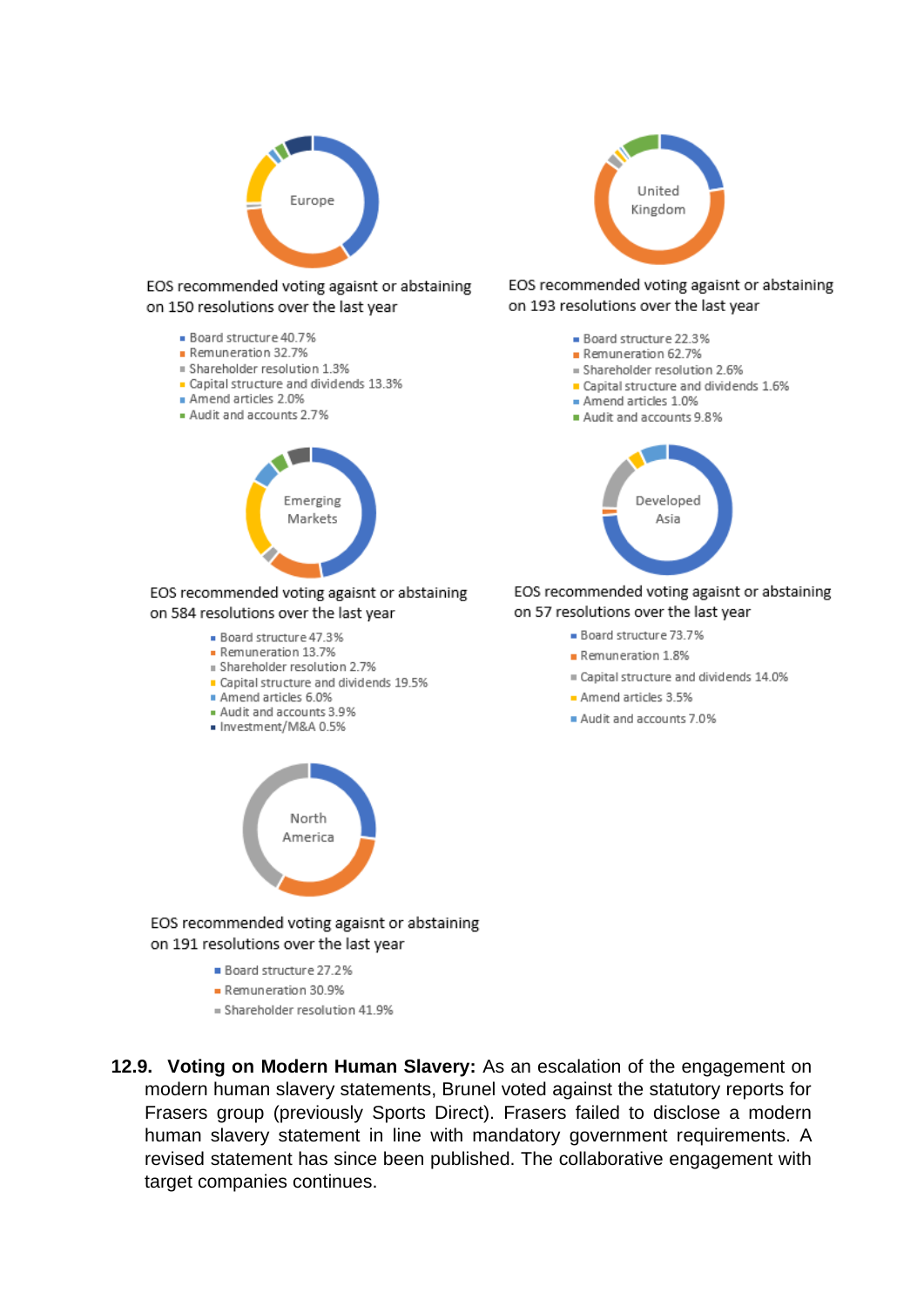- **12.10. Voting on Remuneration:** Due to concerns about the excessive severance package awarded to the former CEO at McDonald's, and the lack of a robust 'clawback' policy, Brunel voted against the named executive officers' compensation. The resolution received 20.3% dissent.
- **12.11.** LAPFF also issue voting recommendations to its members on a broad range of themes including remuneration, board composition, climate change and human rights. Over the year LAPFF issued 21 voting alerts relating to companies held by the Fund in its equity portfolios, including a recommendation to vote 'against' Royal Dutch Shell management on its energy transition strategy, or so-called 'say on climate', and 'for' a shareholder resolution that called on the company to set and publish interim greenhouse gas emissions reductions targets. When LAPFF recommendations differ from the position adopted by Brunel and its underlying managers further information will be sought to understand respective voting rationales. In this case Brunel, elected to 'abstain' from both votes, citing that a vote against company management would likely undermine engagement and dissuade others in the industry from adopting a 'say on climate' vote for shareholders. On the same issue, LGIM voted in line with the LAPFF recommendations, raising concerns around the strength of the company's decarbonisation plan. Conversely, BlackRock, elected to vote in favour of the management resolution citing the clear policies and action plans set out by the company to manage climate risk. This highlights the complexity of this particular issue as well as the importance of having a robust monitoring framework in place which enables the Fund to understand and account for differences in voting intentions when they arise.
- **12.12.** The Fund has a large portfolio of private markets investments spanning property, infrastructure and private debt with commitments to these asset classes totalling nearly £1 billion. Most of our legacy private market property investments are through Limited Partnership arrangements which do not have automatic voting rights, except where we are part of the Limited Partnership Advisory Committee (LPAC). Where this is the case, we have approval rights for items such as changing contract terms (e.g. extensions or restrictions) and approving members of committees. During the year we voted in favour of a number fund extensions, where property valuations had been impacted by the COVID-19 pandemic and our interests were best served by extending the period the underlying investments could be held for. Brunel seeks LPAC seats where possible in order to exert influence and works closely with underlying managers to support their Responsible Investment and ESG efforts, improve standards and encourage best practice. Voting decisions for all private market asset classes are sent to Brunel's internal Private Markets Team, who along with their legal team negotiate side letters that align with the partner funds' ESG and wider governance requirements.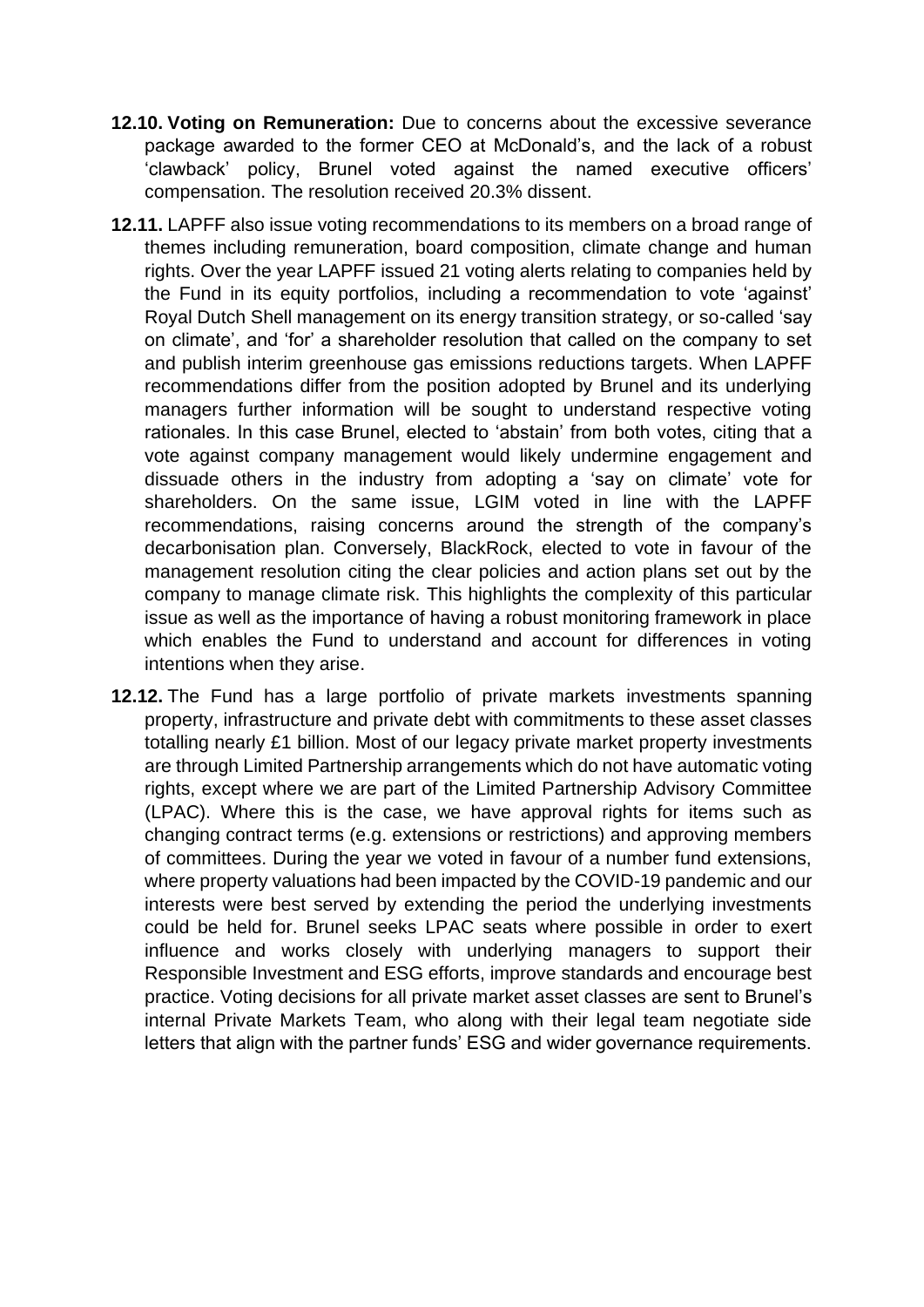| Appendix A: Engagement Case Studies for the Year to 31 March 2021 |  |  |  |  |
|-------------------------------------------------------------------|--|--|--|--|
|                                                                   |  |  |  |  |

| Company   | Theme                    | <b>RI Priority</b>    | Engagement lead | Held in                                                                        | <b>Engagement and Outcome</b>                                                                                                                                                                                                                                                                                                                                                                                                                                                                                                                                                                                                                                                                                                                                                                                                            |
|-----------|--------------------------|-----------------------|-----------------|--------------------------------------------------------------------------------|------------------------------------------------------------------------------------------------------------------------------------------------------------------------------------------------------------------------------------------------------------------------------------------------------------------------------------------------------------------------------------------------------------------------------------------------------------------------------------------------------------------------------------------------------------------------------------------------------------------------------------------------------------------------------------------------------------------------------------------------------------------------------------------------------------------------------------------|
| HSBC (UK) | Fossil fuel<br>financing | <b>Climate Change</b> | <b>Brunel</b>   | <b>Brunel Low</b><br>Carbon Passive &<br><b>Blackrock Passive</b><br>Portfolio | Intensive engagement by Brunel and<br>the coalition of investors that<br>previously filed a climate change<br>resolution at HSBC, calling on them to<br>publish a strategy to reduce exposure<br>to fossil fuel assets on a timeline<br>consistent with the Paris climate goals,<br>has led to the withdrawal of the<br>shareholder resolution. This is in<br>exchange for HSBC's own board-<br>backed resolution. The board-backed<br>resolution, which now has shareholder<br>approval, commits HSBC to goals<br>such as phasing-out the financing of<br>coal-fired power and thermal coal<br>mining by 2030 within the OECD and<br>by 2040 elsewhere. As well as<br>implementing a strategy to align its<br>provision of financing, starting with Oil<br>& Gas and Power & Utilities, to the<br>climate goals of the Paris Agreement. |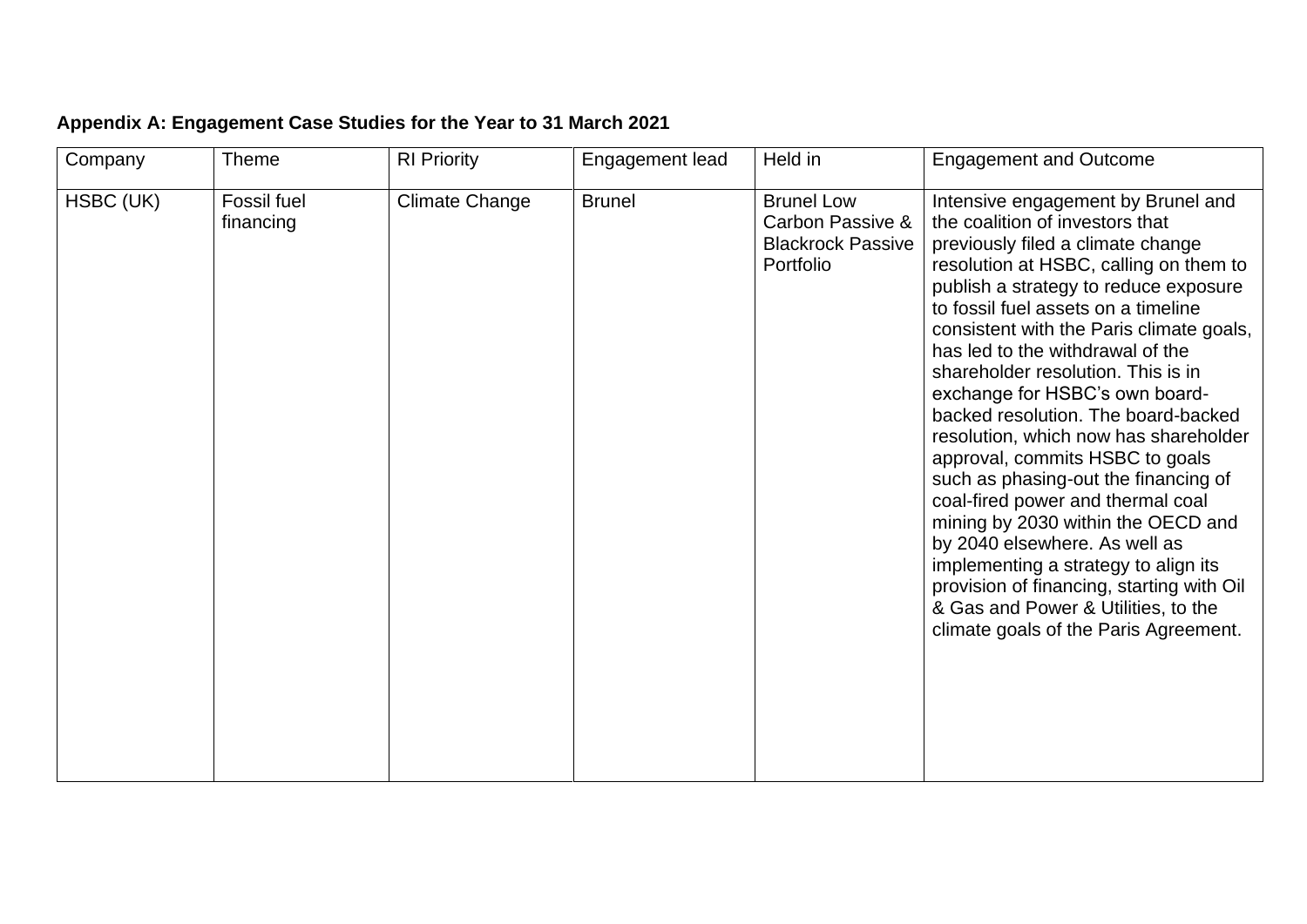| Anheuser-Busch               | Executive gender                     | Diversity &           | <b>Federated Hermes</b> | <b>Brunel Global</b> | Engaged due to lack of diversity on                                                                                                                                                                                                                                                                                                                                                                                                                                       |
|------------------------------|--------------------------------------|-----------------------|-------------------------|----------------------|---------------------------------------------------------------------------------------------------------------------------------------------------------------------------------------------------------------------------------------------------------------------------------------------------------------------------------------------------------------------------------------------------------------------------------------------------------------------------|
| InBev (Belgium)              | diversity                            | Inclusion             | <b>EOS</b>              | Sustainable equity   | executive management team. This led<br>to a woman being added to this<br>executive team, while a global diversity<br>and inclusion policy was also<br>launched, covering unconscious bias<br>training, algorithms to check for bias in<br>interviews and increased parental<br>leave benefits.                                                                                                                                                                            |
| <b>National Grid</b><br>(UK) | Climate policy and<br>target setting | <b>Climate Change</b> | <b>LAPFF</b>            | <b>Multiple</b>      | LAPFF has had long-term ongoing<br>engagement with National grid, most<br>recently as a lead engager for<br>CA100+. These actions led to the<br>board putting a 'say on climate'<br>resolution to their AGM, asking<br>shareholders to approve reporting on<br>their Net Zero action plan. National<br>Grid have also now set a target to<br>reduce its Scope 3 emissions, the<br>largest portion of its total emissions, by<br>37.5% below the 1990 baseline by<br>2034. |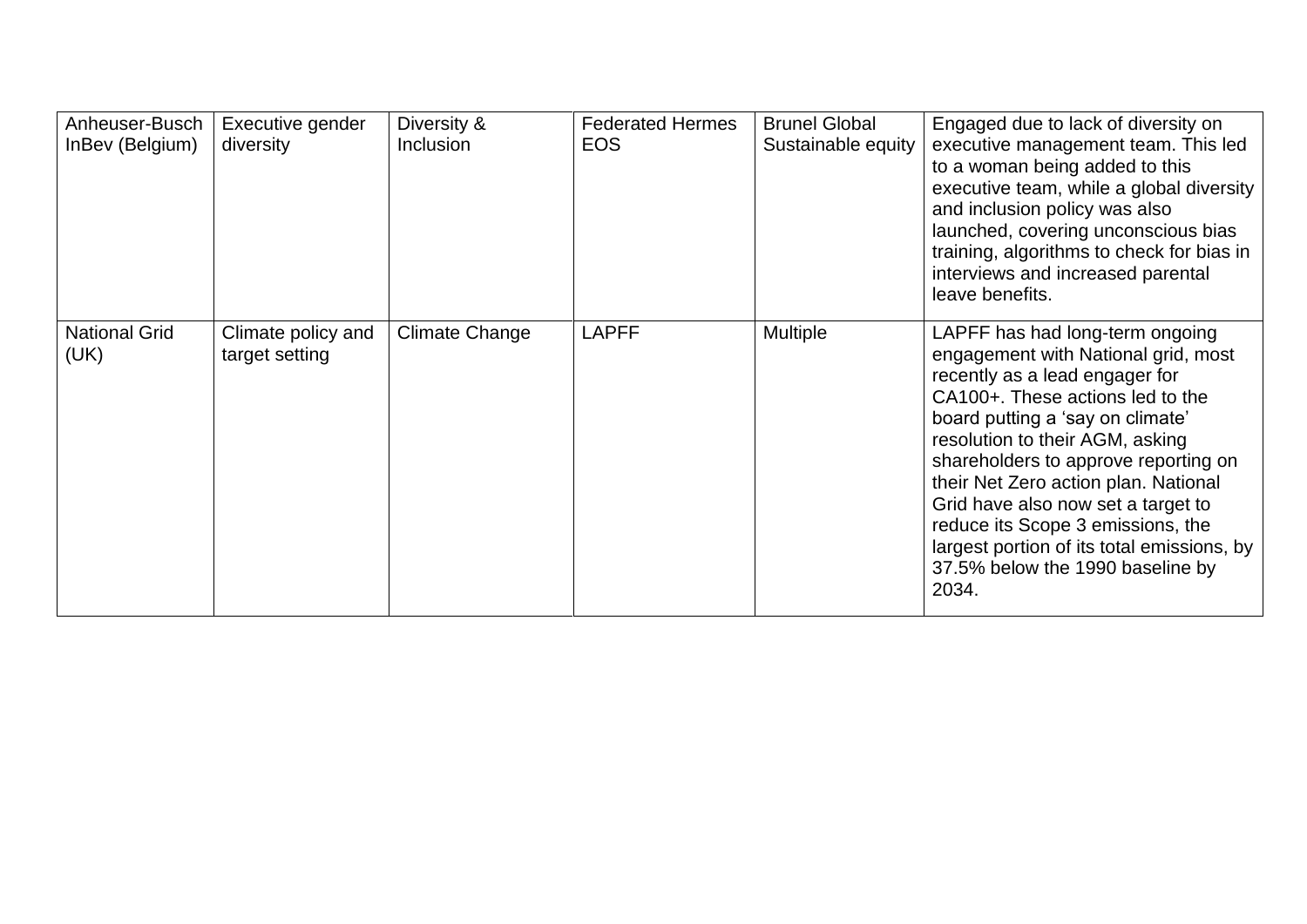| Alphabet (US) | Al Governance<br>and ethics | Human capital,<br><b>Cyber Security</b> | <b>Federated Hermes</b><br><b>EOS</b> | Multiple | Engagement focussed on making<br>companies more aware of risks such<br>as privacy/security, bias and<br>discrimination when using AI. This was<br>then escalated into supporting the<br>establishment of societal risk and<br>human rights oversight committees.<br>Although this measure did not pass,<br>following engagement Alphabet did<br>make improvements in AI governance,<br>changing its audit committee to an<br>audit and compliance committee<br>(ACC). The ACC's remit now includes<br>reviewing sustainability, data privacy<br>and civil and human rights risks. |
|---------------|-----------------------------|-----------------------------------------|---------------------------------------|----------|-----------------------------------------------------------------------------------------------------------------------------------------------------------------------------------------------------------------------------------------------------------------------------------------------------------------------------------------------------------------------------------------------------------------------------------------------------------------------------------------------------------------------------------------------------------------------------------|
|               |                             |                                         |                                       |          |                                                                                                                                                                                                                                                                                                                                                                                                                                                                                                                                                                                   |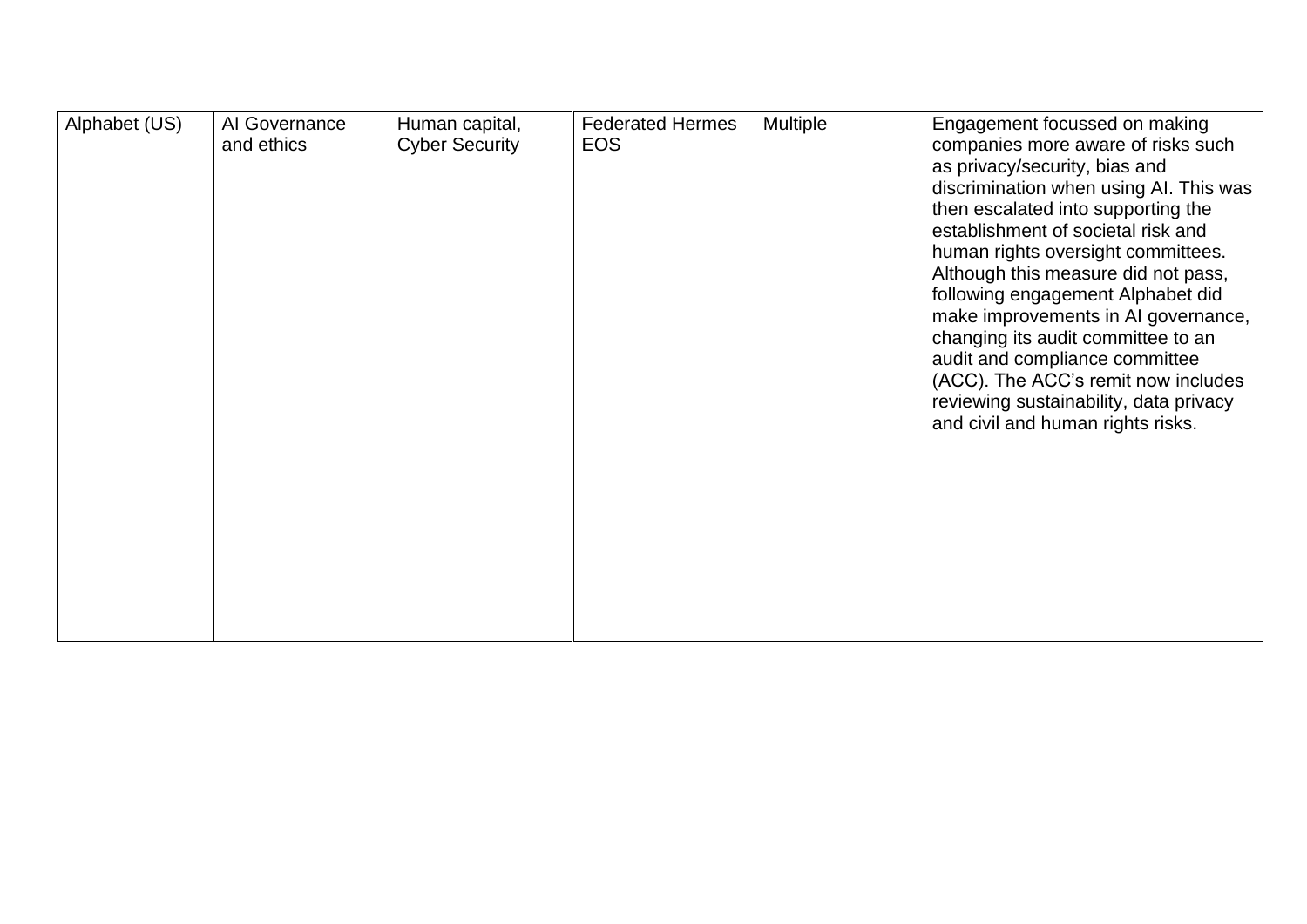| Baidu (China) | Data protection<br>compliance              | <b>Cyber Security</b>        | <b>Federated Hermes</b><br><b>EOS</b> | <b>Brunel Emerging</b><br><b>Markets</b> | EOS engaged nine times since 2018,<br>voicing concerns around data privacy<br>and protection, including around the<br>risk of fines from regulators or lawsuits<br>from customers if not compliant with<br>EU regulation. This led to Baidu<br>introducing new lines of governance<br>defence to help ensure information<br>security and data privacy, including<br>employee training in this area. A<br>privacy protection system was also<br>established and overseen by top<br>executives. Further committees around<br>data assets, safety and ethics were<br>also introduced.        |
|---------------|--------------------------------------------|------------------------------|---------------------------------------|------------------------------------------|-------------------------------------------------------------------------------------------------------------------------------------------------------------------------------------------------------------------------------------------------------------------------------------------------------------------------------------------------------------------------------------------------------------------------------------------------------------------------------------------------------------------------------------------------------------------------------------------|
| Multiple      | <b>Budget decisions</b><br>during COVID-19 | Cost and tax<br>transparency | <b>Federated Hermes</b><br><b>EOS</b> | Multiple                                 | In April 2020, EOS published an open<br>letter to a number of CEOs enquiring<br>how they were making difficult<br>decisions around supply chains,<br>employees and customers during the<br>COVID pandemic. They noted that<br>companies making workers redundant<br>after having accepted taxpayer funded<br>bailout money were drawing heavy<br>criticism, especially if they had<br>previously used surplus profits to fund<br>share buy-backs. EOS instead<br>encouraged companies to be<br>responsible with their furlough<br>schemes and to be fair with executive<br>and staff pay. |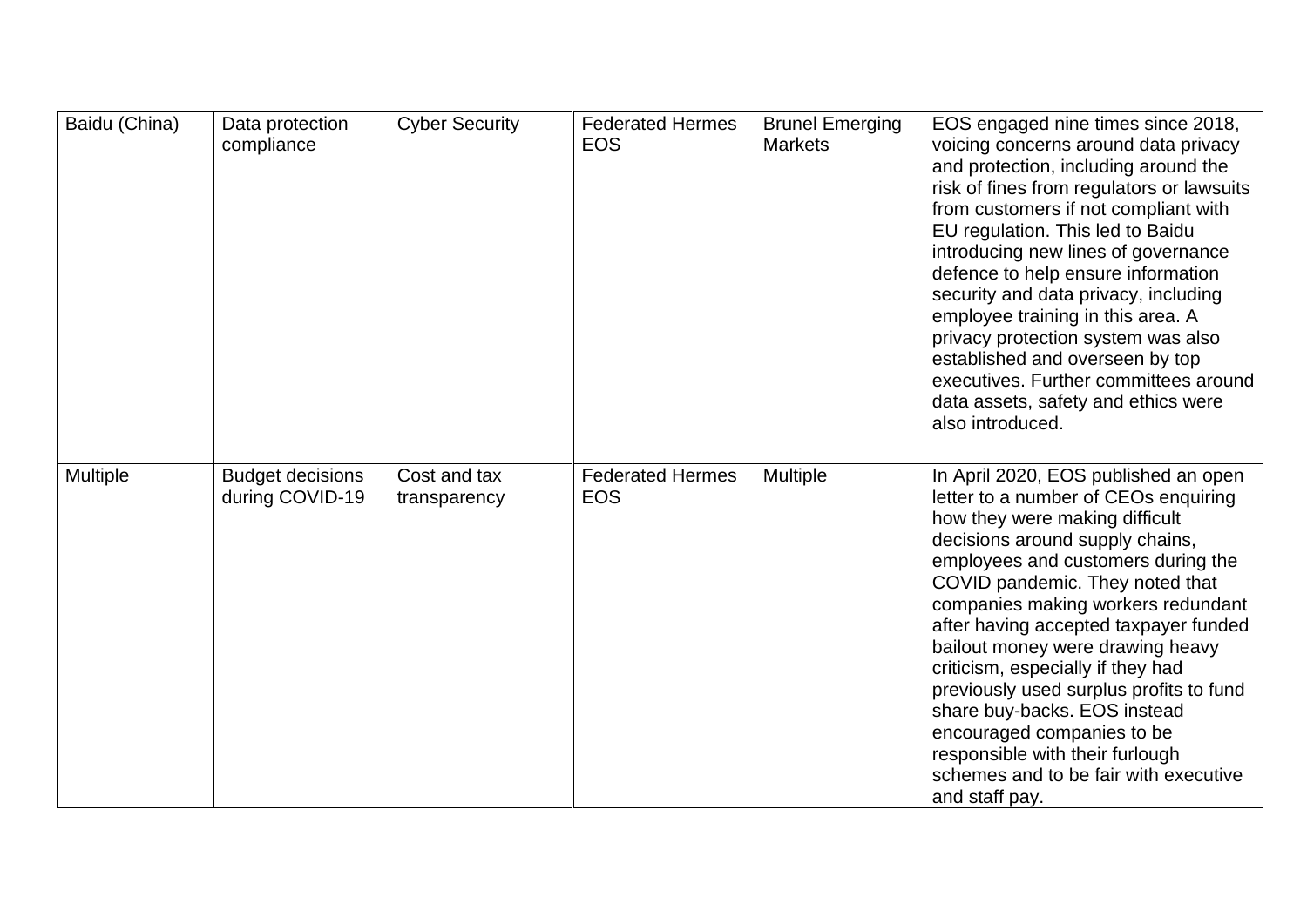| Amazon (US) | Anti-union<br>practices              | Human capital            | <b>LAPFF</b>                          | Multiple                                   | Concerned about worker rights to free<br>association and collective bargaining,<br>LAPFF signed a letter calling on<br>Amazon to provide a free and fair<br>union vote at a facility in Alabama.<br>While Amazon responded that all<br>appropriate human and labour rights<br>standards were being adhered to, the<br>investor collaboration was not satisfied<br>and continues to push on worker<br>rights. |
|-------------|--------------------------------------|--------------------------|---------------------------------------|--------------------------------------------|--------------------------------------------------------------------------------------------------------------------------------------------------------------------------------------------------------------------------------------------------------------------------------------------------------------------------------------------------------------------------------------------------------------|
| Pfizer (US) | Board gender and<br>skills diversity | Diversity &<br>Inclusion | <b>Federated Hermes</b><br><b>EOS</b> | <b>Brunel Low</b><br><b>Carbon Passive</b> | Pfizer were engaged with as the<br>company typically only looked at<br>current/former CEO's and those with<br>scientific and technology expertise for<br>its board seats, leading to low levels of<br>gender diversity. However,<br>recognising this, in 2020 they<br>appointed two additional women<br>directors with backgrounds across<br>education and civil society.                                    |